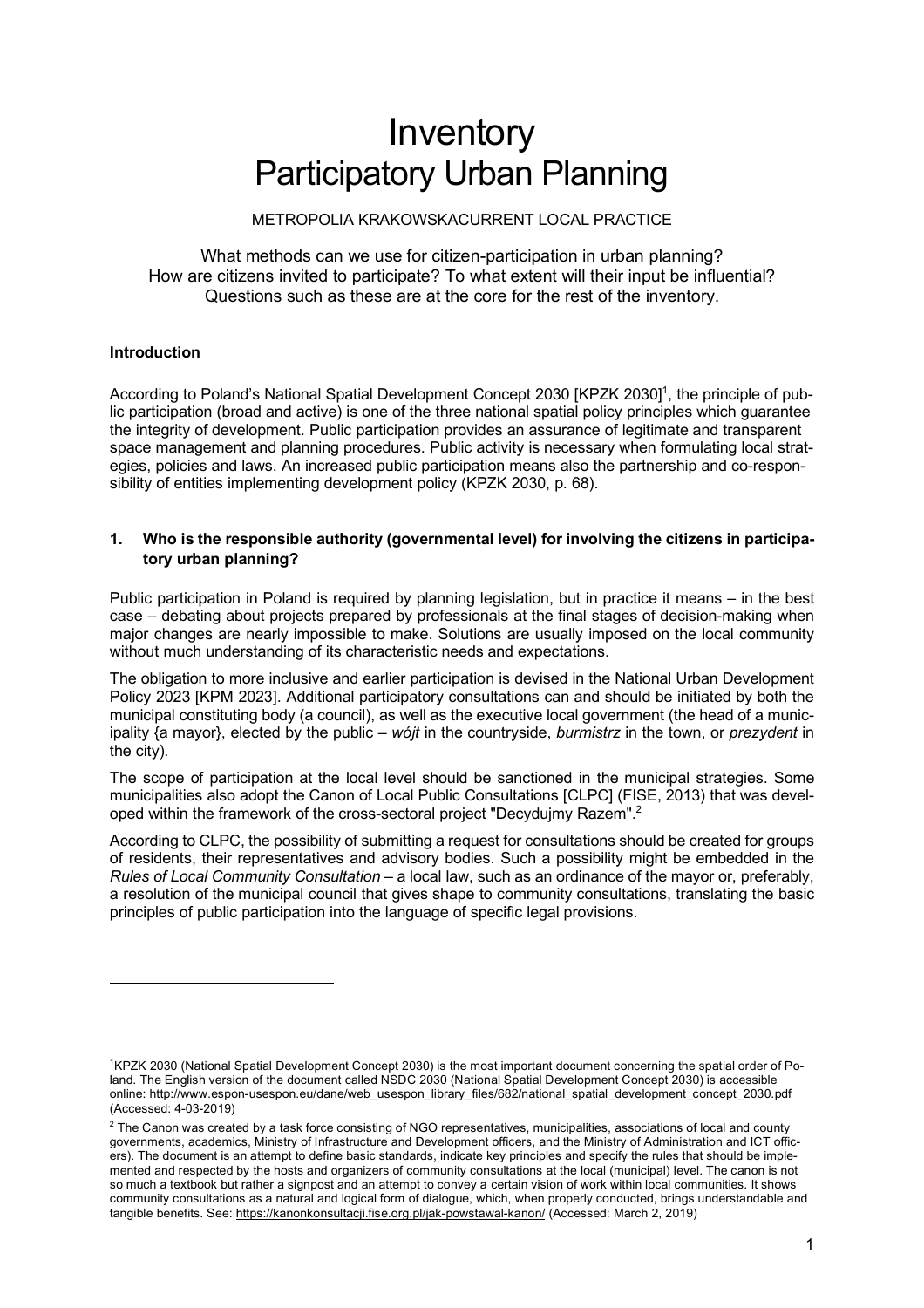**We conducted a brief survey among Krakow Metropolis Association [SMK] stakeholders who contributed to the development of the participatory approach to urban planning in our region. Here are some of their opinions:**

- Regarding the present regulations, there is no authority indicated as responsible for public involvement in the urban planning process, just as there is no normative way to measure that involvement. Legal regulations only indicate the authorities responsible for creating planning documents in local and regional governments, obliging them to: 1) allow interested parties to submit applications and comments; 2) present drafts of plans for public inspection; 3) consider comments submitted after the presentation. The organ that creates the plan should be responsible for involving the citizens in participation, but the need to act for increased involvement is not often noticed among the authorities (architect, academic).
- The legal regulations on public participation in urban planning are not precise. Therefore, they are not fully implemented in planning procedure. Perhaps this is also due to the lack of understanding and limited experience of the authorities on various levels on what is the value and role of participation. The belief that only experts can make accurate decisions and prepare good plans also plays a certain role (academic, transportation planner).
- Contrary to various declarations, spatial planning in Poland is not treated as an instrument supporting development processes. This applies to central, regional, and local authorities. Planning is treated as a limitation for free decision-making in economic matters. Hence, the lack of interest in the process of creating plans in general, and particularly the inclusion of citizens in spatial planning (NGO activist and urbanist specialised in revitalisation programmes).
- A very important factor is the lack of awareness and knowledge in the field of urban design and planning. In participatory processes, a greater emphasis should be placed on providing information and convincing participants to create solutions beneficial for the public good instead of particularisms and short-term effects (urban management expert).
- The authorities who prepare the plan should exercise due diligence in involving citizens in participatory planning in the scope that goes beyond the provisions of the 2003 Planning and Spatial Development Act [UPZP]. They should do this by engaging the potential of non-governmental organizations (NGO activist and urbanist specialised in revitalisation programmes).

# **2. Do external organizations (NGOs) or others play an important role in developing the tools for the involvement of citizens in urban planning?**

After decades of dynamic but also chaotic development, planning systems in Poland require consistent and long-term remedial actions. However, without raising the awareness and involvement of residents in the activities of local and regional governments, the remedy will not bring the expected results.

NGOs and independent, external experts play a fundamental role in developing the tools for the involvement of citizens in urban planning in Poland, including our region. For decades, they animated local communities, undertook numerous local initiatives, and supported local authorities in establishing a dialogue around places and planning documents; developed and popularized placemaking, participatory methods and instruments for communication and constructive debate; and networked local authorities with experts in planning, urbanism, landscape, architecture, and social sciences. Some of the NGOs built enough capacity to export their knowledge and experience further to developing countries (Jeleński, 2019).

In 2016, an extensive governmental programme of spatial planning consultations in communes across Poland was started. Any commune which initiated a project of creation or amendment of a strategic spatial plan [SUiKZP] or a land use plan [MPZP] could participate in the programme. 177 communes have taken part until now (March 2019), including 11 from the region of Małopolska i.e.: Kościelisko, Liszki, Michałowice, Mucharz, Proszowice, Ryglice, Skała, Stryszów, Sułoszów, Szczucin, and Szczurowa; two of them: Liszki and Michałowice being parts of the Kraków Functional Area [KrOF]. Each of the communes was supported by two advisers in urban planning and participation, and provided with funds for the application of a package of chosen participatory techniques.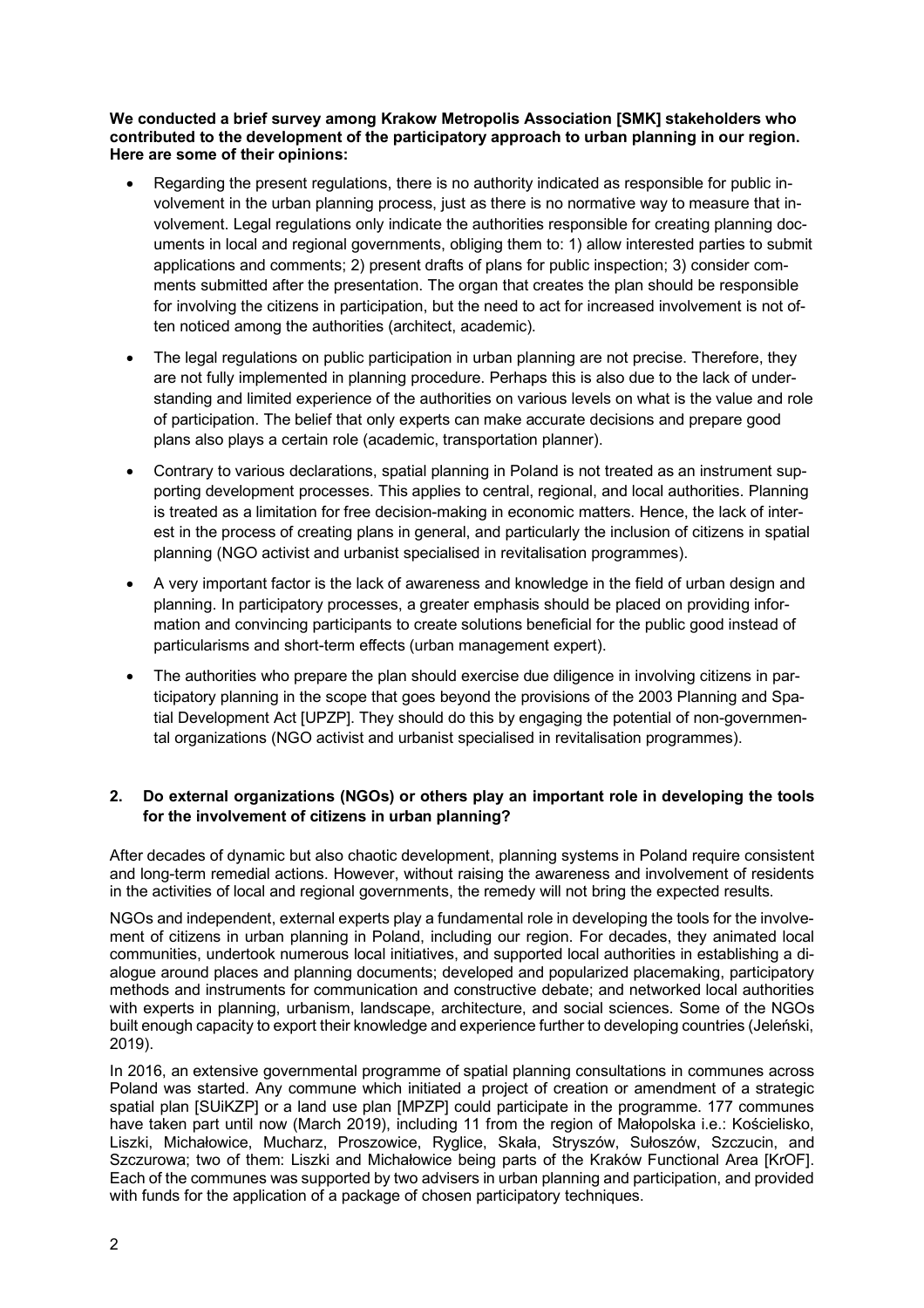It was required that every participating commune would prepare an Individual Consultation Plan consisting of at least three public consultation techniques, including web-based and interactive ones. The communes received sufficient funds to finance the package of techniques, hire local experts and moderators as well as design, print, and distribute locally addressed educational and information materials.

The programme is financed by the European Social Fund (ESF POWER 2014–2020) and operated by the Ministry of Infrastructure and Development. It is run by several commissioned NGOs (including FRDL, Stocznia, and the Centre of Strategic Consulting) who proved to be the education leaders for sustainable urban development and the facilitation of participatory planning in Poland. The second round of the programme started recently (February 2019). KPM 2023 states that in total 500 communes in Poland are going to be supported by the programme (KPM2023, p.32).

#### *Have you collaborated with external organizations (NGOs or others) in creating participation methods for the region or municipalities?*

Until now, the Kraków Metropolis Association [SMK] did not undertake activities in the field of urban planning as such. The only public consultations of planning documents that were carried out as a part of the Association's activity concerned the Integrated Territorial Investment [ZIT] Strategy. The participants of the consultations represented the three main local stakeholders' groups, i.e. the public, nongovernmental and private sectors (the so-called "cooperation triangle"). Due to the thematic scope of the consulted Strategy, the majority of the participants were the communes' councillors and village headmen.

However, members of the SMK report the need to include the Association in the discussion on urban planning, noting that this topic raises many challenges and problems that cannot be solved only within the administrative boundaries of communes. The ongoing urban planning processes and effective spatial and investment planning require a broader perspective of the entire Kraków Functional Area [KrOF]. This is especially important in the border areas between the metropolitan city and the adjacent communes.

The SMK office suggests the form of its involvement, for example, by the initiation and coordination of cooperation between local governments, especially in the context of urban planning of the border areas; creating a database for decision-making; and moderating discussion on the localisation of investment of metropolitan character. Considering those areas of coordination, we think it would be needed to develop standards for public consultations for the entire KrOF.

Each of the municipalities constituting KrOF has different experience and practices in participatory planning. Particularly Kraków engages the local community quite strongly which is visible on the website of the Kraków Department of Spatial Planning (https://www.bip.krakow.pl/?id=412). We would like to base our activities on such experiences and use the potential of NGOs who have been the leaders of participatory techniques developed in Poland since the 1990s.

# **We also asked our stakeholders if they collaborated with NGOs in creating participation methods for the region or municipalities. Here are some of their answers:**

- Non-governmental organizations (in cooperation with the authority elaborating the plan) are key partners in this process. Currently, only their involvement can ensure effective and credible social participation in urban planning (urbanist specialised in revitalisation programmes).
- Since the authorities often fail to undertake such tasks on their own initiative, the activities of non-governmental organizations are particularly useful (landscape planner, academic).

# **3. Does the regional level have a territorial land-use / development plan?**

The spatial planning system in Poland consists of three tiers of plans: National [KPZK 2030], Regional [PZPW] and Local [MPZP]. However, those tiers do not constitute a comprehensive and integrated mechanism.

One of the objectives of the country's spatial development policy is the restoration of spatial orderlies. KPZK 2030 emphasizes that spatial planning should be one of the most important instruments for building territorial cohesion. It is necessary to restore an efficient system of spatial planning on all its levels, as the basic instrument of spatial policy of public authorities, including regional planning covering the entire region, and its functional areas, in accordance with the principles of subsidiarity and coordination. A new form of sub-regional Metropolitan Plan was also introduced recently as a part of a PZPW.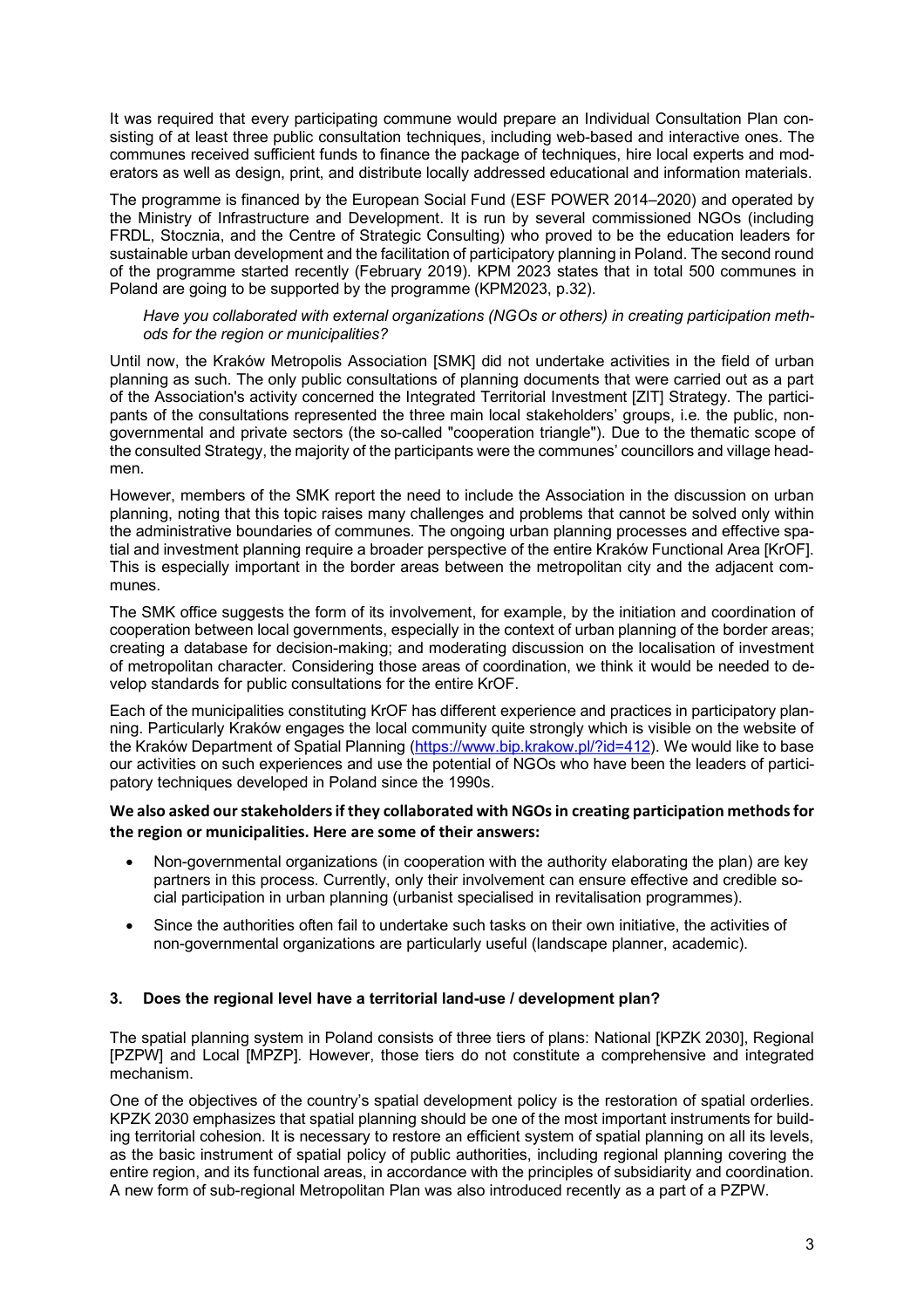The progressive process of rapprochement between cities and neighbouring communes needs a more active cooperation with local governments and the need for a new approach to spatial planning. It is associated with a concept of functional areas and expressed in the new approach to development policy and particularly regional policy. This concept brings a shift from a number of sectoral policies to an integrated territorial policy.<sup>3</sup>

The Spatial Plan for the Małopolska Region [PZPWM], along with the Regional Development Strategy, should be the key management tool in the region. The PZPWM formulates requirements, limitations or recommendations in relation to the local governments (municipalities).

PZPWM has an important informational and promotional function – it synthetically gathers the whole range of conditions, development goals, area policies and key undertakings included in public investments. In this sense, it is an expression of the system of values (in such spheres as ecology or heritage protection) recognized by a democratically-elected representation of a regional government (Urzad Marszałkowski) and a record of the declared vision of development (PZPWM 2018, p.9-10).

In the Polish planning practice, the Regional Plan was often more a record of the desired state than the assessment of trends and formula for development policies. Thus, the static approach dominated. In integrated design, where the regional spatial plan is a part of the regional development strategy, such a static approach would be completely ineffective.

The way of formulating the new Spatial Plan for the Małopolska Region [PZPWM 2018] results from the belief that the integrated approach to regional development management is needed, such as the fusion of spatial planning regulations with the regional development strategy.

However, the PZPWM functions in a longer time span than the Regional Strategy. For the Strategy it is approximately 10 years, while the Spatial Plan should be at least 15-20 years. Thus, the Strategy concentrates on too short a time span to influence actual spatial development. The Plan focuses on processes of long cycles and generates long-term – often irreversible – spatial, environmental, social and economic effects. Thus, the Regional Plan needs to maintain a certain coherence and substantive autonomy, covering only those issues for which the spatial aspect is of key importance (PZPWM, 2018, p.10).

The Spatial Plan for the Małopolska Region [PZPWM] was updated in 2018. It includes several recommendations for Local Spatial Plans [MPZPs], such as:

- Adjusting the designation of new development areas to real demand and investment capabilities;
- Designation of new sites for development through intensifying the development of already urbanised areas, in the proximity of existing and planned stops of the Agglomeration Railway, with concern for accessibility to attractive public spaces and green areas;
- Establishing rules for maintaining the continuity of ecological corridors, when designating new investment sites, to maintain or ensure the continuity of those corridors;
- Protection of the valuable nature resources of the Kraków Metropolitan Area [KOM] and development of a coherent system of protection of green areas, in conjunction with protected areas outside KOM.

These recommendations cannot be practically implemented without a major revision of national legislation and close cooperation between the communes of KOM.

#### **Working on this Inventory, we asked a number of experts and NGO activists about the current and future role of the regional spatial plan. Here are a few of their responses:**

• Spatial plans operate in each Polish region. The institution of the plan is in principle just, as well as its statutory "extension" (introduced in 2015) of mandatory landscape audits. However, the regional plan is practically unknown for the general public and formally under-defined. The lack of effective coordination of spatial planning between the municipalities is a great weakness in

l

<sup>&</sup>lt;sup>3</sup>This is one of the pillars of the development policy in Poland, introduced by the National Strategy for Regional Development: Regions, Cities, Rural Areas 2020 [KSRR] and, above all, the National Spatial Development Concept 2030 [KPZK 2030].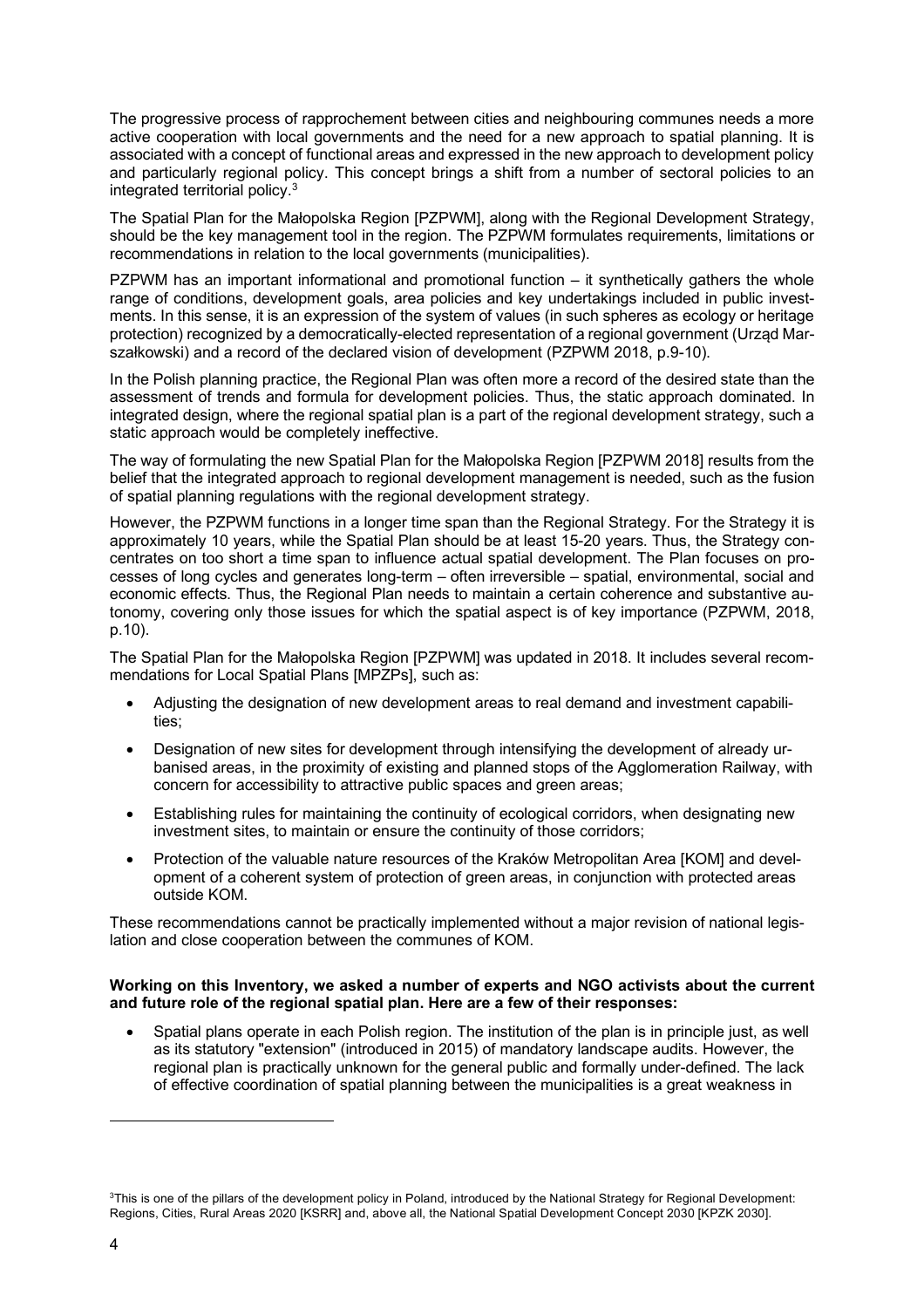the system. In this context, the discussion on non-existing sub-regional plans in Poland rightly emphasizes the need to introduce such an instrument as an intermediate level between regional and local planning. However, considering the realities of the Polish planning system and its many weaknesses, thinking about sub-regional plans is currently a utopia (architect, academic).

- The current PZPW 2018 is more legible and clearly described when compared to the previous plan. The Kraków Metropolitan Area [KOM] is included in the regional plan, but only the external linkages between KOM and the rest of the region are described, and not so much the internal specificity of KOM (academic and planner).
- In my opinion, our region has a very good plan, at the highest level of expertise. But does it influence the local plans, except for some legally required arrangements? (international level urban management expert).

# **Participatory Urban Planning on the sub-regional, metropolitan level of KrOF**

According to the 2003 Planning and Spatial Development Act [UPZP], the spatial plan for the functional area of the regional capital city should to be adopted as part of the spatial plan of the region [PZPW]. It means that the Krakow Functional Area should have its spatial plan. However, the Act [UPZP] specifies neither the scope of the spatial plan for a functional area nor the entity responsible for its resolution.

The delimitation of the Krakow Metropolitan Area [KOM] is included in the PZPWM 2018. It consists of 27 communes (PZPWM, p. 112). Thus, it is an area much larger than the actual Krakow Functional Area [KrOF] which consists of 15 communes that have formed the Krakow Metropolitan Association and currently implement the Integrated Territorial Investments [ITI].

KrOF communes report the need for real spatial integration. Currently, the planning documents [SUiKZP, MPZP] of neighbouring communes do not match. Such inconsistency destroys the spatial and infrastructural continuity of the Functional Area. The regional plan alone, even with KOM as its part, due to their scale of values and maps, thematic scope and overall generality, does not guarantee the spatial integrity of KrOF.

Krakow Metropolitan Association [SMK] does not currently have sufficient competence and capacity to formulate a coherent and integrated spatial plan for KrOF. However, SMK works on creating sectoral planning documents, starting particularly from the area of transportation and mobility:

- Public Transport Integration Concept [KIT] based on bus lines
- KrOF Cycling Development Concept: integration of regional and local investments with bicycle infrastructure standards
- Recommendations for P&R in KrOF
- Standards for public transportation stops and their surroundings (in development)

as well as the KrOF Transportation Management Model (in development).

Working on those documents may be considered, in some respects, a laboratory of participatory cooperation where SMK initiates and facilitates the dialogue between 15 communes, provides expertise, moderates further discussion and elaborates final documents.

Working in its capacity as a facilitator of sub-regional participatory governance, SMK should continue its mission to implement the spatial policy formulated in PZPWM 2018, beyond the priorities of integrated public transport. Next challenges for KrOF are described in PZPWM 2018(p.112-113) and include:

- shaping the spatial structure of the metropolitan area based on key areas concentrating the metropolitan potential (Kraków, Airport City Balice, Kraków-Nowa Huta Przyszłości, Płaszów-Rybitwy, Łagiewniki)
- functional and spatial linkage of Kraków suburbia with the core of the system, based on the continuity of communication, infrastructure, and green infrastructure;
- limiting the unjustified expansion of investment areas and the dispersion of buildings by balancing the development of urbanised areas, and forecasting based on the systematic monitoring of the whole area of KrOF;
- shaping the network of green areas / blue-green infrastructure based on existing resources, including river valleys;
- use of green areas for shaping public space sequences.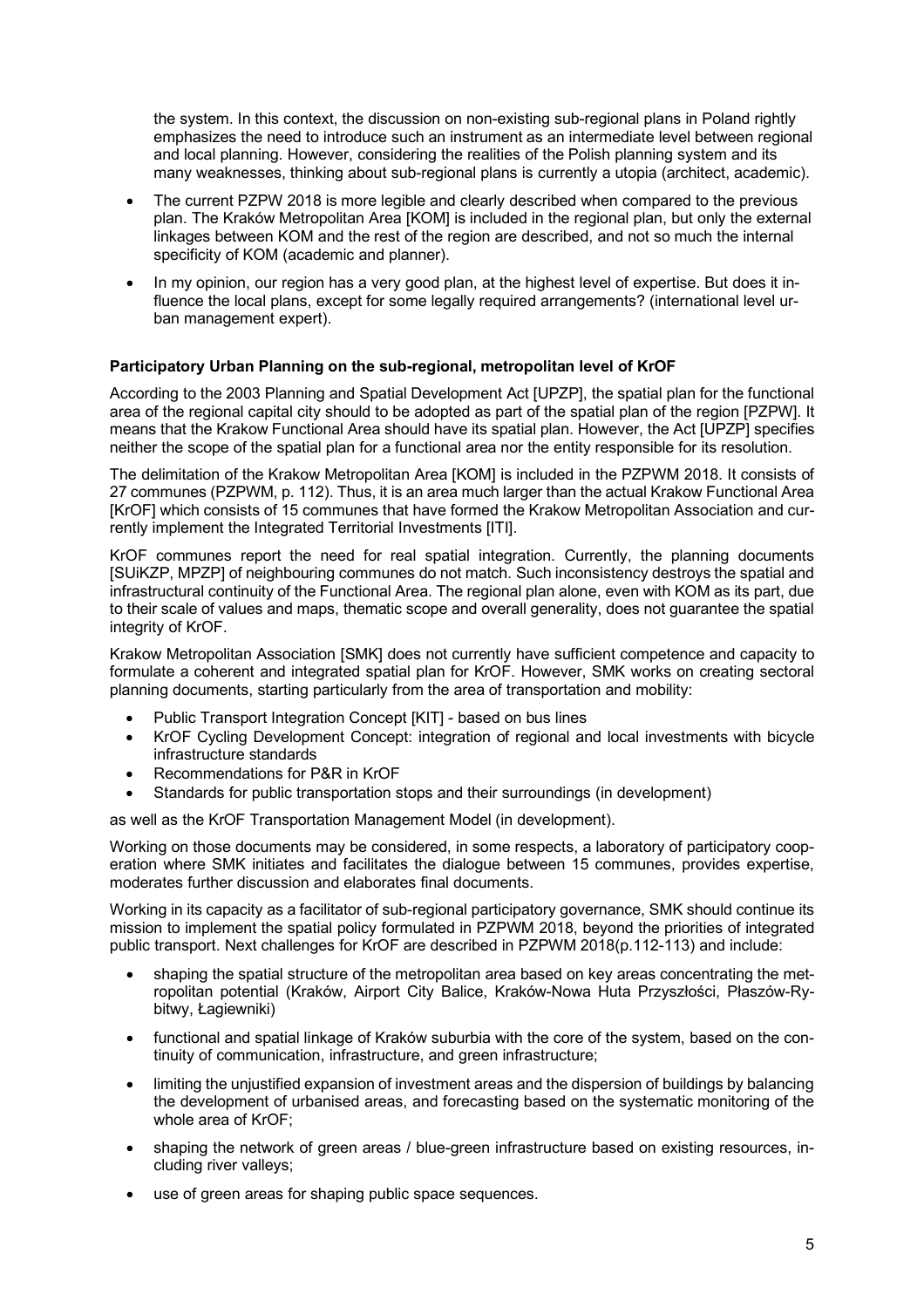Some other Urban Functional Areas [MOFs] in Poland might be mentioned, where similar or furtherreaching initiatives have been undertaken. The sphere of planning and spatial management was indicated as a particular area of cooperation in 14 projects analysed by the Urban Policy Observatory (OPM). According to their report (OPM, 2017, p.152-153), there are two groups of instruments for the operationalization of cooperation in the sphere of urban planning in Poland:

- 1) Diagnostic instruments (documents), represented, for example, by:
	- Study of Conditions for Spatial Development of the Bydgoszcz-Toruń Functional Area<sup>4</sup>
	- Analyses of the spatial policy and coherence of the planning instruments in the communes of Urban Functional Areas of: Rzeszów, Puławy, Lębork, Kraina Wielkich Jezior Mazurskich (Giżycko)
- 2) MOF's conceptual master plans documents containing, apart from the diagnostic component, an implementation section defining the goals and directions of spatial development with reference to the territory of the entire Functional Area – represented by e.g.:
	- Spatial Development Plan for Gdansk Metropolitan Area (Tricity) with Operational Programmes for the development plan of the Logistic Valley Functional Area, and the land-use plan for the Coastal Service Area [NORDA]
	- Spatial Development Conceptual Plan of Poznań Agglomeration<sup>5</sup> (the agglomeration consists of 22 communes) followed up by the Master Plan for the Poznań Metropolitan Rail (in preparation)
	- Spatial Development Concepts for regional centres such as Elbląg
	- Spatial Development Concepts for sub-regional centres such as: Kędzierzyn-Koźle, Krosno, Jasło, Ełk, Zduńska Wola
	- Spatial Development Concepts for local centres, e.g. Turek County

# **4. What is/was the local levels response to the territorial land-use / development plan? Has the relationship between the region level and the local level (edge cities) changed as a reaction to the regional strategies?**

According to KPZK 2030, in shaping spatial policy, communes are required to follow the principles set out in the regional spatial plan [PZPW]. Increasingly expressed also is the need for an integrated approach, i.e. closer integration of regulations regarding spatial planning with provisions of the regional strategy, such as the Development Strategy of the Małopolska Region 2011-2020 [SRWM].

Every local government is legally obliged to prepare and regularly update a local strategic urban planning document called the Study of the Conditions and Directions of Spatial Development [SUiKZP]. The National Urban Policy [KPM 2023] indicated the need for active cooperation of local governments within the functional areas of cities to ensure the maximum coherence of their SUiKZP. Subsequently, the Local Spatial Plans [MPZP], which need to be consistent with SUiKZPs, should form a coherent spatial structure of a metropolitan area. It is especially important to ensure that the balance of demographic trends and demand for new development areas are realistically considered in the entire functional area. The KPM 2023 advocates that the communes located in the functional urban area should aim to plan a compact city structure.6

KPM 2023 does not make decisions regarding the relations between municipal and regional governments. A consequence of striving for the consistency of development and an integrated territorial

 $\overline{a}$ 

<sup>4</sup> Deloitte, Studium Uwarunkowań Rozwoju Przestrzennego Bydgosko-Toruńskiego Obszaru Funkcjonalnego

<sup>5</sup> Centrum Badań Metropolitalnych UAM (2016) *Koncepcja kierunków rozwoju przestrzennego Metropolii Poznań: podejście zintegrowane*, Poznań: Stowarzyszenie Metropolia Poznań.

<sup>&</sup>lt;sup>6</sup> KPM 2023 indicates that the minister responsible for regional development is to present solutions enabling effective and cooperative spatial planning in urban functional areas.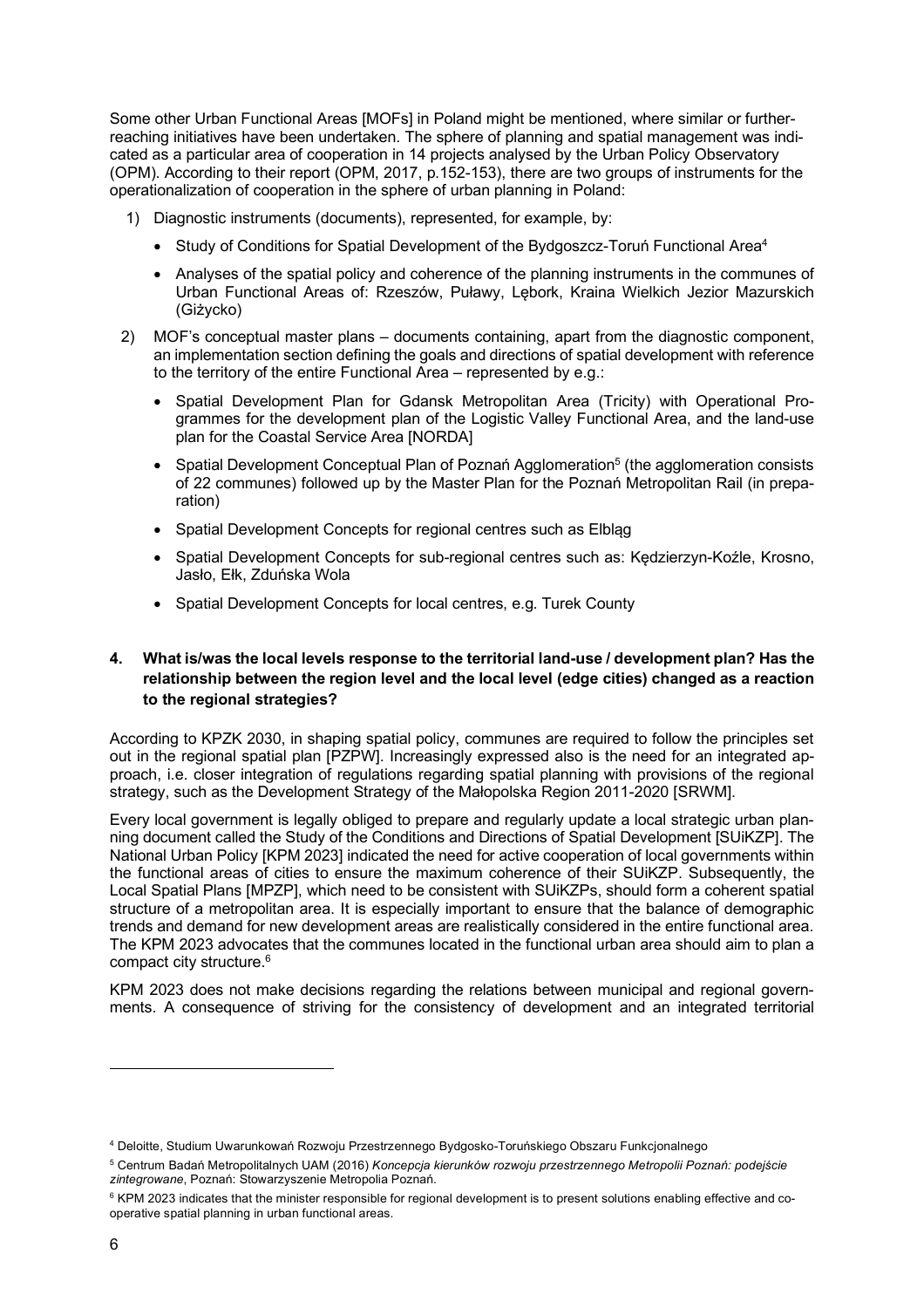approach is the introduction of the category of urban functional area (MOF), covering the city and adjacent communes (such as Kraków, the edge cities of KrOF, and surrounding rural areas).

Despite the development of various forms of inter-communal cooperation in Poland (including intercommunal associations such as SMK, or territorial partnerships such as the Local Action Groups [LGDs]), any legal mechanisms supporting such cooperation on a larger scale have not been implemented. Before the introduction of ITI, only grants from European and EEA funds, announced in 2012- 2013, supported local governments in planning cooperation and creating tools for its operationalization.

However, these projects were mainly viewed from the point of their thematic scope and results, not social processes that would accompany their implementation. Achieving greater social cohesion through the development of mechanisms for effective cooperation between local governments and representatives of civil society or entrepreneurs, was indicated as the main objective only in JUP programme (EEA Grants 2009-2014). That was also the only mechanism indicating community participation as one of the thematic areas of the projects. Additionally, community consultations were also financed in the MOF I and MOF II projects under the OP Technical Assistance 2007-2013 (OPM, 2017, p.135-137).

The marginality of issues related to the Participatory Urban Planning in projects implemented under the Urban Functional Areas is all the more surprising that among the co-financed projects, the planning documents and their updates constituted an important share (21%).

According to KPZK 2030, the integration of MOFs should primarily be provided by planning activities (functional planning). Inclination for inter-communal cooperation enabling joint problem-solving and the implementation of projects which exceed the capabilities of a single commune, is indicated as one of the most important endogenous factors of local development, allowing the meeting of the global competitive economy's challenges. According to the old development paradigm, the key actors were the central and regional governments. According to the new paradigm of regional policy, the key is the territorial approach (KSRR 2010-2010), and key roles (OPM, 2017, p.134) that should be played by:

- all levels of public administration;
- community representatives;
- business representatives.

In 2017, the City Policy Observatory [OPM] published a report on Management and cooperation in urban functional areas (MOFs). As for the manner of setting objectives and tasks to be implemented under the MOF, OPM states that they are determined mainly on the basis of the knowledge of local authorities and officials, on the principle of "power knows better". The analysis of available data as a method for selecting goals and tasks was only in the next place. The knowledge of external experts was valued even less, as well as the knowledge gathered through public community consultations. The latter were considered important or very important only for a half of the respondents (OPM, 2017, p. 103-104).

Moreover, also at the stage of project implementation in some MOF partnerships, the dominance of leaders and disregarding the potential of community consultations and collegial bodies was found (OPM, 2017, p.107).

The involvement of community or business entities is primarily a reflection of the rules of grant bids. In the EEA bids, the applicant was required to establish a partnership with representatives of civil society or entrepreneurs, therefore in 59% of projects financed by the EEA Grants, community and business entities were involved in project management (OPM, 2017, p.108). As a result, 23% of respondents participating in projects implemented under the EEA Grants indicated establishing cooperation with community partners as an advantage – twice as much as the general average (OPM, 2017, p.112).

#### **Asked about the relationship between the regional level and the local level in response to regional planning and regional strategies, our respondents say:**

Regional strategies are truly significant only when the conclusions from them are realistically translated into unambiguous arrangements of regional plans and, consequently, into the provisions of local plans. Each spatial strategy of the municipality [SUiKZP] and the local plan [MPZP] mandatorily has to apply the provisions of the regional plan, therefore the impact of the regional plan is theoretically significant. However, the relationship between these strategies and plans is usually formal and does not truly affect the spatial policy of municipalities.

The lack of coherence between neighbouring communes at the SUiKZP level results from a certain latitude of notation in graphics and text. The current spatial planning model provides significant flexibility in the notations and their interpretation. In particular, this applies to regional documents and SUiKZP. The scale of those documents is also imprecise and prevents clear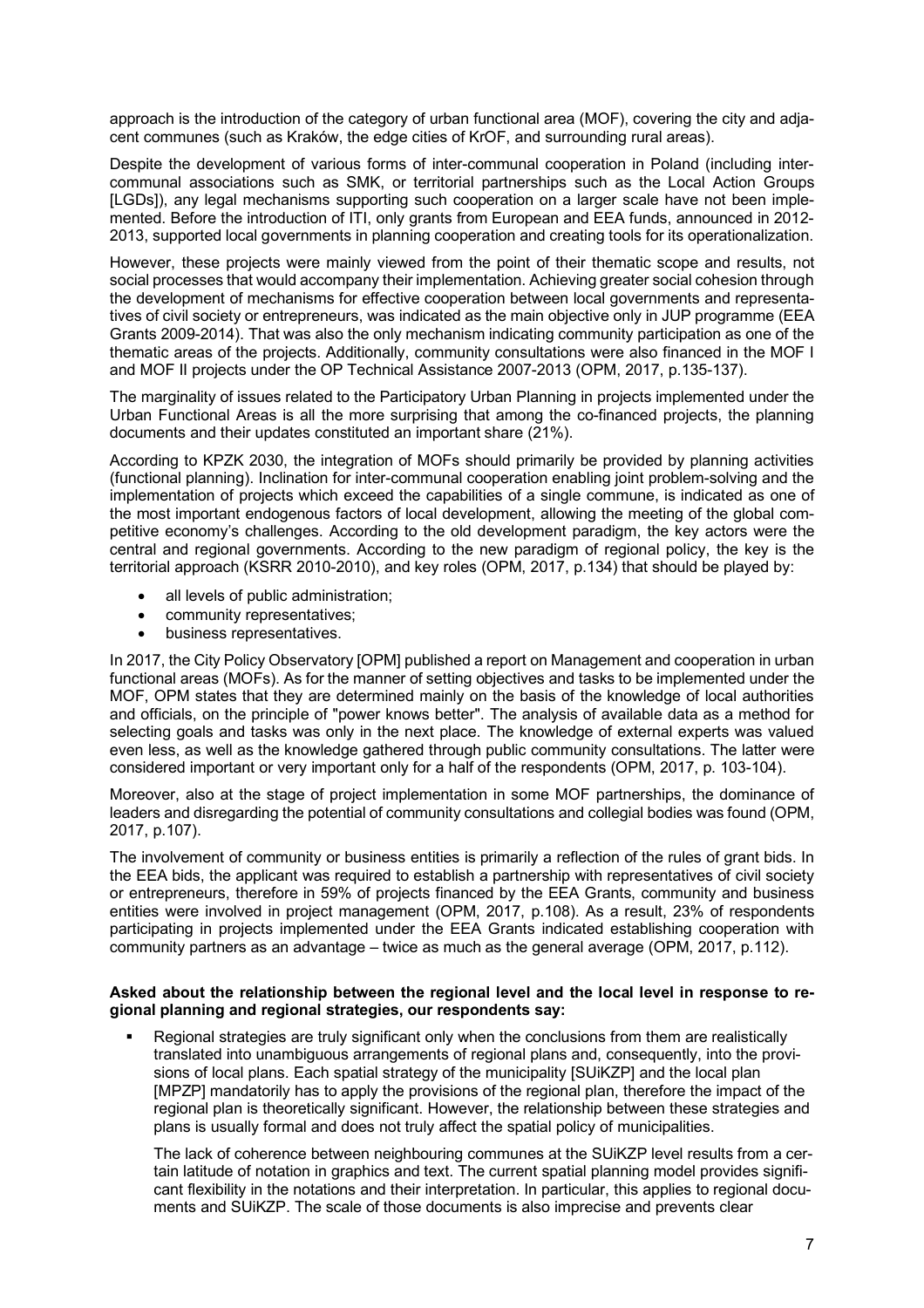interpretation. In the case of local level of plans [MPZP], the lack of inter-communal spatial coherence is most likely the result of the lack of effective cooperation between neighbouring municipalities (academic, planner).

- The relationship between the regional level of planning and the local level can be strengthened provided that the regional development strategy and the regional plan are complementary, substantively coupled and coherently decisive (NGO activist and urbanist specialised in revitalisation programmes).
- The need for compliance of local planning with regional plans or otherwise the principle of hierarchy in planning is, of course, the only sensible way to shape spatial integration and coherence. However, the need for compliance of local planning with regional plans is, similar to almost all other formal requirements for mayors in Poland, perceived usually by them as a source of potential formal and legal difficulties and restriction on the independence of local planning policy (local authority in general). Moreover, any non-specific legal provisions, including unclear regional planning notions, remain in practice ineffective. Therefore, the precision of planning at the supra-local level must be increased, to guarantee better coordination of planning activities of municipalities.

It is also worth noting that 90% of communes in Poland do not have their own planning units (Korbel, 2019), so the plans are commissioned by tender (public procurement), which does not promote quality of these documents (Architect, academic).

# **5. Do you have examples of situations where the consensus of the regional strategies was broken, or development accelerated and became chaotic? How was the situation handled? What methods did you use to fix the situation?**

The basic aspect of regional strategies which has been frequently broken in numerous places is the call for compact development. The built environment in Poland is regulated by the Planning Act [UPZP] and at least 70 other legal acts, including "special acts" that regulate investment processes in specific sectors. This excessively large number of legal regulations affecting the planning process results in inconsistency which significantly hinders rational space management.

At the same time, the commune's spatial planning strategy [SUiKZP] is not a legal act and neither is its metropolitan equivalent [SUiKZPZM].<sup>7</sup> Even if those strategies are consensually agreed, the administrative decisions on topical building conditions [WZ] can easily break any regulation they propose.

According to the UPZP assumptions, local plans [MPZP] should constitute the basis for issuing building permits, and decisions on building conditions [WZ] were to fulfil only a temporary, complementary function. Unfortunately, WZ became in fact the most usual instrument for space management, being used on up to 70% of the country's area.

The Supreme Audit Office [NIK] (2017), the Association of Polish Urbanists [TUP] (2012), as well as a number of other sources and interviews conducted for the needs of this Inventory among local planning officers, signal that there is neither a legal requirement for the compliance of the WZ with the spatial strategy of the commune, nor even the possibility of effective reference to the strategy expressed in municipal spatial strategy [SUiKZP]. Thus, WZ is issued in order to meet particular investment needs, without any correspondence with the strategic goals. As a result, the space disintegrates, the process of expansion to undeveloped areas is uncontrolled, which causes environmental damage and increases the costs of technical and social infrastructure.

NIK (2017) states that given the enormous impact of such administrative decisions [WZ], the local community is deprived of participation in determining the principles of spatial policy, managing and using space, as is guaranteed in the case of MPZP. WZ also do not have to refer to arrangements related to environmental protection, blue-green infrastructure, flood management, etc. On top of that, NIK indicates a high risk of speculative activities. A commonly observed effect of such disorderly space management

l

 $7$  A new instrument of metropolitan strategic planning implemented on 1 January 2016 called Studium uwarunkowań i kierunków zagospodarowania przestrzennego związku metropolitalnego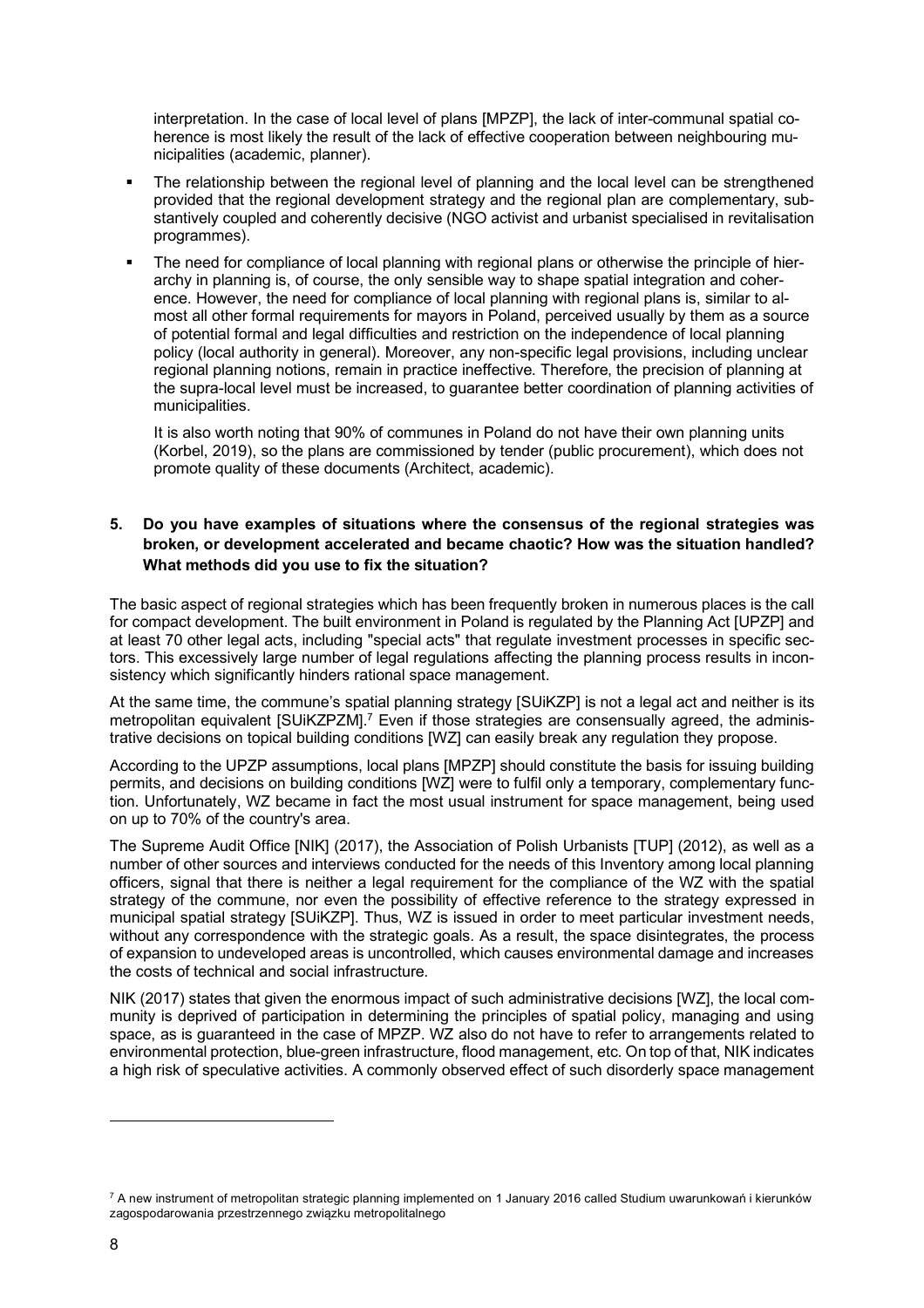in the Małopolska Region is the scattered development, particularly severe in the foothills. It also has an adverse effect of restricting access to recreational areas and biological supply areas for Kraków.

In the context of spatial integration, the most severely afflicted are the compositional aspects. In the Brief Assessment of the Implementation of the Regional Plan (PZPWM 2018, vol.1, p.10-13), it is assessed that both the progressive dispersion of buildings and designation of extensive development areas in local plans [MPZPs], significantly exceeding the possible consumption needs, as well as the lack of use of the Culture Park Zone as an instrument for the protection of valuable urban composition and substance, constitute problems with which the Małopolska Regional Plan 2003 could not cope.

Surprisingly, the comparison of the extent of the scattered development with the coverage of the MPZPs and WZs indicates that there is no real connection between the existence or lack of local plans and the phenomenon of chaotic scattering of buildings. The successive increase of the area covered by local plans does not ensure coordinated, rational land management and restraint of unfavourable spatial processes. Local planning does not fulfil the role of effective regulation of settlement, urbanization and investment processes. Excessive reserves of land designated for development also affect the disruption of the real estate market and overpricing the land being purchased for public investment.

The lack of effective spatial policy in the Małopolska Region causes growing environmental, social and economic losses. The effects of a badly shaped spatial structure remain a long-term burden. Negative phenomena include increased investment in areas of natural and landscape values and building barriers in ecological corridors (UMWM, 2014, p. 272-273).

In response to these destructive phenomena, it is postulated to develop a system of regional monitoring of quality of life, dynamics of spatial development, and a number of indicators regarding construction works and suburbanization processes. In order to reduce the chaos in urban development, it is postulated to support landscape protection, through landscape audits, and to support local governments in adopting regulations limiting visual pollution (UMWM, 2018, p.194).

However, it is a common belief among experts and planning officers that without a fundamental change in the planning legislation, the basic objectives of regional strategies, such as detaining the expansion into green fields, will not be achieved. Unfortunately, the series of attempts at legal reform, including many years of work on the new Urban and Building Code have not been completed.

Without a radical change in the statutory provisions, the only hope for the improvement of the situation is the education of the public and activation of the silent majority of residents who have so far unknowingly shouldered the costs of chaotic investment. Without the grassroots movements informing, alarming, and activating local communities and their representatives in the municipal councils, there is currently no chance for restraining the progressive spatial chaos.

Other problems resulting from the insubordination of local development to regional strategies concern the environmental issues, including air pollution and insufficient water retention.

Regarding the protection and use of water resources, the insufficient realization of retention-enhancing investments is a common problem (only 3 out of 65 of the planned small retention reservoirs have been implemented) (WPZPWM 2018, p.11). The protection of natural retention areas is not sufficiently considered in urban planning at the local level. Significant areas are threatened with groundwater deficit which requires increased water quantity and quality protection activities, such as the completion of the assessment of the main groundwater bodies and establishing protection areas. The series of reports on the spatial development in the Małopolska Region regularly draw attention to these needs (UMWM, 2014, p. 272-273).

The high level of air pollution has remained in the region too. Increasing bottom-up pressure, especially in Krakow, where a strong, nationwide grassroots movement called "Smog Alarm" was born several years ago, exacted active measures to improve the air quality at various levels of governance.

Problems also occur in the field of cultural heritage protection. The unique, unusually diverse cultural heritage of the region, quite well maintained as regards high-ranking facilities, is very poorly protected regarding traditional village layouts and buildings. The progressing decline and disappearance of e.g. traditional wooden buildings cause irreversible losses. As a result, in a significant part of the region, degradation of characteristic spatial arrangements, especially rural ones, is observed in effect of the poor local regulations protecting the cultural landscape. The Culture Park Zone as a form of protection against visual pollution and loss of cultural landscape values remains underused (PZPWM 2018, p.12- 13).

The obligation to establish records of vernacular monuments has been completed by just over half of the Małopolska municipalities, which is largely due to the low position of issues related to the protection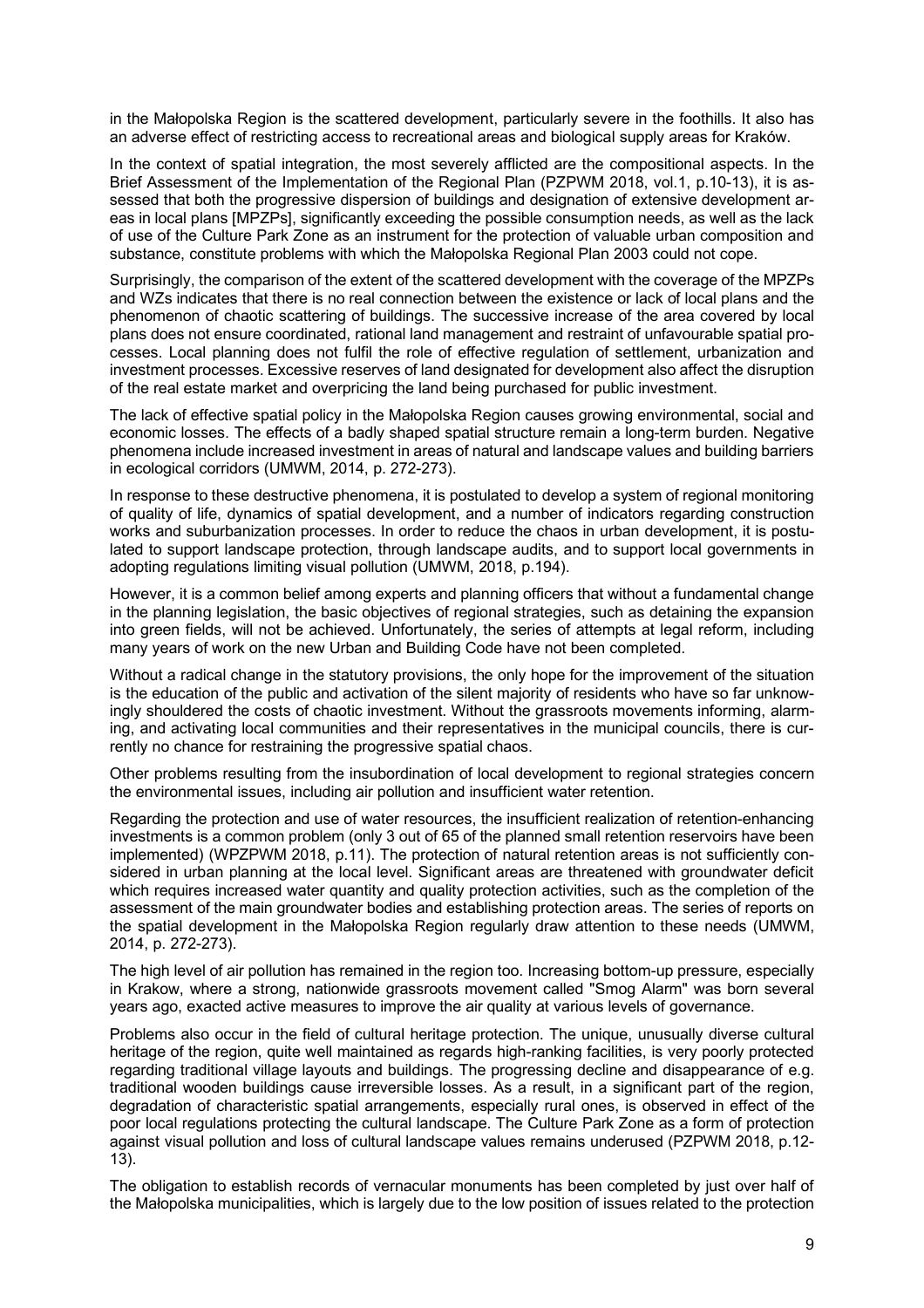of cultural heritage among the priorities of local governments. The number of communes that have complied with the program of vernacular monuments protection is even smaller (UMWM, 2014, p.273-274).

The defeat of the idea of a Culture Park Zone results from locating this form of protection in the competencies of local governments, which underestimate the importance of preserving the vernacular heritage and are not interested in introducing any restrictions (UMWM, 2014, p. 273-274). Out of the 62 potential Culture Park Zones indicated in the PZPWM, only three were created: in Krakow (Old Town) and Zakopane (Culture Parks of Krupówki Street and Zakopane Basin) (PZPWM 2018, p.12-13).

#### **Our respondents say:**

- For decades, regional strategies were quite often performed mainly to fulfil a legal obligation. The effectiveness of this and other forms of strategic planning depends on whether the authorities take these instruments seriously. If not, even the best strategies do not affect reality (Landscape planner, academic).
- Provisions of regional strategies are on a high level of generality, as much as provisions on care for spatial orderliness and quality of public space in the regional plan and in the local planning strategies, which conveys that these documents do not prevent the growing chaos in the built environment. Prevention of such situations could be possible at the level of local plans or administrative decisions [WZ], provided that they are formulated in an appropriate and unambiguous manner. Flexibility in the interpretation of these provisions is one of the causes of spatial chaos and social protests resulting from it (academic, transportation planner).
- In the current realities of local governments, the notion of consensus around regional strategies seems questionable. Regional strategies are assumed to be conducive to limiting spatial chaos and forming compact development. However, if approximately 40% of municipal revenues are tax revenues, municipalities, without adequate compensation, are not interested in limiting the quantitative development.<sup>8</sup> Moreover, if the greatest planistic burden rests on the mayor, and the mayor is directly elected (not subject to any control regarding the rationality of the adopted planning decisions), then only the binding provisions of the regional plans and the planning obligation of municipalities could have a real impact on the re-shaping of the spatial orderliness (architect, academic).

Respondents also pointed that the regulation on Eco-physiographic Study does not fulfil its function, even if it is a fundamental document that should obligatorily define the standards for describing the environment in spatial plans.

To change matters, the following actions would be necessary:

- 1. educate planners and officials in strategic planning;
- 2. teach planners and officials of the principles of managing the environment and landscape;
- 3. develop standards of:
	- a. inventory and description of the protection of the natural environment and landscape for the purpose of spatial planning;
	- b. protecting and shaping the environment and landscape in strategies and spatial planning.

# **6. Does the hypothesis below fit with the current situation in your region:**

*"In the urban planning processes, a private owner takes the initiative and presents a development idea to the city administration. After that, the city officials assess whether the idea fits with the master plan or the city districts' comprehensive plan."*

o *If yes, does the regional level have a role in facilitating participation or securing the rights of certain interests in urban planning?*

l

<sup>&</sup>lt;sup>8</sup>In 2013, taxes and fees accounted for an average of 39.7% of the communes' own revenues in Poland, of which the real estate tax accounted for the highest share, accounting for 29.3%. See: (KRRIO, 2014, p.241-242).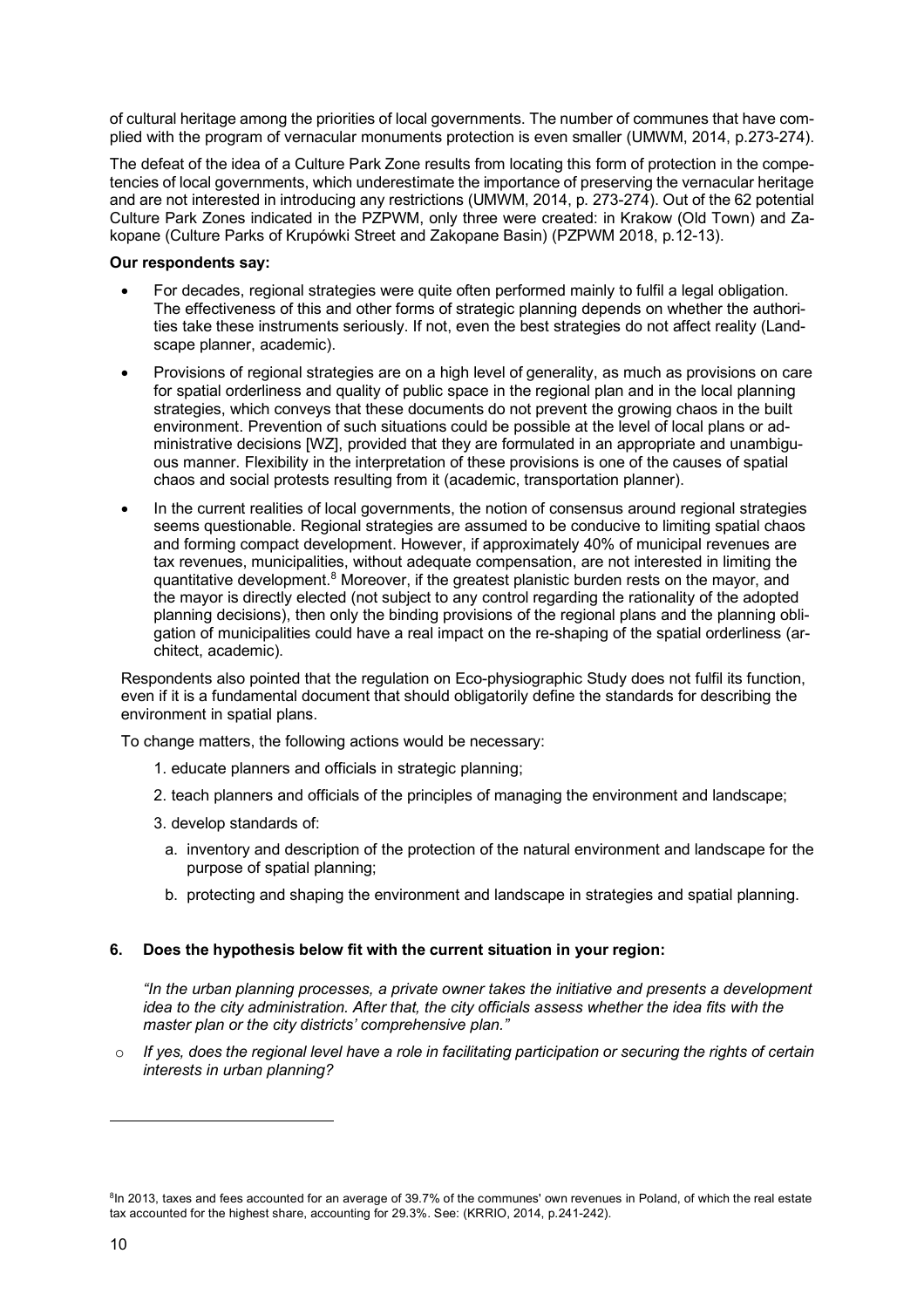o *If the hypothesis does not fit your situation in your region, give a short explanation (a couple of sentences) of the practice for urban planning in your region.*

Many observations appear to support the hypothesis that *a private owner takes the initiative and the city officials assess whether the idea fits with* the MPZP. However, it does not sufficiently explain the current situation in Małopolska.

The Local Plan [MPZP] constitutes a direct basis for issuing building permits and land expropriation for public purposes. The provisions of MPZP define the development conditions and regulate the types of developments in the area covered by the plan, which should ensure the transparency and stability of the local policies and serve to preserve spatial coherence and landscape qualities. The control carried out by NIK (2017) indicates, however, the lack of effective financial instruments to conduct spatial policy in municipalities, which increases the risk of irregularities in the process of MPZP preparation. It is about drawing up planning documents "on the order" of investors who are interested in particular provisions. This can lead to a conflict of interest and negatively affect the transparency of procedures.

NIK (2017) indicates that it was common for investors to finance the process of preparing planning documents, and even to provide the municipalities with MPZP projects prepared at the request of investors.

NIK also indicates that communes do not make sufficient use of planning fees as a financing instrument for MPZP (in 1/3 of the surveyed communes, the transaction verification system was not sealed, and some communes did not specify the planning fee at all). The feasibility of the planning fee is 5% and does not balance the costs borne by municipalities for planning.

NIK also points to irregularities in the method of financing the SUiKZPs. Some communes do not treat SUiKZP as the strategic document of local spatial policy. NIK gives examples when private investors financed "updates" in SUiKZP.

#### **We asked the stakeholders if they accept the hypothesis in question. Here are some of their answers:**

- This hypothesis is probably correct. Commune officials do not create development investments. They can only create a framework for proper development (urban management expert).
- The above hypothesis corresponds to the current situation in the whole country. It is caused by the pursuit of rapid quantitative development. This is one of the consequences of the insignificant role of spatial planning and the inconsistency of development strategies with plans (NGO activist and urbanist specialised in revitalisation programmes).
- § Of course, it looks like this neither everywhere nor always, but if the authorities are weak or consider the growth that brings commercial profits as their only goal, then the investors take over the government's helm. Other goals of urban policy are then neglected (landscape planner, academic).
- Not only private investors but also influential participants in the planning processes, such as representatives of the local authorities contribute to accelerating the pace and chaos of development (academic, planner).

According to some respondents, the second part of this hypothesis should be formulated even more emphatically:

§ "Then the municipal officials allow the implementation of the idea by providing a planning permission even against SUiKZP, indicating defective legal regulations " (academic, urbanist)

or:

- § "Then the municipal officials assess how the spatial strategy [SUiKZP] and the local plan [MPZP] can be interpreted to allow for implementation of the idea, or if SUiKZP and MPZP will have to be changed for this purpose" (academic, environmental activist).
- Private investors look after their interests by influencing local plans. Usually, it is about the change of use (from non-building sites to building sites) and increasing the building intensity. Developers' applications also concern the provision of extensive transport and technical infrastructure. This has nothing to do with a rational, holistic planning vision or the idea of urbanism (academic, transportation planner).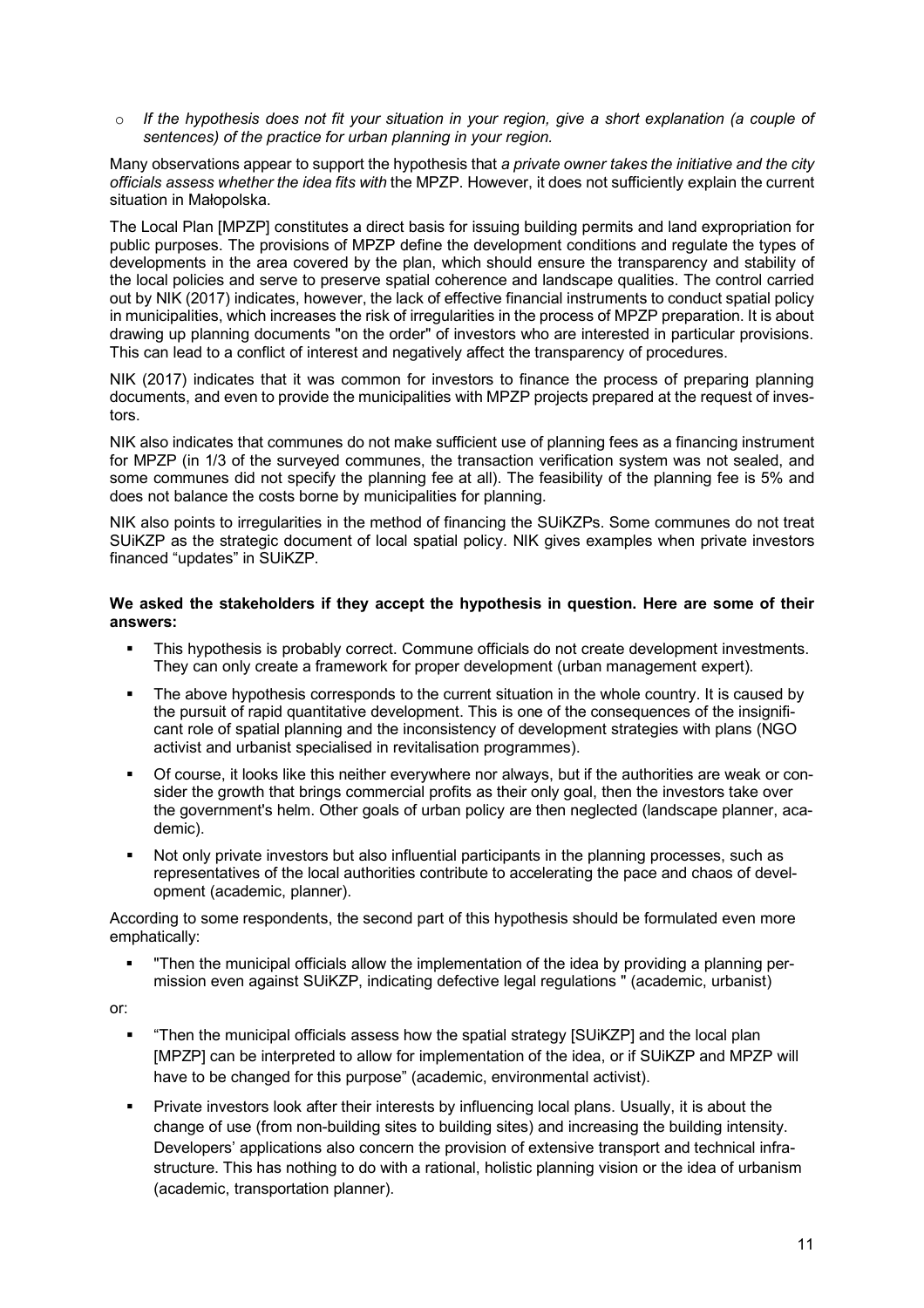Then we asked if the regional level has a role in facilitating participation or securing the rights of certain interests in urban planning.

According to our respondents:

- The regional (Voivodship) level is probably not the most appropriate for public participation. The involvement of citizens should be implemented on the local level, unless there is a concept of a city-region where urban design would be significantly applied on the sub-regional/metropolitan level (urban management expert).
- The regional level has a role in facilitating participation but it is a long-term process, requiring reaching out to a wider range of people potentially interested in participation and increasing their awareness (architect, academic).
- The most needed is the training of municipal leaders and planners in the areas of public communication and methods of participation. The initiative of organizing such education can come from any level of governance. Without increasing the knowledge and skills in these areas, even the best-formulated legal provisions requiring participation will not be properly applied (landscape planner, academic).
- Of course, the regional level could play this role by putting forward resolutions and establishing procedures for more sophisticated forms of public participation than those which are currently used (academic, transportation planner).
- Urban planning is the competence of the commune, and until the law changes, no municipality will renounce its competence in this area. Therefore, without the change of the Spatial Planning Act [UPZP], there is no possibility of transferring power or co-deciding. There are also doubts whether this would be a good solution. More feasible would be a coordination course where metropolitan procedures could be worked out, but it would also need an amendment of the Spatial Planning Act (local government strategic planning officer).
- In the present state of affairs, an interference by the regional level in the local planning procedure would not have a legal basis, and in extreme cases could even be considered as a violation of Art. 7 of the Constitution of the Republic of Poland (Architect, academic).
- It is currently impossible to implement a legal mechanism or other practical solution thanks to which the regional level could take over from the commune the introduction of necessary but unpopular restrictions. Under today's legislation, this can only be done by introducing on the regional level a procedure of obligatory reviewing of projects of local plans by a regional institution (local government strategic planning officer).
- Through the involvement of the regional level, it might be easier for the municipality to introduce unpopular but necessary solutions adequate for public interest, such as the reduction of suburban expansion. Besides, the regional level can always educate the public and particularly the municipal officers (local government strategic planning officer).
- The regional level does not have the legal instruments to improve participation, but it can take care of securing the public interest by using legal instruments in the reconciliation process. The improvement of participation can be realized only through educational activities, raising awareness and promoting good practices. Sometimes, however, the promotion of public participation might be perceived as "political correctness". Thus, public participation should not be imposed as a universally appropriate approach; as a rule, not subject to discussion. No one (also in the municipality) likes it when needs to comply with top-down rules or doctrines (NGO activist and urbanist specialised in revitalisation programmes).

We asked for a short explanation of the practice of participatory urban planning in the region.

Our respondents say:

- The practice of urban planning in the region was for a long time standardized according to the severely insufficient procedures enshrined in the Planning Act (NGO activist and urbanist specialised in revitalisation programmes).
- Regional and local authorities probably believe that the social interest is ensured by participation of councillors as representatives of the society. Widely accepted in those circles is a view that the greater, especially the direct involvement of organized communities may paralyze the process of decision-making (Academic, transportation planner).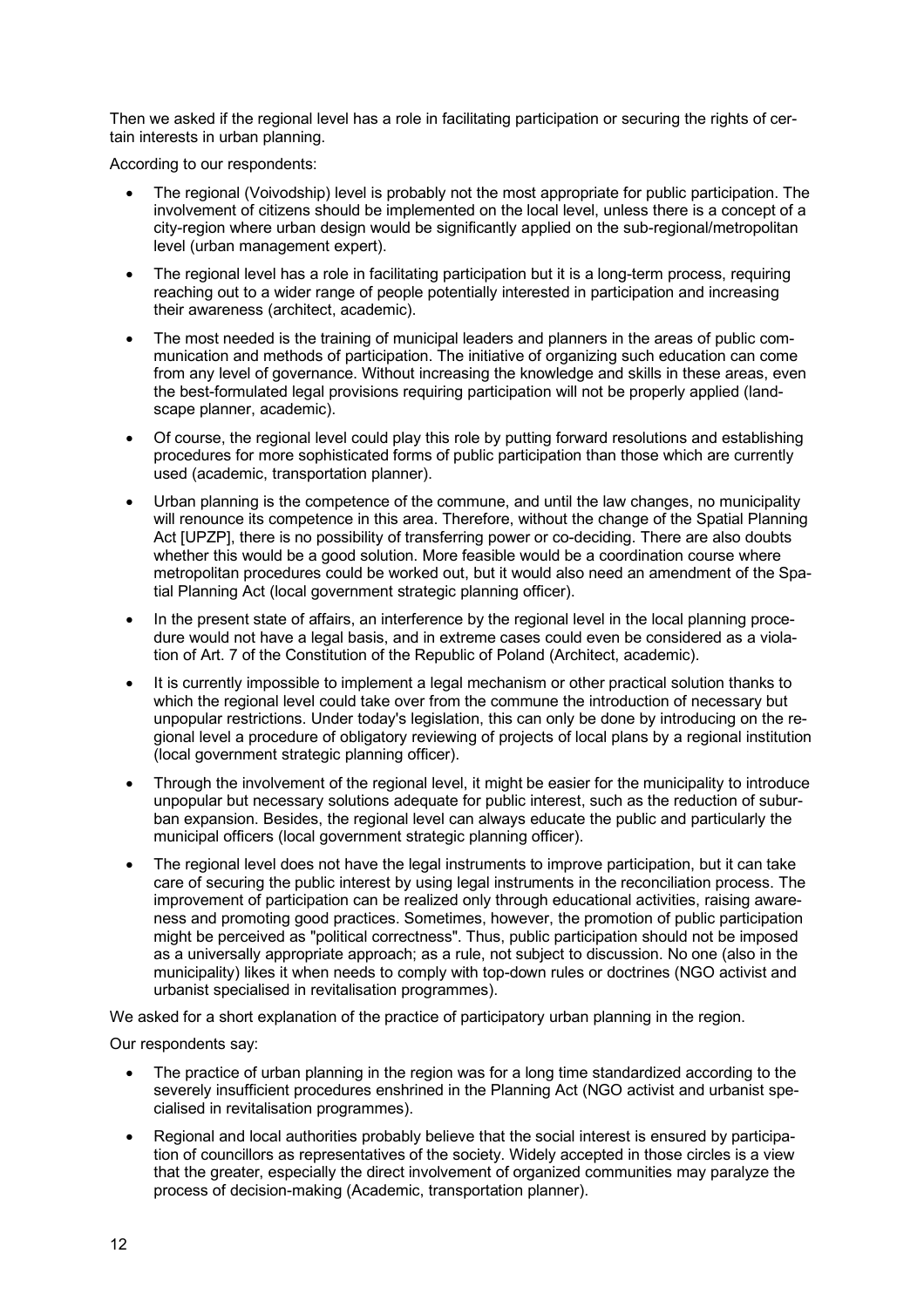According to the Association of Polish Urbanists [TUP], the conflicts between the interests of individual stakeholders of investment processes cannot be completely eliminated. However, it is necessary to define clearly the priorities and hierarchies of importance and the rules of the state-controlled market game. First of all, the spatial policy needs to be made public matter. Current principles and forms of public participation in this area are of a sham or incidental nature. Public participation must be more active and authentic, which requires, above all, to raise the level of public awareness through appropriate educational activities (TUP, 2012).

The prospect is to raise social capital and to develop civic attitude towards responsibility for the commune, city, metropolis, region; their shape, functions, quality and development. Knowledge dissemination, development of civic involvement around places of residence, development of a participatory democracy, promotion of dialogue, a culture of listening to fellow citizens and business organizations, sharing knowledge and responsibility, transparency of decision-making processes, presenting and explaining social benefits and costs of investments are necessary. The role of the media, NGOs, and less formal urban movements cannot be overestimated.

Local governments and bodies responsible for infrastructure management at the level of the commune and the region should order and disseminate data and analyses regarding spatial economy, and stimulate social mobilization for responsible city management, while showing challenges and agreeing on directions of development with each responsible actor of the urban scene (TUP, 2012).

Integrated and responsible management of the city requires changing the rules of governance, good laws, efficient public institutions, publicising the sphere of decision-making and increasing the share of responsibility to all stakeholders. It requires the preparation of a new generation of specialists, experts in urban issues, including planners, urban designers, sociologists, economists and urban managers who will support the processes of participatory management.

However, the conviction repeatedly expressed by our respondents is that without a significant change in the social system of values and development of human capital, the mere technocratic change of the regulatory system, unaddressed in the system of values and not built on complex socio-economic relations, would not lead to fair improvement in the efficiency of management of the city and region.

# **7. Do you have an authority that monitors the involvement of citizens in urban planning?**

According to KPM 2023, local governments should monitor and evaluate activities related to the involvement of citizens in urban planning and implement appropriate measures to enhance the participation. It is important that the evaluation process itself is also participatory. KPM2023 indicates that it is good practice to set up a special team for assessing the participation process, consisting of representatives of the local government and residents.

The permanent monitoring of public participation at the regional level should be part of the tasks of Territorial Observatories [ROT] (KPM 2023, p.34). This function is performed in our region by the Małopolska Observatory of Regional Development [MORR].

This topic has recently been taken up by the IRMiR Observatory of Urban Policy [OPM]. In preparation (March 2019) is their Report on Public Participation covering nationwide surveys of social capital in cities, the condition and quality of participatory practices and system solutions strengthening participatory governance and civic initiatives. In the IRMiR OPM research, the level of activity of the non-governmental sector focused on urban development in various thematic areas is also analysed. The report will gather good practices and social innovations in the area of civic participation.

# **According to our respondents**:

- The greatest challenge for most municipalities is to change the perception of the role of spatial planning, and thus to treat it as a tool supporting management and development processes. Inclusion of NGOs as key partners in the processes of public participation on various levels of planning is bound up with this integrally. (NGO activist and urbanist specialised in revitalisation programmes).
- Residents are most interested in the situation here and now. Often it is difficult for them to understand the local plan, which may start to affect the urban space only in, say, 10 years (local government strategic planning officer).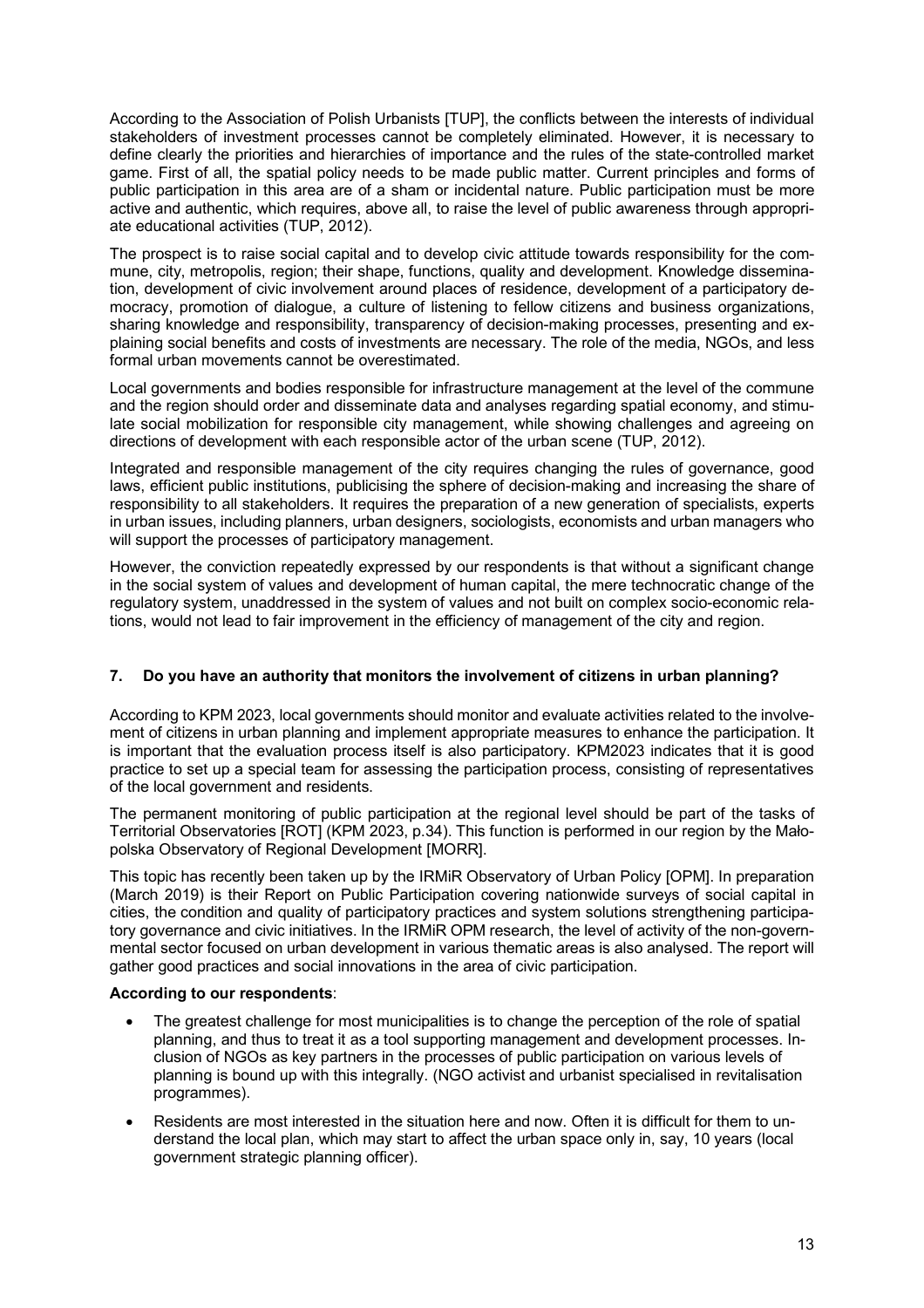- One needs to take up the challenge of organizing a common platform of formulation of development concepts and the awareness building of consequences of those concepts for concrete solutions and provisions in the plan (academic, transportation planner).
- There is a lack of urban managers, planners and social communication trainers educated for this purpose (researching, moderating, mediating, negotiating, etc.) (landscape planner, academic).
- The key is education and time necessary for educational activities. The fundamental need for orderliness and landscape protection is a need of a higher order. At the present stage of social and economic development in Poland, such values are commonly marginalized, undervalued or even perceived as a threat to addressing the lower-order needs, such as faster economic development. As a result, the higher need has been losing with the particular expectations of people, business and municipal authorities (architect, academic).
- The biggest challenge is to change the way of thinking of people who lead and direct municipalities. In the last twenty years, the approach to programming of regional development has changed completely. A new paradigm of territorial development policy was introduced, distinguishing three main areas: geographical, relational and institutional. In the relational area, an important role is attributed to cooperation with NGOs, considering it as the essence of local development.

Local governance is a way of cooperation of local stakeholders in order to achieve effects in the implementation of public policy, which takes place within formal and informal linkages between public and non-public institutions. Such relations serve residents and their associations to express their own needs, as well as mediating in contentious matters. This should lead to cooperation based not only on formal but also informal relationships, resulting in better solutions for local communities.

This should be done through:

1. the participation of NGOs in municipal Committees of Architecture and Urbanism;

2. multiple meetings with residents during the planning actions, and not only on the beginning and at the end of the planning process (academic, environmental activist).

• In the transformation of social attitudes, the media must play a larger role. However, this requires significant financial expenditures and interdisciplinary cooperation to conduct appropriately interesting educational campaigns (architect, academic).

The challenge is to change the mentality in the urban planning approach to an authentic and valuable involvement of the public, going beyond information and consultation, and reaching the third level – co-creation. Unfortunately, many municipal officers are convinced that the participatory process makes it difficult to obtain satisfactory solutions and the necessity of its implementation is only a formal requirement. This is a belief resulting from negative experiences of improper, however compliant with regulations, participation processes.

Such processes usually take place too late, not at the pre-design or diagnostic stage but when the design concept is ready. Diagnosis often considers only voices of an active and loud minority, and the process remains "hidden" until social conflict breaks out.

Another aspect is the asymmetry in relations between the municipality and citizens. This relationship is characterized by mutual distrust and lack of faith in the specific competence of the residents as partners in the process and final recipients of the plan. On the other hand, the planning office is perceived not as a partner in a dialogue but as a dominating party imposing its will, because it holds an asymmetric "causative power".

Asymmetries also occur in the relations between the local government and the planner, and between the planner and the citizens. The standard relation between the client and the contractor is disrupted here. The government is under pressure imposed by the time limit and technical framework of the project and abandons deep analysis, waives the proper relationship with the contractor, and even withdraws from solutions desired by itself. This is also due to insufficient competences among municipal officers and the lack of "ownership" of the project.

On the other hand, planners are bound by the provisions of the contract and are hesitant about any amendments. They are also aware of the way the office functions and its limitations. Such a situation significantly affects the conduct of the participatory process – especially when it is limited to the necessary minimum resulting from the regulations, is not carried out by competent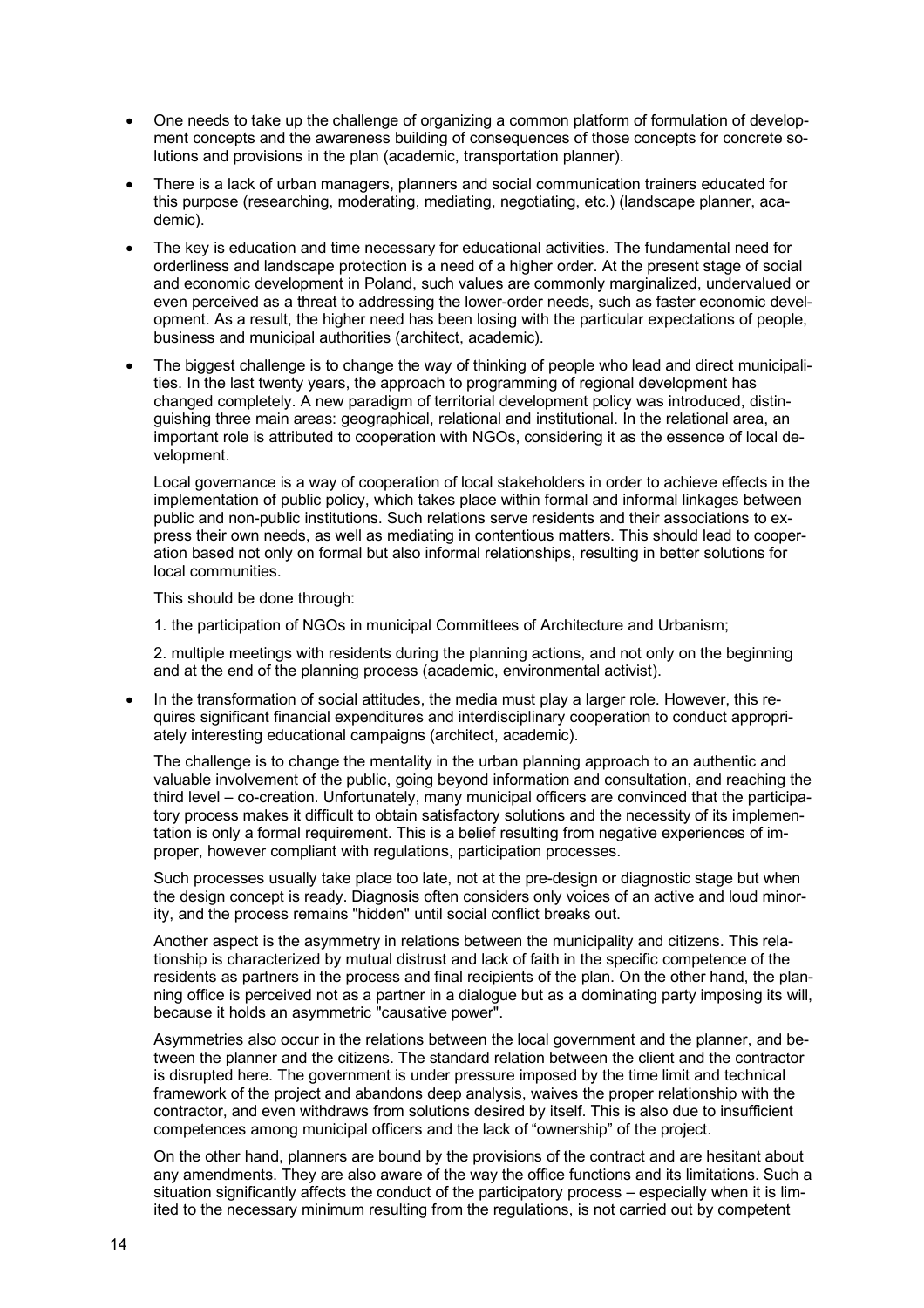persons, and its goal from the beginning is dubious (or intentions are disingenuous) (local level strategic planning officer).

- Often the legal structure of bids (public procurements) essentially excels the effective conduct of public consultations, or undermines their meaning. This applies, for example, to the elements of the bids for co-financing revitalization activities carried out under the Regional Operational Program [RPO] where extensive community participation is planned at the stage of task implementation; and when the residents themselves are to decide on the amenities they need, but already at the stage of applying for funds, the exact number and type of amenities should be indicated (local level strategic planning officer).
- Experience shows that participative processes can be carried out properly, but they must be carefully planned and implemented well in advance of the planning diagnosis. In addition, appropriate instruments and qualifications are required to conduct the dialogue (local level strategic planning officer).

# **8. Look at the figure below. To what extent will the input from the public be utilized?**

*Please indicate the participation category for urban planning by utilizing the levels outlined below:* 



According to the respondents, participation strongly depends on authorities and institutions, and the will to organise participation and provide additional resources. Thus, it looks different in different places.

Larger resources of knowledge and skills can be noticed in larger cities, which, however, differ greatly because the attitude of the authorities to the very idea of participation is very diverse. In small communes there is generally a shortage of knowledge, but there are mayors who have a sense of mission and innate communication talents. In such situations, they sometimes achieve excellent results (landscape planner, academic).

According to the aforementioned survey by Korbel (2019), only 32% of communes believe that insufficient public participation is truly a problem in urban planning. However, the difficult and incomprehensible form of planning documents submitted to the public makes the real state of affairs closer to "therapy" or "informing" and "consulting" than any kind of "citizen power".

Most of our respondents agree that we are currently at the stage between the lack of participation and degrees of tokenism:

• The highest level of "citizen power" basically does not occur in urban planning processes. Symbolic participation dominates, which could be called "ritual participation". No one would dare for the total lack of participation, i.e. bypassing public consultations, but this is not due to the need to learn other opinions but only for procedural reasons. The regulations require consultations, so they consult (NGO activist and urbanist specialised in revitalisation programmes).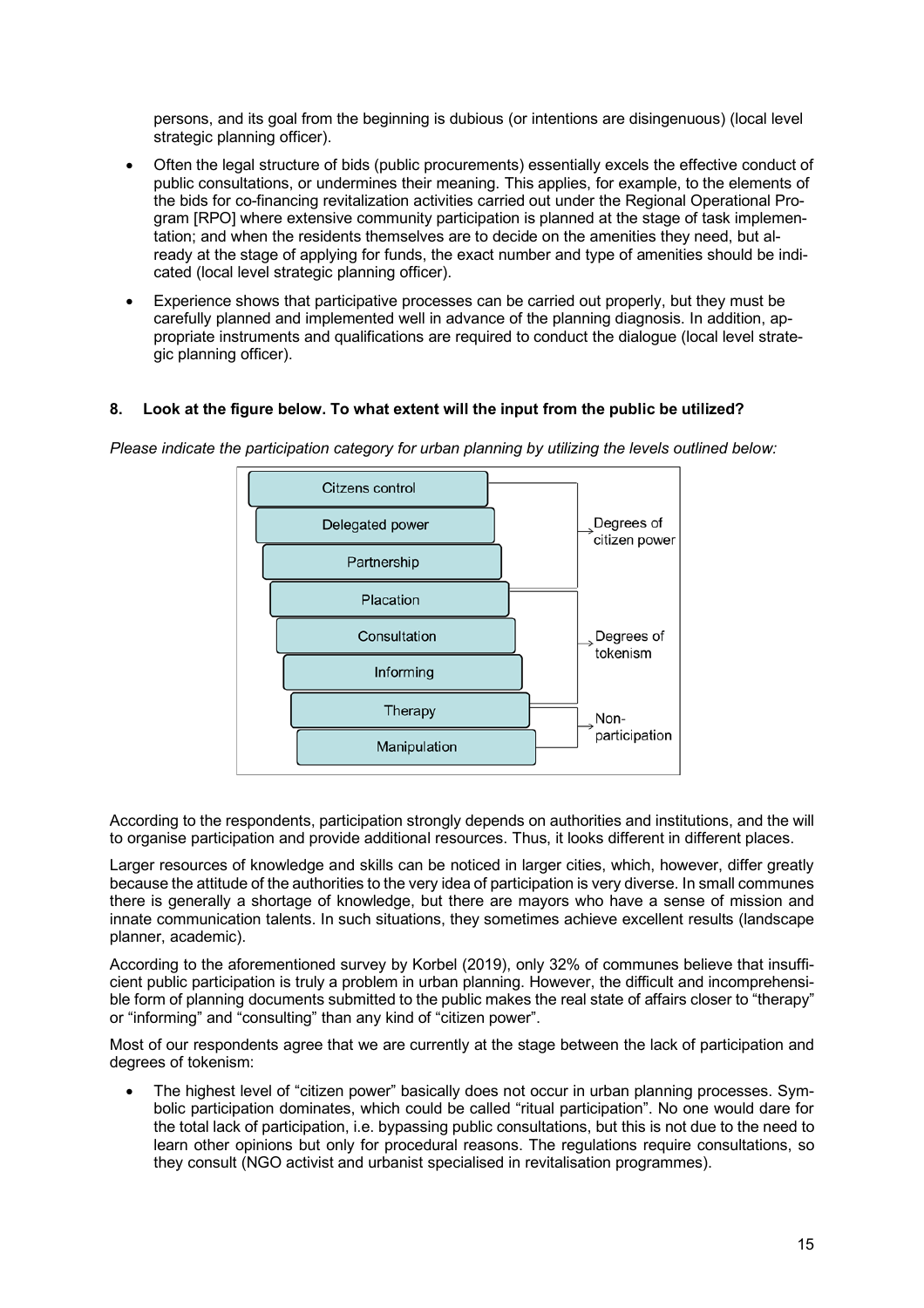- To achieve citizen power, the public still needs to learn a lot, and officials too. Although I do not judge, but I think the officials are readier for this than the residents (Local government strategic planning officer).
- The citizen power level without additional external motivations or grants enabling extended public involvement is limited to the tokenism (academic, planner).

There are even more pessimistic opinions:

- We are currently on the verge of a lack of participation and symbolic participation (academic, environmental activist).
- From my own design practice, mainly in Krakow, I usually notice the lack of any knowledge residents have about urban planning (with all subsequent consequences of this state of affairs) or strong friction between investors and residents unwilling to allow for new developments (architect).
- Citizens control appears sporadically, usually through protest, with the support of mass-media. Partnership as a form of citizen power currently has no organizational basis. Consultation is currently the basic form of public participation because it results directly from the provisions of the Planning Act [UPZP]. This is accompanied by information and placation.

The level of "Therapy" and "Manipulation" is quite common and is the result of, on the one hand, lack of active public participation and, on the other hand, failure to provide full information to potential stakeholders / residents. The expression of the local community's activity takes place only as an objection to the plan already approved or its preparation procedure (academic, transportation planner).

Regarding the "Citizens power", probably the only form can be a local referendum. Lack of general awareness that the residents may truly decide in this way results in a very low turnout, for which many referenda are not binding. The activities of mass media, interest groups and some specialists have the nature of lobbying for particular solutions without showing their conditions and effects with any attempt at objectivity.

An example could be one of the questions of the referendum held in Kraków in 2014. Respondents to the question "Are you in favour of building the underground metro?" gave a positive result ("yes" - 55%, "no" - 45%) and because of the turnout exceeding 30%, the referendum was binding. That was the consequence of formulating the question in a very simplified way, without showing the financial consequences (e.g. increasing local taxes, necessity of radical redistribution of the commune's budget and the further effects of such a decision), without realizing the risks related to the construction of the underground metro, and without discussion on optional solutions (academic, transportation planner).

Authorities are not prepared to properly formulate a referendum question, and the awareness of the "give and take" principle does not prevail in the community. The effect of the referendum is introduction of the subway in the urban planning strategy [SUiKZP] of Kraków, however, in an undefined manner as per the requirements of such document. The Krakow authorities currently have a problem how to meet the task of building a metro without guaranteeing its financing (academic, transportation planner).

# **9. Can you specify and explain the category? Is there a historic reason behind the involvement/non-involvement? (Office culture, top-down planning, etc.)**

Planning tradition or planning culture is influenced by many factors including historical and cultural conditions, geographical and land use patterns, the constitutional, administrative and legal framework, levels of urban and economic development, and political and ideological aspirations. Däne and van den Brink (2007) focus on four factors which they think particularly influence the possibilities for participation in spatial planning practice at the local level:

- central–local government relations;
- the tradition of democracy:
- the approach to spatial planning;
- legal requirements concerning participation.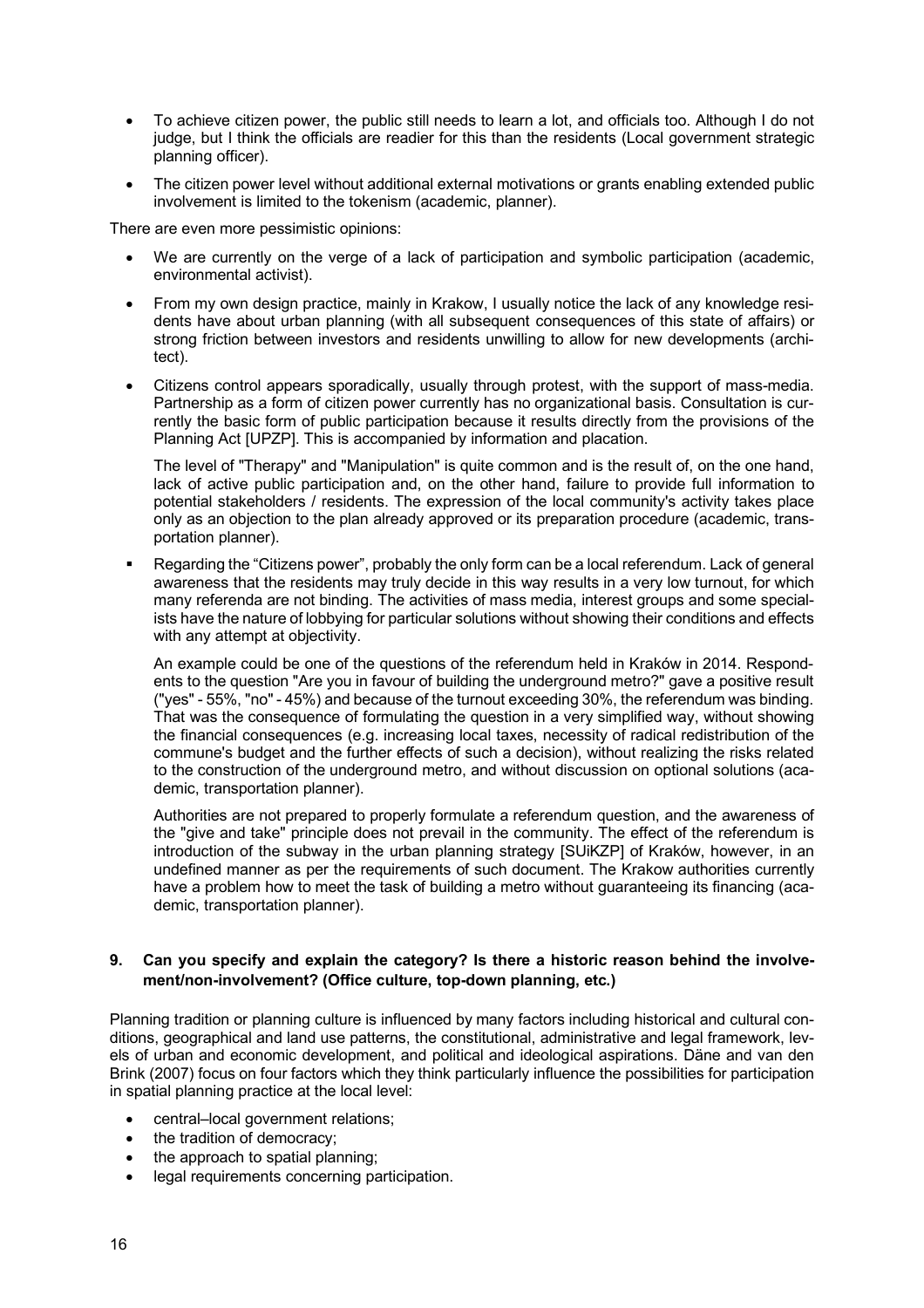An everyday citizen participation in political issues is only starting to become part of the culture in Poland. Although the current state of planning is more locally directed than under the communist regime, its focus is embedded within a technocratic context of outmoded physical and functional planning rather than an intrinsic understanding of the value of citizen participation. Like in most conventional / technocratic urban planning systems, the focus is clearly on producing a plan, and public involvement is mainly end-of-the-line (Däne & van den Brink, 2007).

The lack of established tradition or custom to look after the common space certainly has its origins in history (a long period without the national sovereignty, and communism). Top-down pressure has developed social skills and habits as to how to cope against oppressive authorities and not to follow the imposed legal order.

The collapse of the communist system in 1989 did not bring, by itself, a culture of democratic participation. The transition to a democratic system is very much influenced by the complexity of Poland's political past. As Graham (2001) states, 'Poland's forty-five years of totalitarian rule, its brief modern history of independence from foreign control (between the two world wars and since 1989), and its 120 years of domination by Austrian, Russian, and Prussian partitions strongly influence its development of democracy.' The lack of trust in those who hold the power (e.g. local and regional authorities), particularly in rural areas, explains the hesitancy to participate in political decision-making. The insufficiency of experiences of democracy leaves only a few guidelines and reference points for governments and citizens to develop a more participative attitude.

Two recent trends might be indicated however: a growing participatory attitude among members of the public and the growing complexity of planning issues, which should lead to a legal basis for citizen participation, and the adoption of methods and techniques allowing people to become truly and efficiently involved in the planning process.

KPM 2023 notes that involvement of residents in various areas of the city life becomes an increasingly common phenomenon in Poland. It results from the needs of the residents themselves to be active entities involved in urban planning and management. Often, these needs are also revealed in a conflict or feeling that the city authorities do not consider the voice of the inhabitants. Congenial conditions for the development of public participation occur in smaller urban centres (such as Niepołomice, Skawina, and Wieliczka) where the slighter anonymity of residents, stronger neighbourly ties (than in large cities), as well as good recognition of the city and its problems are conducive to activities that are corresponding to the local problems, as well as the emergence of bottom-up community movements.

In spite of the clear activity of some circles, however, the civic activity of Poles in general is still at an unsatisfactory level. Town councils recognize some benefits from dialogue with residents, but in some municipalities, it is limited to unilateral information on the activities already carried out. The explanation of the decisions is often superficial and not much substantive. This is perceived by the inhabitants as a seeming activity and does not serve to build a real and permanent cooperation.

In the process of public consultations, attention is usually paid to the conventional forms of communication, resulting in placing information on the notice board and meetings with the most active residents. This situation often results from the lack of conviction of the municipal authorities as to the value of participation, but often it is only the result of the inadequacy of knowledge, skills and experience.

Nevertheless, such situations cause the residents to feel deprived of full information and omitted in important decisions. This creates a basis for creating mutual prejudices and a decrease in participation confidence as a beneficial element of city management.

Attitudes on the participatory way of decision-making should be anchored in strategic documents defining the tasks of the authorities and directions of the urban planning.

#### **According to our respondents:**

- There is a lack of awareness among residents that they may be able to influence decisions and a disbelief that they can make a change. There are also groups of protesters whose determination leads to power concessions. However, this all applies to pre-investment situations (phase of building permits). At the stage of planning procedures, there is generally no awareness of the effects of certain provisions in the plan, e.g. the course of a new road, the possibility of an intensification, or high-rise building among single-family housing, etc.
- There is a widespread lack of faith in the judicial system, and the dominant belief that it supports the interest groups (academic, Environmental activist).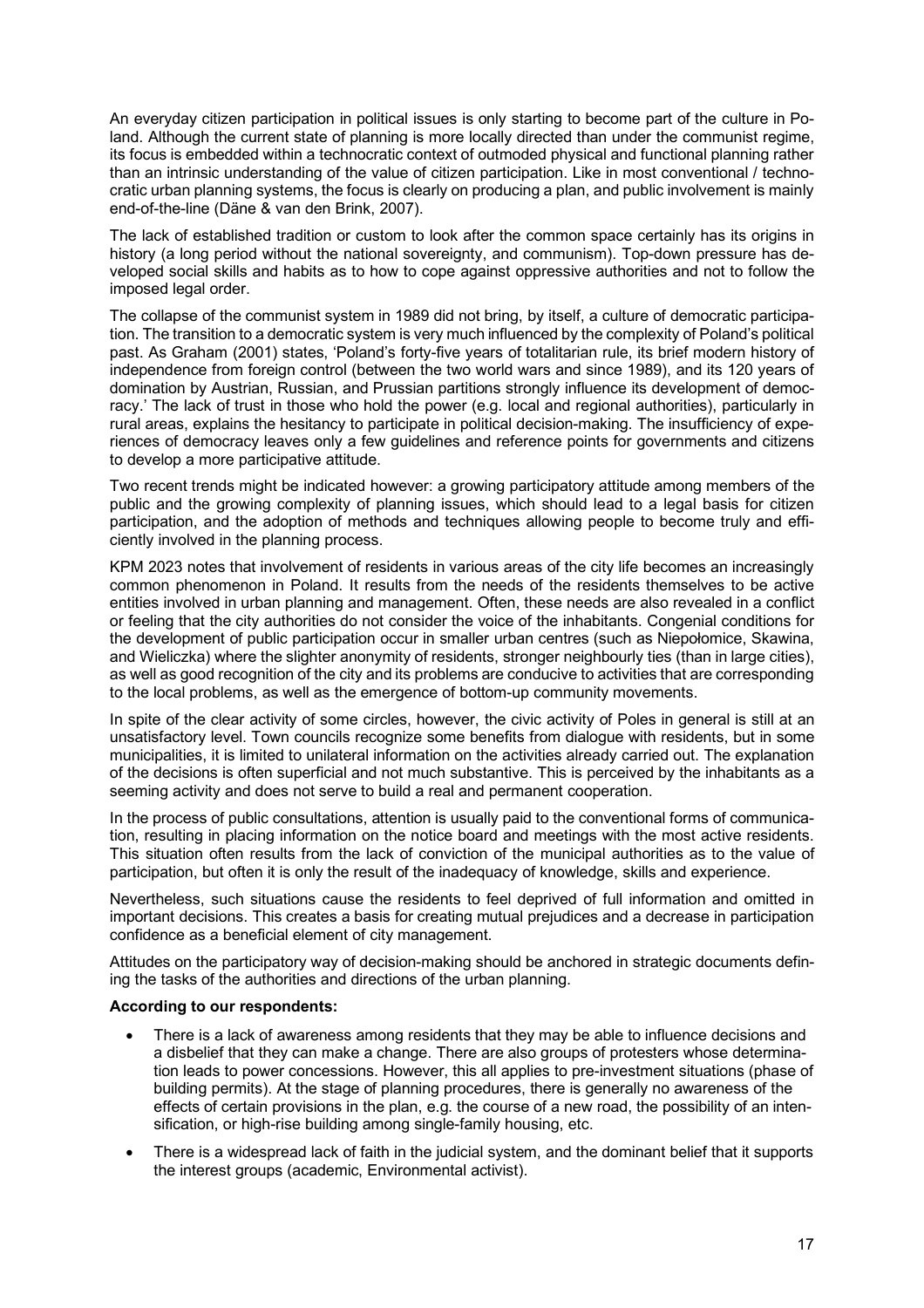- Another reason is lack of awareness, architectural educational deficiencies in a large part of the public, and limited to the minimum the activity of planning officers constrained by time and financial deficiencies (academic, planner).
- The society does not have specialist knowledge and people are primarily interested in their current individual situation. Attitudes are full of contradictions, e.g.: "I have an agricultural plot so I want to change the use of it for construction, but it is best to have agricultural plots around. Of course, I want to have an asphalt access road, but I will not give / sell a single square meter for road construction." The most common attitude is NIMBY (local government strategic planning officer).
- Citizens' requests regarding plans express almost exclusively their personal interest. The awareness of the common good is almost not existent. Society is in favour of public investments in general but the NIMBY syndrome prevails. Thinking about the common good is characteristic mostly to NGO activists (academic, transportation planner).
- On the other hand, there is a lack of proper regulation and almost complete disappearance of urban design in planning solutions. Urban design, clearly defining the planned development, could prevent conflict in advance by giving people anticipating knowledge of what can arise in their environment and how it will shape the nearest space (architect, academic).
- Lack of citizens' trust in the government, which is fundamental reason for participation failure, has its historic causes. Unfortunately, we often deal with contemporary activities that deepen this distrust. However, there is an increase in civic engagement, which often appears in unexpected moments. Also, an outstanding leader is able to draw people's faith in cooperation and citizen power (landscape planner, academic).
- The lowest levels of involvement result from the obligatory nature of public consultations and attempts to impose solutions (Therapy). Among the officials, there is a belief that participation causes problems. This also results from the construction of public procurements and subsequent contracts that do not provide enough time for analyses and consultations, and often are implemented as "design and build" project delivery. However, communes can follow good practices and attempts are being made to involve the widest possible representation of stakeholders in the design process. The good example is the interior design of the PKP railway station in Skawina, based on the "design thinking" method (local level strategic planning officer).

During the creation of the Sustainable Urban Mobility Plan [SUMP] and the Municipal Revitalization Program [GPR] in Skawina, we also reached a higher level of participation up to the "Delegated power" (see the good practice below). However, occasionally, due to the length of the process, it turned out that both the diagnosis and the proposed solutions lost their validity and it was necessary to "heal the conflicts" despite the previously reached agreement. That resulted sometimes from some legal uncertainty or constructions consistent with the letter but not the spirit of the plan. This indicates the need to monitor and regularly update records and to enforce the law more effectively. Planning processes should be continuous. Perhaps we could continue developing the methodology similar to that used to create the SUMP (local level strategic planning officer).

# **10. What are the methods you use for citizen participation in urban planning?**

*Which consultative or deliberative methods do you/your municipalities use in order to engage citizens in urban planning? Please check the box that is most frequently used. Please indicate in the final box which methods you or your stakeholders/municipalities want to know more about. For more information regarding the methods listed under, follow the link.*

According to the respondents, most of the methods described below are known to academics, consultants, and activists in our region. Alongside other participatory urban planning techniques, they have been tested in various places in Małopolska.

According to the leading experts in the field who practiced those techniques, it would not be appropriate to treat with them individually and indicate any of them in terms of their general suitability since each case and context are different. The method should always be adapted to the characteristics of specific project, stakeholders, and the stage of the undertaking.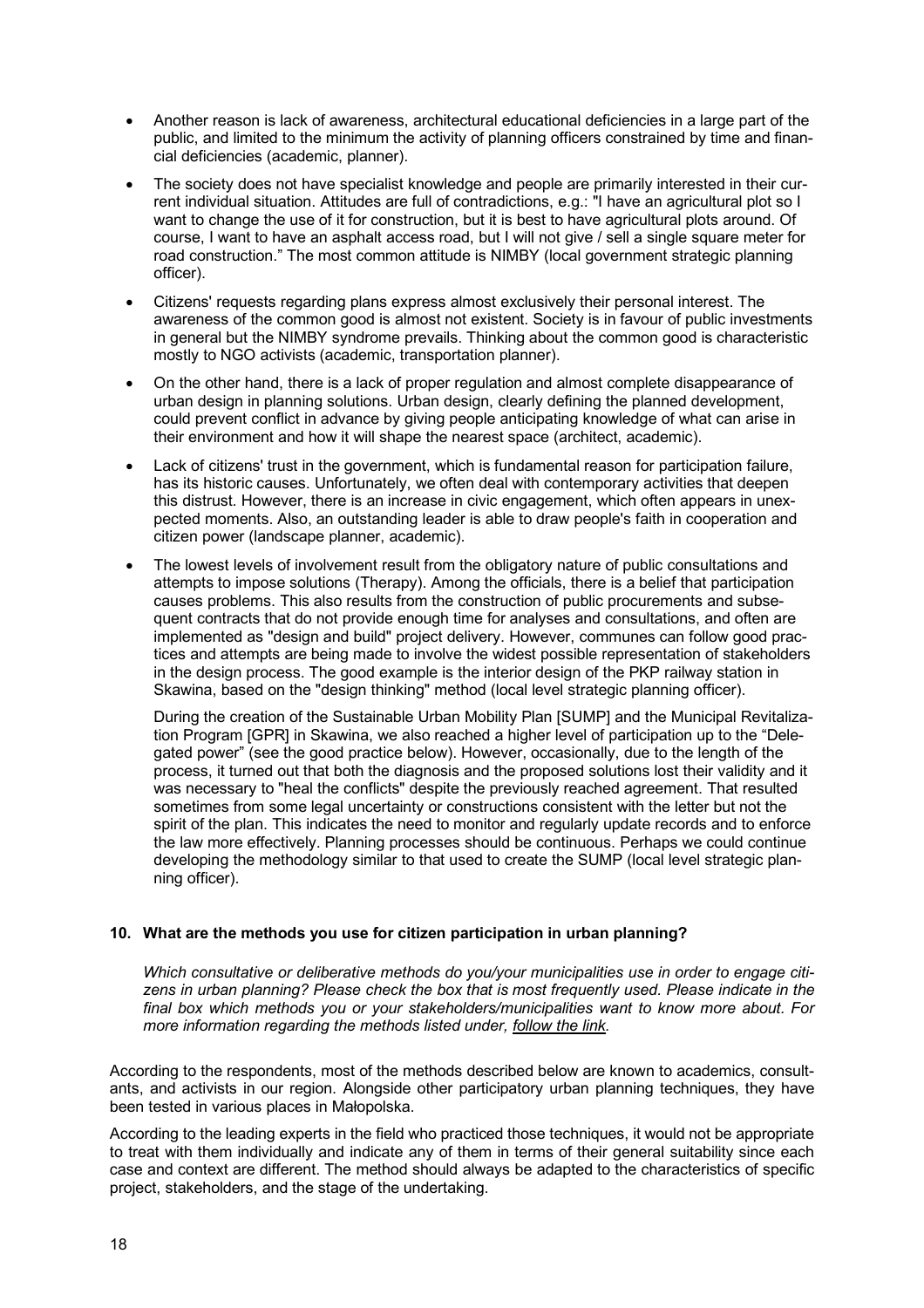| <b>X Community Meetings</b>                                                                                                       | A chaired meeting held in a community, used to pre-<br>sent proposals to a community.                                                                                                                                                                                                                                                                                                                                                |
|-----------------------------------------------------------------------------------------------------------------------------------|--------------------------------------------------------------------------------------------------------------------------------------------------------------------------------------------------------------------------------------------------------------------------------------------------------------------------------------------------------------------------------------------------------------------------------------|
| x Workshop<br>x Charette<br>x Community-planning forum<br>Planning weekend<br>x Idea workshop                                     | A workshop that involves professional planners/archi-<br>tects/designers, the community and other key stake-<br>holders that focus on generating ideas for develop-<br>ment.                                                                                                                                                                                                                                                         |
| X Focus Group                                                                                                                     | A structured, small group meeting made up of stake-<br>holders sharing common demographics (for example,<br>young people) or stakeholder interests, who discuss a<br>specific topic. Often used to test differences, degrees<br>of consensus and deliberating opinions between<br>groups.                                                                                                                                            |
| X Interactive Display<br>Elevation montage                                                                                        | A display on urban issues or on a project that allows<br>the community to make its views on the issue known<br>by voting, putting post-it notes on the display, or phys-<br>ically altering the display. Normally used as part of a<br>forum, design workshop, exhibition or other event.                                                                                                                                            |
| <b>Interactive Model</b><br>Box city<br>Planning for real<br>Urban modelling<br>Adaptable model                                   | A model-building technique that uses a kit of simple<br>blocks of various sizes and shapes representing typi-<br>cal urban building elements. The blocks are used to<br>construct configurations built to scale as a way of ex-<br>ploring different three-dimensional options for a site.                                                                                                                                           |
| <b>X Participatory Appraisal</b><br>x Interactive display<br>x Speak out                                                          | A participation approach to gain a rapid, in-depth un-<br>derstanding of a community, or certain aspects of a<br>community, using visual techniques, models, ranking,<br>discussions, mapping or community inventory. Allow-<br>ing people to share and record aspects of their own<br>situation, conditions of life, knowledge, perceptions,<br>aspirations and preferences. From this, action plans<br>can be developed.           |
| X Planning and Briefing Work-<br>shops<br>x Community planning forum<br>x Process planning workshop<br>x Future search conference | A workshop held before beginning any work. Its inten-<br>tion is to gather information on stakeholder needs and<br>expectations, foster constructive community involve-<br>ment, and to help develop the brief for a project.<br>Provides a forum for information-gathering and allows<br>stakeholders and users a chance to put forward ideas<br>and have a say in an interactive setting early on in the<br>project's development. |
| X Reference Group<br>x Community advisory group<br>x Stakeholder reference group                                                  | A group of interested and affected parties that can be<br>made up of informed community representatives<br>known as a 'community advisory group', or key stake-<br>holders known as a 'stakeholder reference group',<br>brought together by designers or policy-makers. A ref-<br>erence group acts as a forum and an ongoing point of<br>reference for consultation throughout the life of a pro-<br>ject.                          |
| <b>X Scenario Building</b><br>Participatory land-use mapping<br>x Scenario planning                                               | A means of developing ideas and systematically ex-<br>ploring design, growth or planning options for a town<br>or city under a range of potential economic, social and<br>development scenarios. Often uses computer simula-<br>tion software to both describe and analyse scenarios.                                                                                                                                                |
| <b>Urban living lab</b>                                                                                                           | A form of 'experimental' governance. The term refers<br>to a variety of local experimental projects of a                                                                                                                                                                                                                                                                                                                             |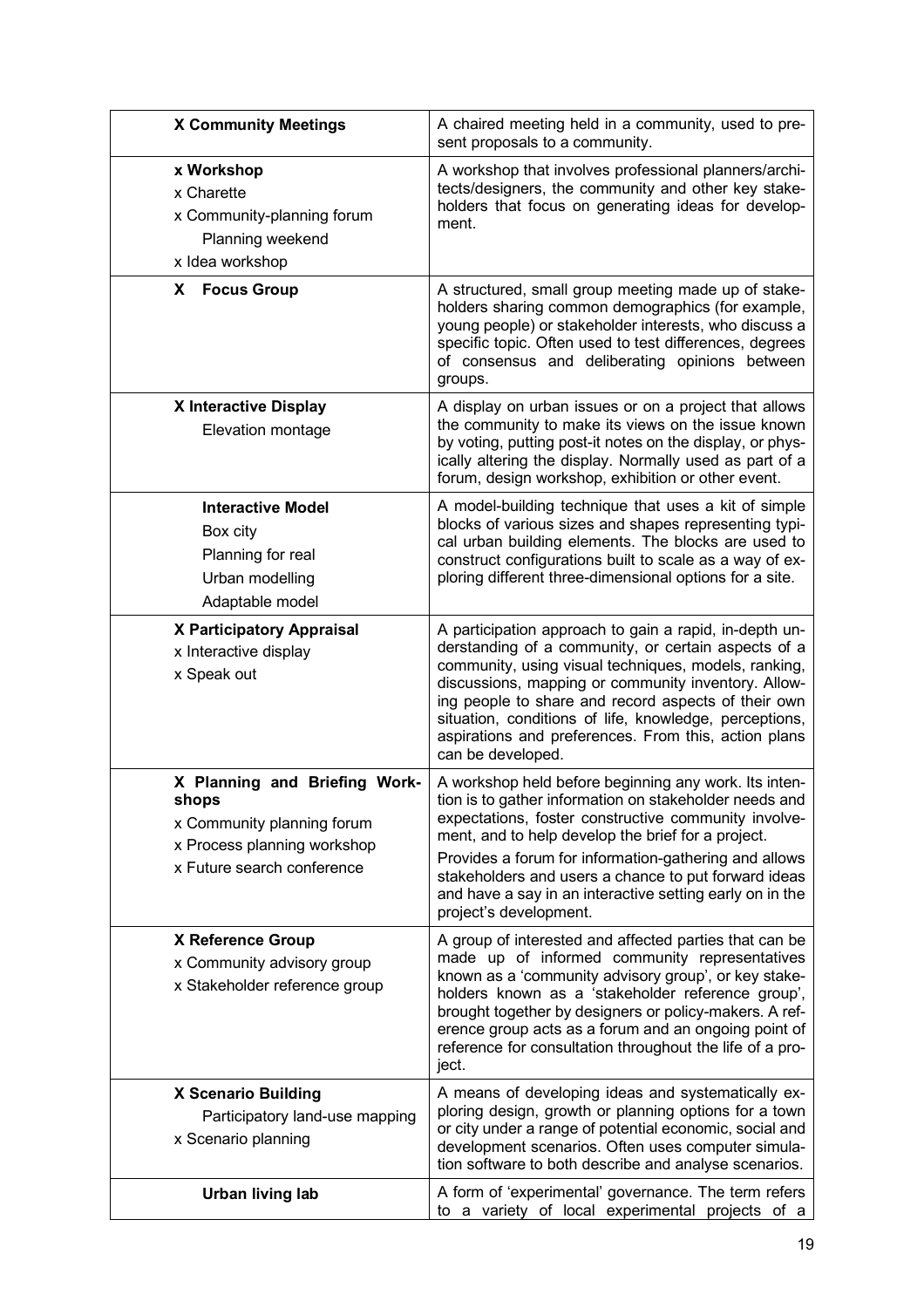|                                                                                            | participatory nature. The aim is to develop, try out and<br>test innovative urban solutions in a real-life context.                                                                                                                                                                                                                                                                                                                                                                                                                                                                                                                                                       |  |
|--------------------------------------------------------------------------------------------|---------------------------------------------------------------------------------------------------------------------------------------------------------------------------------------------------------------------------------------------------------------------------------------------------------------------------------------------------------------------------------------------------------------------------------------------------------------------------------------------------------------------------------------------------------------------------------------------------------------------------------------------------------------------------|--|
| <b>X Urban Design Games</b><br>Board games<br>Picture analysis<br>x Role play              | A visual way of allowing people to explore physical de-<br>sign options for a site through acting, design puzzles,<br>jigsaws, board games or other interactive gaming<br>methods.<br>Urban design games are mostly played in groups, usu-<br>ally with either clear instructions from someone who<br>has already played the games or a facilitator. Game<br>types include 'board games' that stimulate planning<br>and design scenarios, 'picture analysis' to see what<br>different people see in a photo or picture and compar-<br>ing notes, 'role play' activities that allow people to act<br>in someone else's shoes, 'storytelling' and 'theatre<br>performance'. |  |
| 11. Please indicate which methods you or your stakeholders would like to learn more about: |                                                                                                                                                                                                                                                                                                                                                                                                                                                                                                                                                                                                                                                                           |  |
| X Workshop                                                                                 |                                                                                                                                                                                                                                                                                                                                                                                                                                                                                                                                                                                                                                                                           |  |
| X Focus group                                                                              |                                                                                                                                                                                                                                                                                                                                                                                                                                                                                                                                                                                                                                                                           |  |
| X Interactive display                                                                      |                                                                                                                                                                                                                                                                                                                                                                                                                                                                                                                                                                                                                                                                           |  |
| X Interactive model                                                                        |                                                                                                                                                                                                                                                                                                                                                                                                                                                                                                                                                                                                                                                                           |  |
| X Participatory appraisal                                                                  |                                                                                                                                                                                                                                                                                                                                                                                                                                                                                                                                                                                                                                                                           |  |
| X Planning and briefing workshops                                                          |                                                                                                                                                                                                                                                                                                                                                                                                                                                                                                                                                                                                                                                                           |  |
| X Reference group                                                                          |                                                                                                                                                                                                                                                                                                                                                                                                                                                                                                                                                                                                                                                                           |  |
| X Scenario building                                                                        |                                                                                                                                                                                                                                                                                                                                                                                                                                                                                                                                                                                                                                                                           |  |
| X Urban living lab                                                                         |                                                                                                                                                                                                                                                                                                                                                                                                                                                                                                                                                                                                                                                                           |  |
| X Urban design games                                                                       |                                                                                                                                                                                                                                                                                                                                                                                                                                                                                                                                                                                                                                                                           |  |

Most of our respondents are interested in getting to know some or all of these techniques better. However, our questions seemed confusing to several respondents because participatory techniques are numerous and variously called, and sometimes difficult to distinguish, since the same or very similar techniques are known under different names or vice versa.

Practitioners of participation emphasize that the indication of optimal techniques is not necessary and may even be unfavourable, because techniques should be selected to a specific context. Moreover, a single method will be 'fit for purpose' only rarely (Petts and Leach, 2000). Integrating various techniques improves the chances of fully achieving the objectives of participants and decision-makers.

Instead of promoting certain participatory techniques, it would be more important and even necessary to promote a method based on the study of local conditions and the tailored selection of techniques that best suit local social and spatial context. The choice of the techniques may depend on the specific scale of the project, place, time, and number of people involved. In the network society, techniques are required to facilitate communication between a large number of actors and different communication protocols.

The method should consist of several phases. The most important of them are: programming, designing, decision making and implementation. Each phase should be accompanied by promotion, education and monitoring. Between the phases of designing and decision-making, feedback is needed, even in several loops, consisting of presentations, consensus-building debates and negotiations.

Various NGOs and experts who support and run or facilitate in-depth participatory processes for local governments, develop their own catalogues of participatory consultation techniques that they propose to municipalities. For example, FRDL and its Malpolska regional branch MISTiA, both have been using a catalogue consisting of the following techniques: *Surveys and questionnaires, Community meetings, Participatory Appraisal, Future search conference, Consultation point, Citizen's Café, World Café, Local forum, Democs, Working team, Reconnaissance trip, Participatory planning workshop, Planning for Real, Resident's council, On-line map, Web-based interactive map*.

Those techniques are not used separately but usually in sequences such as: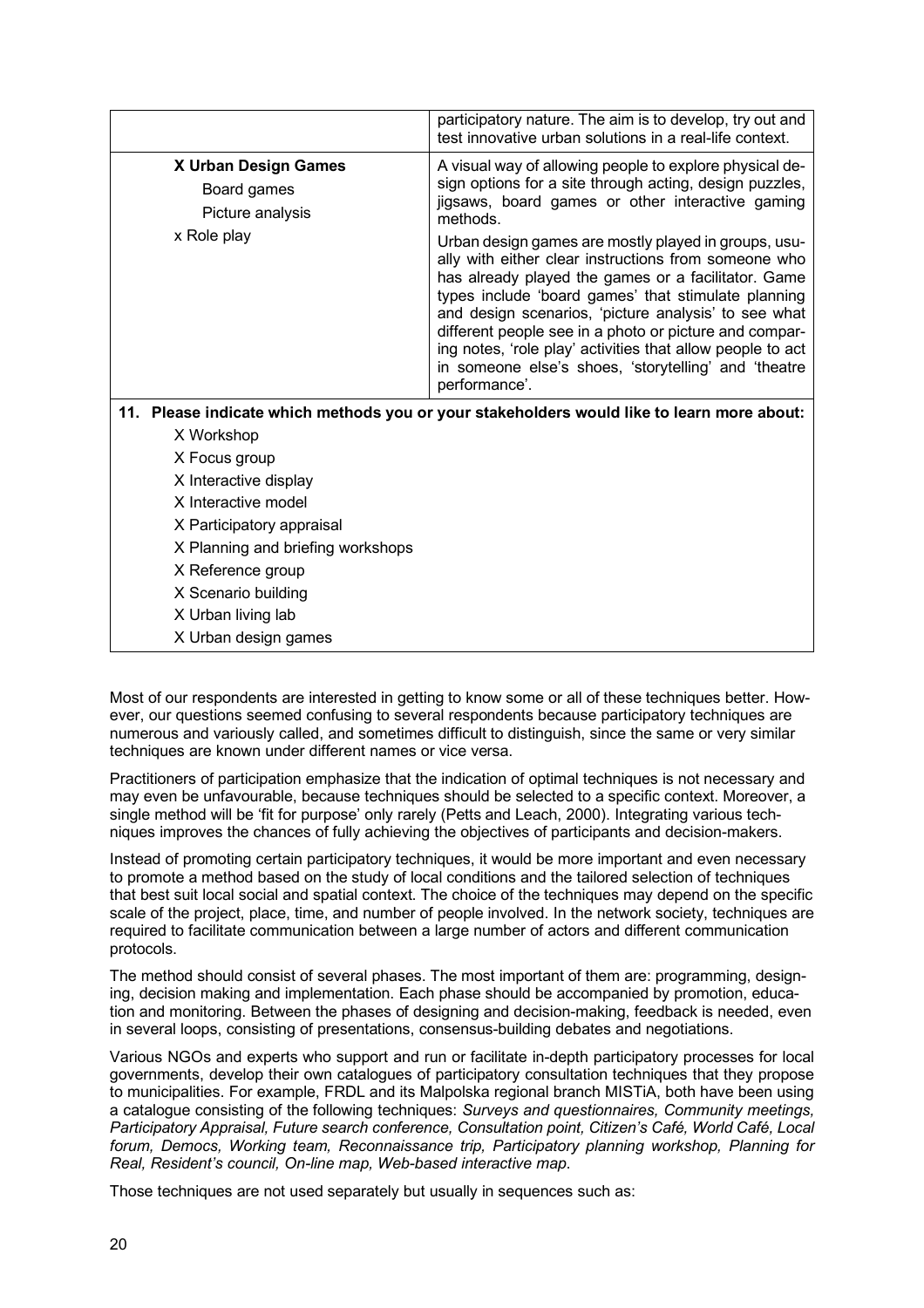- Web-based Interactive map and On-line questionnaire, Community meetings, World Café, Consultation point (such a sequence was applied e.g. in Biecz)
- Web-based Interactive map, Community meetings, Survey and On-line questionnaire, Consultation point (e.g. in Kościelisko)
- Community meetings, Web-based interactive map, Survey and On-line questionnaire (e.g. in Sułoszowa)

When acquainting the citizens with the participatory techniques it is crucial to educate on the actual examples of projects leading to implementation. It happens too often that a certain workshop, display, or game in which a local community participates leads to no actual, physical change in their environment. It may result in burnout of the community engagement and lasting doubt in any virtue of participation.

The danger lays in separation of the learning experiences from the co-producing of ideas and designs, and co-deciding on actual plans. It is a case of many design and planning workshops and competitions organized in Poland. They imitate participation, being actually abstracted and separated from planning processes. If the learning process is not linked to the official discourse among decision-makers, the results become not only irrelevant, but they also even deepen the frustration and disaffection among the participating actors.

# **12. To what extent can the local authorities influence and improve participatory urban planning in your region?**

The basic challenge is to connect official and informal discourses to make sure that the emerging local platforms and regional networks actually have an influence on official decision-making. The creative power of these networks can then be used effectively to find sustainable solutions for spatial development. Linked to this is the embedding of informal interactive participation practices into institutional frameworks (Van Den Brink, 2007).

Regional self-government in Poland celebrates its 20<sup>th</sup> anniversary this year. Hardly anyone remembers it because it is not too long in our consciousness. The regional level of government: regional parliament, its Speaker (*Marszałek*), and Speakers' office (*Urząd Marszałkowski*), is more associated with the distribution of EU funds or maintaining certain public services (transport, hospitals, culture) than with the mechanism of regional participatory democracy and the construction of communities and identities in the region. However, in the year of the 30<sup>th</sup> anniversary of regaining freedom, it is worth looking at our regions more holistically, just as the space for community building, the birth of new ethos that we need. Strong regional communities of common identity or collective goals and principles are needed to deal with the challenges of the future such as demographic change, migrations, climate change, needs of sustainable, zero-carbon development based on renewable energy and ecosystem services. These challenges require horizontal and long-term action. Neither the commune itself nor the central government are here enough (Szomburg, 2019).

Local governments should make the maximum efforts to ensure that the organization of the public participation process, and in particular the process of public consultations, is encouraging. Consultation should be carried out with the use of activating and attractive methods that promote the effectiveness of the process, e.g. by conducting discussions in the place it concerns, or presenting spatial visualizations of planned investments and their surroundings (interactive models, 3D virtual models).

It is important that after shaping and developing the ability to use the simple consultation of decisions, cities and sub-regions have passed into a model of more advanced cooperation.

On the regional or sub-regional level, the model could be based on a certain kind of Planning Consultation Platform – a multi-faceted umbrella initiative giving an opportunity for municipalities, organisations and individuals to play a more active role in civic life, bring the regional government and municipalities closer to the general public while helping to improve community cohesion and strengthen local NGOs. The Platform would be a means of helping residents get involved in decision-making processes in spatial planning on different scales, starting from the neighbourhood up to the voivodeship.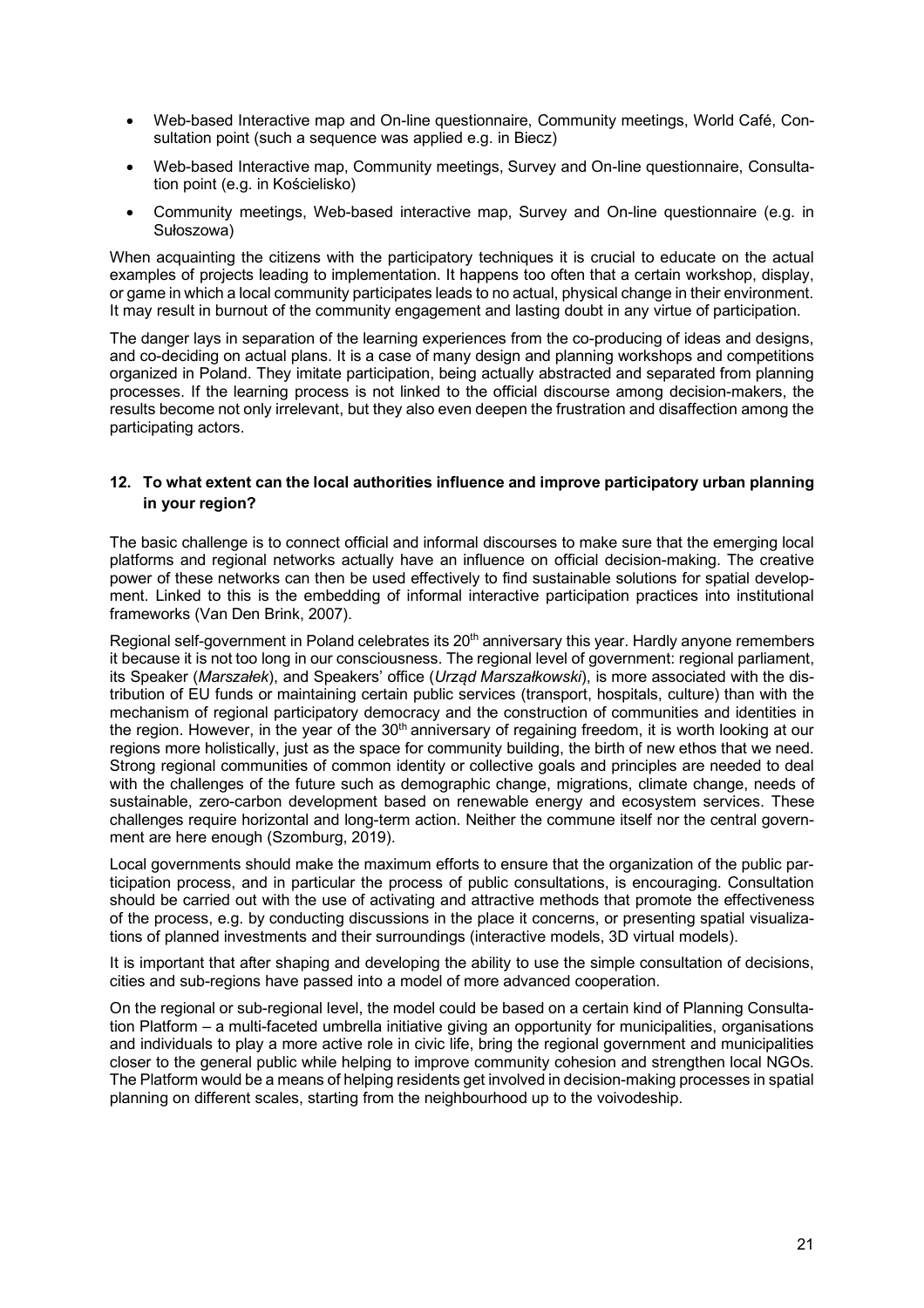#### **We asked the stakeholders in our region to what extent can the local authorities influence and improve participatory urban planning. According to the respondents:**

- The participation of residents in the planning process depends on local authorities to a fundamental extent. They should educate, activate and even influence views of residents (academic, planner).
- At present, the most important is the trans-disciplinary education of specialists and a serious approach to the idea of civil society. Without those, participation will be ostensible or unsuccessful, or both (landscape planner, academic).
- First of all, local authority figures and other interested parties should be provided with basic knowledge on urban planning. The current lack of knowledge can be somewhat offset by establishing legal regulations and urban standards that will not allow incompetent people to destroy areas for which they are legally responsible for (academic, environmental activist).
- Local authorities should first of all change their attitudes towards the participatory process and design it with help from the experts. Then follow it from A to Z. Next step would be the development of competencies of municipality staff and local leaders in the area of creating spatial policy tools (local level strategic planning officer).
- The aforementioned techniques, to bring effects, would have to be directed to small groups and small areas, e.g. limited to one street. To carry out a large planning procedure, several officers should be delegated to deal only with public participation. But it is impossible in small municipalities, where a single person is often responsible for spatial planning (local government strategic planning officer).
- Local government can play a key role in organization of participation in urban planning by involving NGOs in its implementation. They should also ensure its continuity and proper cooperation between the project team, officials and local organizations (NGO activist and urbanist specialised in revitalisation programmes).
- Personally, I am a keen advocate of information through images. Visualizations of proposed urban and architectural solutions, as well as architectural and urban design contests the results of which are presented for approval during the consultation, is one of the important directions of changes that we need (architect, academic).
- Every inhabitant of the commune should have the possibility to provide his or her e-mail address or telephone number to the office, with an indication of the will to participate in planning work if the municipality takes the initiative, in relation to the district, selected streets, etc. Creating a system of information distribution (automatically sending e-mails or text messages to interested persons) is not difficult and would significantly reduce the scale of ignorance about planning activities (architect, academic).

# **13. Can you provide examples of municipalities in your region that have established routines for involving citizens in a greater extent than normal in the urban planning process?**

Many current developments on the local level favour interactive participation in urban planning. The growing participatory attitude among the public and the various emerging informal participation practices show a clear trend towards bottom-up approaches. However, the bottlenecks arising from the planning system and planning culture restrain interactive citizen participation to become standard practice.

Our respondents say that despite a growing number of participatory actions in our region, it is still rare that a municipality introduces an official established procedure for participation in urban planning.

- § One on the leaders of change is the city of Kraków. The city hall, before the obligatory display of projects for public discussion, organizes two consultation meetings. It gives better planning results (academic, environmental activist).
- Skawina Commune is also described as being on the forefront of the participatory agenda. An important step was made when the planning procedure that had been delayed due to changes in the legislation (this concerned e.g. landslides), has been presented with extensive and reliable information on the reasons for delays and probable completion dates. The information was given in a non-specialist language, which increased trust in the institution and activated the society to participate in further consultations.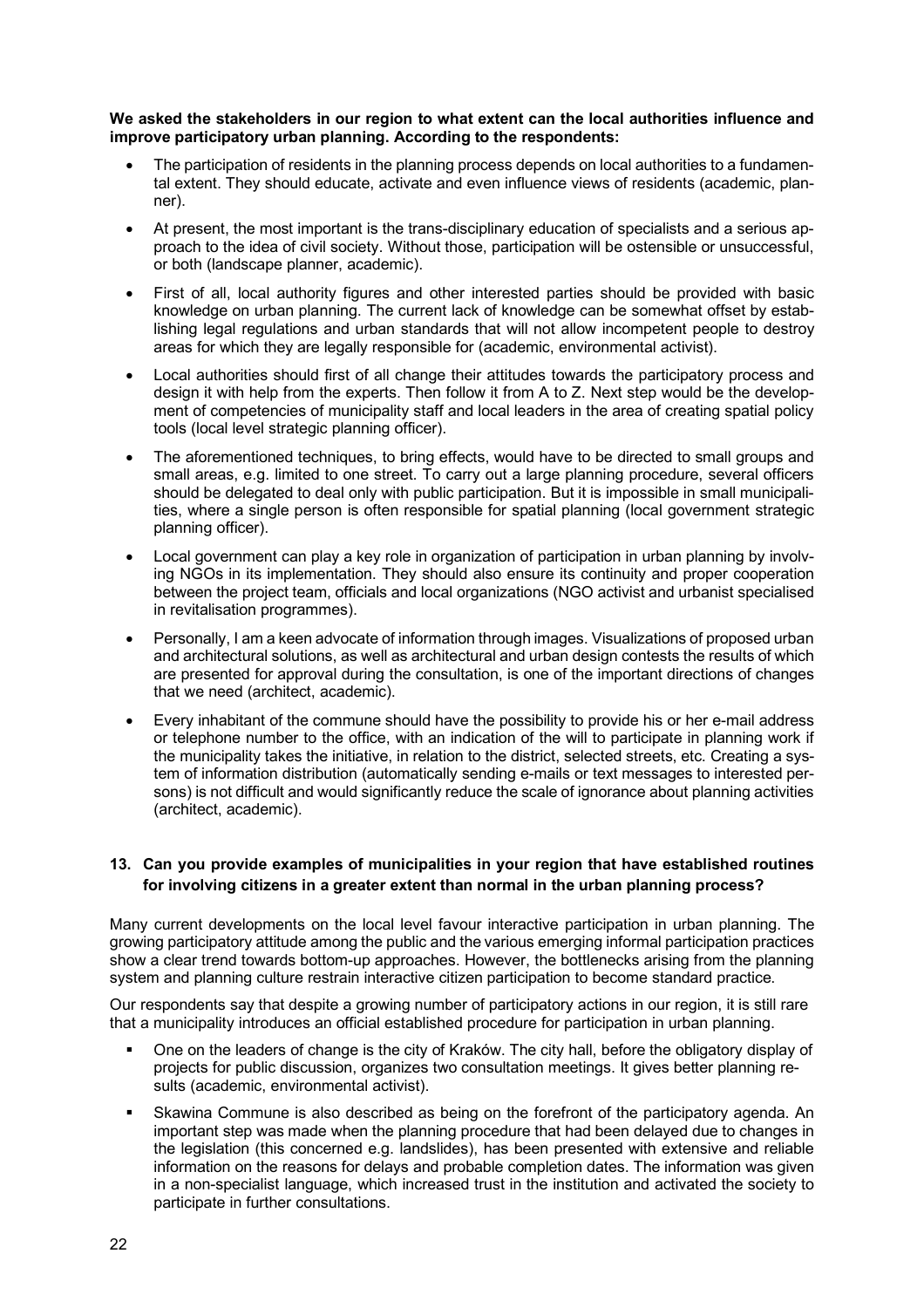§ In addition, as part of the project "*Razem Blisko Krakowa*: Integrated development of the functional area of Kraków" (2014-2015), a program of elicitation of public interest and participation<sup>9</sup> and monitoring of participation in municipalities in the entire functional area was run. This contributed to a more active approach of the local community (Academic, planner).

# **14. Can you identify some long-term effects generated by involving citizens in the decisionmaking process?**

Citizen participation is a means to stimulate social learning processes in which people learn about each other's interests and learn to respect them. They are then able to formulate common goals and develop a strategy and plan to implement them.

Technocratic approaches to spatial planning are no longer legitimate as they fail to create the societal support necessary to implement the plans. If the various actors' interests are ignored, resistance and delays in the decision-making process need to be expected. As a consequence, there is a demand for new approaches which facilitate the involvement of citizens in the planning process from the very beginning.

While for a long time, spatial analysis has been based solely on expert knowledge, today there is a growing recognition that 'lay knowledge' or 'local expertise' is valuable and can generate new insights into design and planning issues. Citizens, having a different view on spatial problems, are able to feed specific knowledge about their environment into the planning. They provide a more complete survey of problems and also can provide possible solutions. Their participation makes it possible to positively improve the quality of a plan (Van Den Brink et al., 2007).

Early and interactive participation enables citizens to take part directly and actively in the development of goals and ideas for a plan, and in the design or co-producing / plan-making. Going further up the ladder of citizen participation, they also may be empowered to participate in the final decision-making process (co-decide).

**We asked the question about long-term effects generated by involving citizens in the decisionmaking process to a number of stakeholders who contributed to the development of the participatory approach to urban planning in our region. Here are some of their opinions:**

- Perhaps participation hinders and slows down the planning process itself, but it brings potential effects in the long term (urban management expert).
- The most important is the increase in a real concern for the public space, including understanding that the quality of common space increases the market value of individual real estate. Further, a greater understanding is built of the need for joint activities, not limited to individual care for one's own home and garden or the commercial success of a planned individual investment (architect, academic).

They also itemize:

l

- Improvement of the quality of public space and public care for the maintenance of that space; strengthening of neighbour relations; minimization of conflicts during the investment implementation phase (academic, transportation planner).
- Identification with place, responsibility for the quality of space, closer interpersonal relationships, understanding of administrative processes, building ability to reach a compromise (NGO activist and urbanist specialised in revitalisation programmes).
- Inoculation of the conviction about public co-authorship of plans; avoiding conflicts by their early locating and prevention before escalation; limitation of corruption, nepotism and manipulation through the application of the principle of transparency; gaining the long-term trust in the community (landscape planner, academic).

<sup>9</sup> The program was facilitated by is a nationwide NGO, Foundation for Local Democracy Development [FRDL].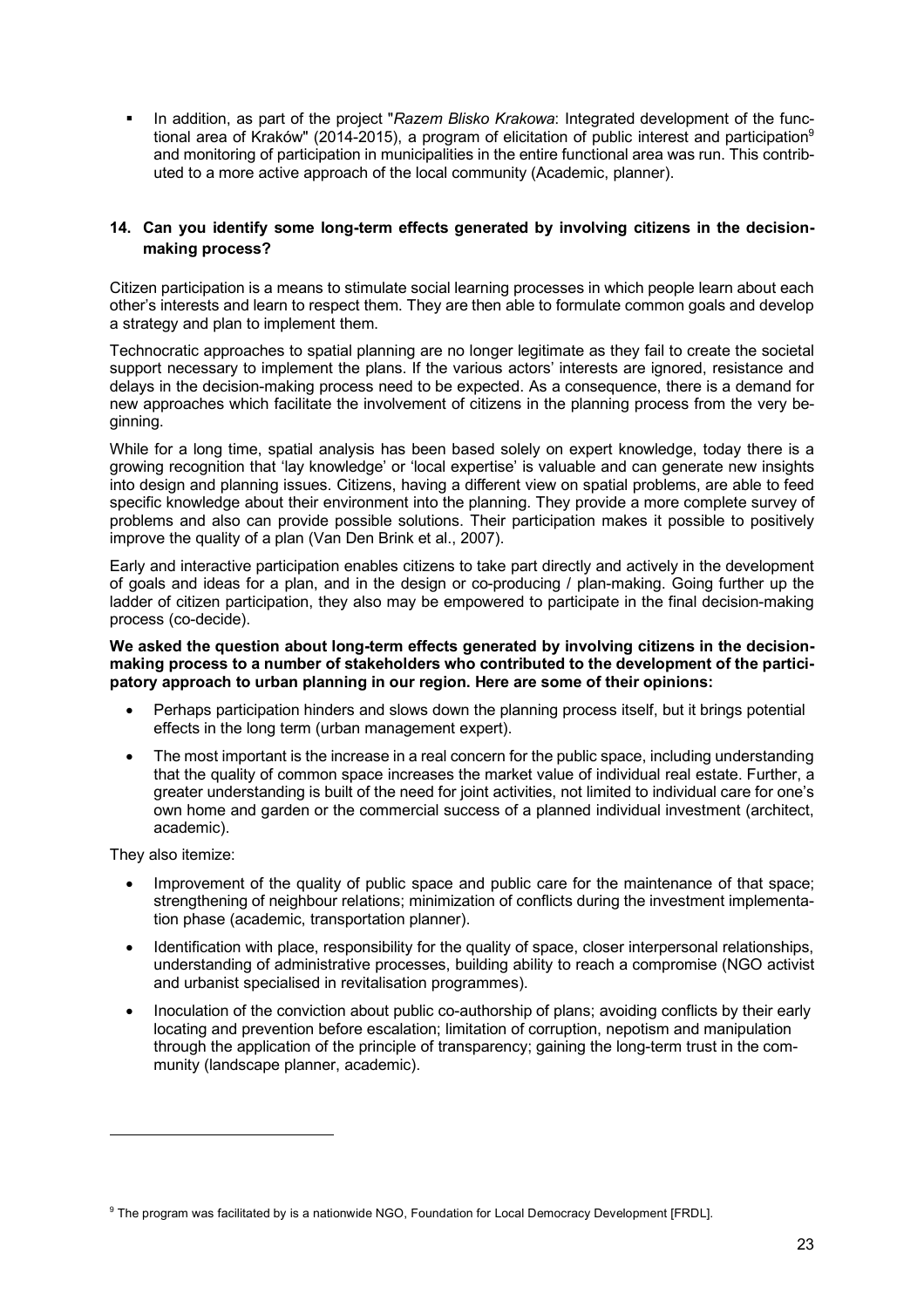- Increased trust in public governance, increased awareness, a sense of identity and connection with the commune (academic, planner).
- Involvement of citizens in the decision-making process results in mutualisation of this process and a deeper, stronger relation to its final effects. It affects the sense of pride and builds the identity of local communities. It should also reduce potential social conflicts. The consequence of such a change is the effective shortening of the time of implementation of subsequent investments as well as their lower cost (local level strategic planning officer).

# **15. Can you provide examples of how municipalities have improved the cooperation between public and private actors, citizens and NGOs in urban planning?**

According to our respondents, there are not many examples of successful intersectoral collaboration.

- Incidents / ephemeral phenomena occur contacts, discussions or even dialogue, but I do not see the premises for cooperation (NGO activist and urbanist specialised in revitalisation programmes).
- One of the rare successful examples is PPP Gdów recreational Raba Valley (2013-2015) –a project of tourism activation in which public and private businesses, NGOs and residents were involved. Through working meetings, a concept was developed that responds to the needs of all parties. To work on such a broad topic, the commune of Gdów, as the leading partner, delegated an employee supervising activity related to the consortium. Therefore, time and additional processing capacity were addressed to operate outside the normal scope of duties of the office (academic, planner).

# **16. How can the regional level play a part in improving participatory urban planning in your region?**

Although the organization of participation in urban planning was entrusted in most cases to local governments, the amount of necessary measures to be taken to improve the process, including those related to the introduction of new formal, organizational, educational, and technical solutions, constitutes a significant barrier (economic and administrative) to carry them out on the local level. This applies in the first place to smaller centres but in some issues also applies to cities, including edge cities and the Functional Area as a whole.

As stated in numerous places above, the role of public administration is to involve citizens in ongoing participation even at the stage of diagnosing the situation. In the case of shaping the urban space, the opportunity to express the opinions still at the stage of fundamental discussion reduces the threat of public resistance at the very end of the process (e.g. at the stage of construction works).

In the case of such complex challenges as the management of the Functional Area, the principle of subsidiarity requires activities at the regional level in order to provide the public with a high-quality service.

According to different respondents, the most obvious and most important task, is education of various forms:

- Capacity building of municipality planning offices,
- **Enhancement of knowledge transfer and initiation of intersectoral partnerships,**
- Providing guidance for local governments,
- Providing funds (grants) for participatory processes in municipalities,
- § Providing opportunities for design workshops dedicated to involvement of various stakeholders in decision-making.

Some of respondents also mention:

• Promoting the importance of cooperation for harmonious urban development (Architect, academic).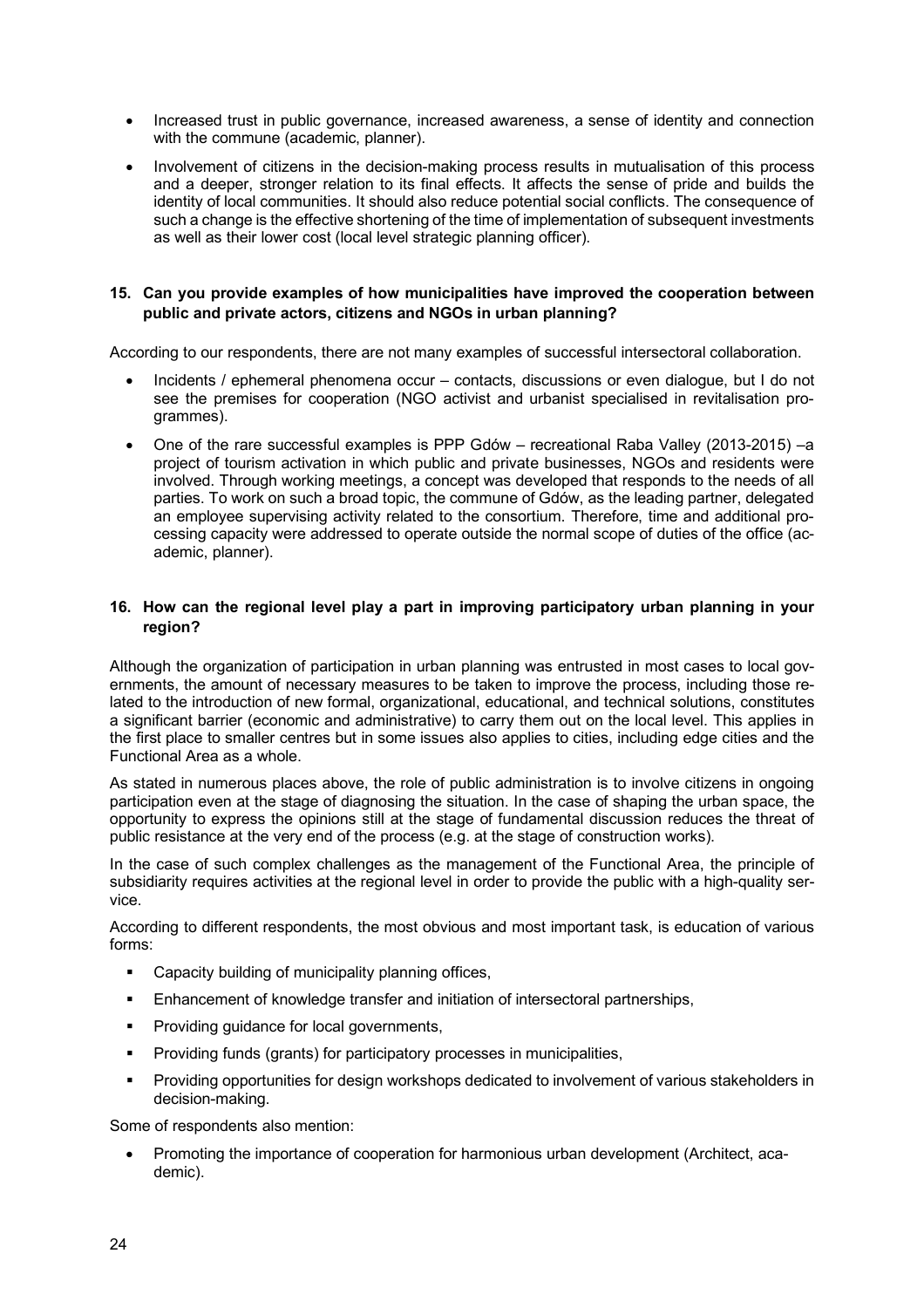- Developing the competencies of municipal officers, engage experts and external organizations, implement good practices and try new solutions (Local level strategic planning officer).
- Inclusion of local communities in discussion of the existing expert advisory groups (committees).
- Broader consideration of the needs of participation and promotion of methods of increasing the public participation in the education of architects, urbanists, and planners, including life-long learning opportunities (Academic, transportation planner).

The regional level could also help to increase the transparency of activities by enhancing the accessibility of public information, particularly the information concerning urban planning in the field of spatial information systems [GIS].

#### **Revitalization programs constitute a specific area of urban planning which also needs more coordination activities from the regional level.**

Regional actors should promote revitalization as an important element of urban development of the Functional Areas, ensuring stability of rules, comprehensiveness as well as transparent monitoring and evaluation system.

Revitalization, concerning degraded areas, should be focused on including various development activities and various entities in achieving urban renewal, improving territorial qualities, and increasing their social and economic potential. That means undertaking various activities on the regional level towards the promotion and enhancement of revitalization as an important element of urban development.

The regional government, with the resources of EU funds for revitalization under the Regional Operational Program, should influence the coordination of revitalization projects at the local and supra-local level, and formulate implementation documents allowing for a diversified territorial intervention at the local level. Finally, the regional actors could create a set of appropriate mechanisms to ensure concentration and synchronization as well as the complexity of the revitalization process (KPM 2023, p.62).

# **17. How can guidance from regional actors develop in your region?**

l

Regional actors support local governments e.g. when planning a comprehensive and attractive public transport offer. Another area of support could be an influence on transport behaviours and culture of sustainable, multimodal mobility. This could be supported under the Operational Programme Infrastructure and Environment and Regional Operational Programme.

Regional actors could cooperate with municipalities in investigation of residents' preferences and behaviours, promote good practices and model methods, and develop mechanisms of cooperation between local governments and the Central Statistical Office [GUS] in order to provide access to necessary objective data. Those might be complemented by subjective data from the locality-based surveys gathered e.g. through SoftGIS platforms.<sup>10</sup>

Regional and sub-regional institutions, considering their competences and scope of activities, should promote innovative solutions in balancing land for development, low-carbon policies, water management, and – regarding organizational, economic and technical aspects – urban planning in particular. They should carry out these tasks by disseminating standards, good practices, exemplary tender documents and technical documentation.

They should participate in the dialogue with local governments, public service providers, administrators of infrastructural networks, in order to identify problems and barriers, overcoming which may require changes or supplementing existing regulations. In this regard, regional institutions should be intermediaries and facilitators in dealing with national institutions (KPM 2023, p. 47).

 $10$  An access to such a platform is currently (March 2019) offered to municipalities by Sendzimir Foundation (a leading environmental NGO) as part of the project "Wspólna Przestrzeń: Partycypacyjne planowanie przestrzenne w gminach" POWER 2014- 2020.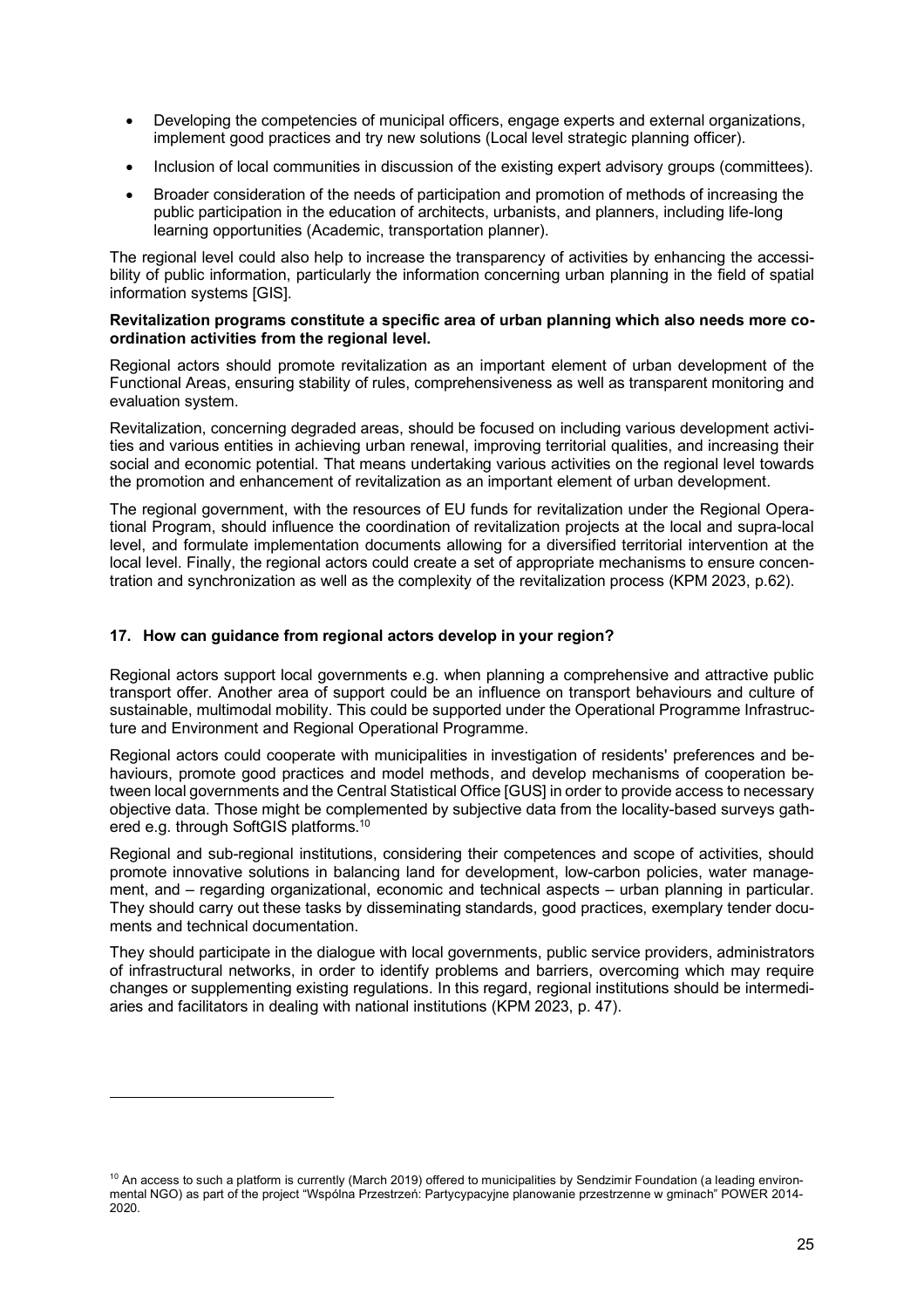#### **According to our respondents:**

- Regional guidelines in the field of urban planning can be developed by designating problem areas within KrOF, with the necessity to specify them (locally) still at the metropolitan level or by direct supervision over entries in municipal planning documents (Academic, planner).
- One can probably refrain from extending the scope of the necessary regional guidelines. First of all, the current guidelines should be reflected in locally created plans for entire municipalities. Such a general local plan, being a form of land-use or form-based plan, could increase the protection of spatial orderliness. It would indicate the location of the areas of special significance, including key public spaces, economic zones and other projects strongly affecting the environment (e.g. commercial centres, investments that may significantly affect the environment etc.). For those spaces (and only for them) it would be necessary to create detailed plans (Architect, academic).
- Regional guidelines for urban planning should consider the best practices from around the world and be preceded by a "testing" phase that could be implemented within an EU project. Guidelines should place particular emphasis on the socio-cultural landscape of the region and be complementary to existing provisions of strategic documents or indicate the direction of changes to those documents. Municipalities should be encouraged to apply the guidelines, and the process of their perception should be monitored. The use of participatory methods should be rewarded when applying for external funds (Local level strategic planning officer).
- Existing dissertations, monographs, and popularizing publications in this field, e.g.: (Zastawnik, 2013), (MIR, 2018), should be treated as sources of knowledge and inspiration (Academic, transportation planner).

# **Using the potential of ICT networks**

Since communication and education were in our survey constantly mentioned as crucial areas, it seems that network, cooperation, and using new technologies might be key elements to bringing continuous educational system on a higher level. Sharing experience and gathering information from all over the region would be important for a new generation of citizenship, which should prepare residents for functioning in both the urban and global village.

Recent fundamental changes in society have had an influence on the relationship between government and citizens. Government power has become increasingly fragmented, while the interconnections and interdependencies within society have multiplied. In the network society, citizens feel they should have a say in the planning and decision-making processes which affect their living space. Moreover, developments in ICT have made the provision of information and access to it, as well as the continuous exchange of information, a key element of public life.

Current developments in the network society and internet technologies provide promising opportunities for citizen participation in decision-making. Thus, they may speed up the integration of interactive citizen participation in spatial planning. The new technologies might empower people not only to resist unwanted developments but also to take the initiative and effectively propose spatial developments (Däne, van den Brink, 2007). They have potentially broad application. For instance, SoftGIS technology improves internet-based surveys which allow the studies of human experiences and everyday behaviour. SoftGIS platform enables the combination of ''hard" objective GIS data with "soft" quantitative and qualitative subjective data from the locality-based surveys.

Geo-visualisation and SoftGIS technologies have both educational and decision-making value in stimulating dialogue between citizens and authorities on various levels of governance, and may act as a catalyst to new forms of participatory spatial planning. The adoption of SoftGIS and geo-visualisation approaches by governmental spatial planning bodies may have a spin-off effect of integrating interactive participation into official procedures.

#### Why do we think it is viable?

In 2016, over 80% of Małopolska households had at least one computer at home. The disproportion of this indicator between the low and high degree of urbanization (city and country) is gradually diminishing. The same factors influence the percentage of households with access to the Internet, whereas in 2016, the share of households with Internet access has also reached over 80%. The percentage of people using the Internet in public places increased significantly - in 2016 it amounted to 22.2% (UMWM, 2017, p.311).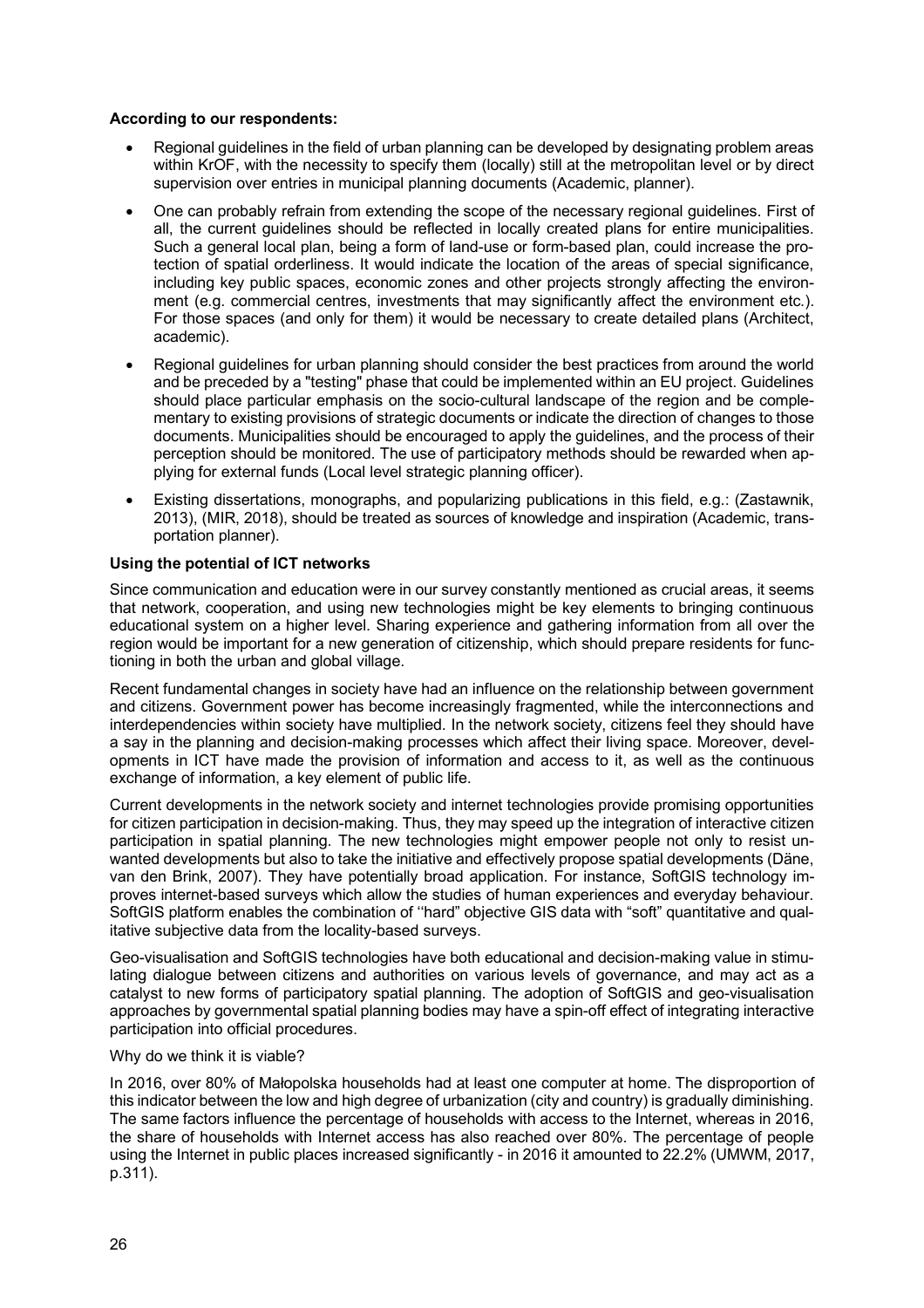In 2016, Poland was in the group of six countries in which the penetration of mobile network access services exceeded 100%. In the report of the Ministry of Development "Prospects for the development of the Polish ICT industry by 2025" the segments were indicated of the highest forecasted growth dynamics and in which Poland has a chance to achieve specialization. Among them are: intelligent transport, game industry, ICT cloud technologies, Big Data, Internet of Things and cyber security (UMWM, 2017, p.316).

People using public administration services via the Internet in Małopolska in 2016 accounted for 34.8% of the population aged 16-74 (3.6 percentage points more than in the previous year). 92.9% of enterprises in Małopolska used e-government in 2015 (UMWM, 2017, p.313).11

# **18. What is the most common challenge today when involving the public?**

Lacking a democratic tradition in urban planning, public participation in that field is most often limited to the legal consultation procedures which are experienced as very formal. As public hearings are not demanded by law, they are rarely organised. Traditional methods of participation used at the levels of 'inform' and 'consult' (e.g. newsletters, displays, public meetings) are insufficient to facilitate interactive participation. There is a lack of effective procedures for consensus building and for responding to objections.

**Municipalities** are dependent on the distribution of political responsibilities and power. The lower and middle level functionaries – even if well-educated and able to comprehend and employ sustainability principles – are dependent on municipal directorate and council which are politically motivated and compliant to strong interest groups.

**Planners**' work is significantly impacted by the planning system and institutional arrangements.

**Citizens** are influenced by the general attitude towards participation in political decision-making.

If local authorities are not willing to organise participation, if planners are not skilled in cooperation with citizens and if citizens are not motivated to participate, any technique will not be effective.

The most basic challenge today is the systemisation and professionalization of citizen participation:

- indication of persons responsible in the municipalities for participatory processes (participation officers) and providing them with appropriate competencies;
- continuous education and intensive exchange of experiences between participation officers for capacity building in the region;
- systematization of participatory processes and fostering regularity of the debate on consistent planning policies in place of erratic consultations of singular documents.

# **Asked about the most common challenge today when involving the public, our respondents mention:**

• Improvement of legal provisions (landscape planner, academic).

l

- Lack of a sense of agency among citizens (academic, environmental activist).
- Activation of society, which, in the absence of adequate financial and time resources at the municipality, is an even greater challenge (academic, planner).
- Overcoming the distrust of the local community, fears of manipulation, and the burden of their co-responsibility for the bad outcomes of plans (academic, transportation planner).
- Eliminate the authorities' fear that increased public participation will add to workload and make it more difficult to draw up and adopt a plan. Taking the effort to become acquainted with

 $11$  The use of e-government services means the use of websites related to civic matters (e.g. tax revenues, place of residence), social services (e.g. social security), official documents (e.g. IDs, birth certificates), public education services (e.g. libraries, information and recruitment to schools or universities), public health services (e.g. hospitals), excluding emails (UMWM, 2017, p.314).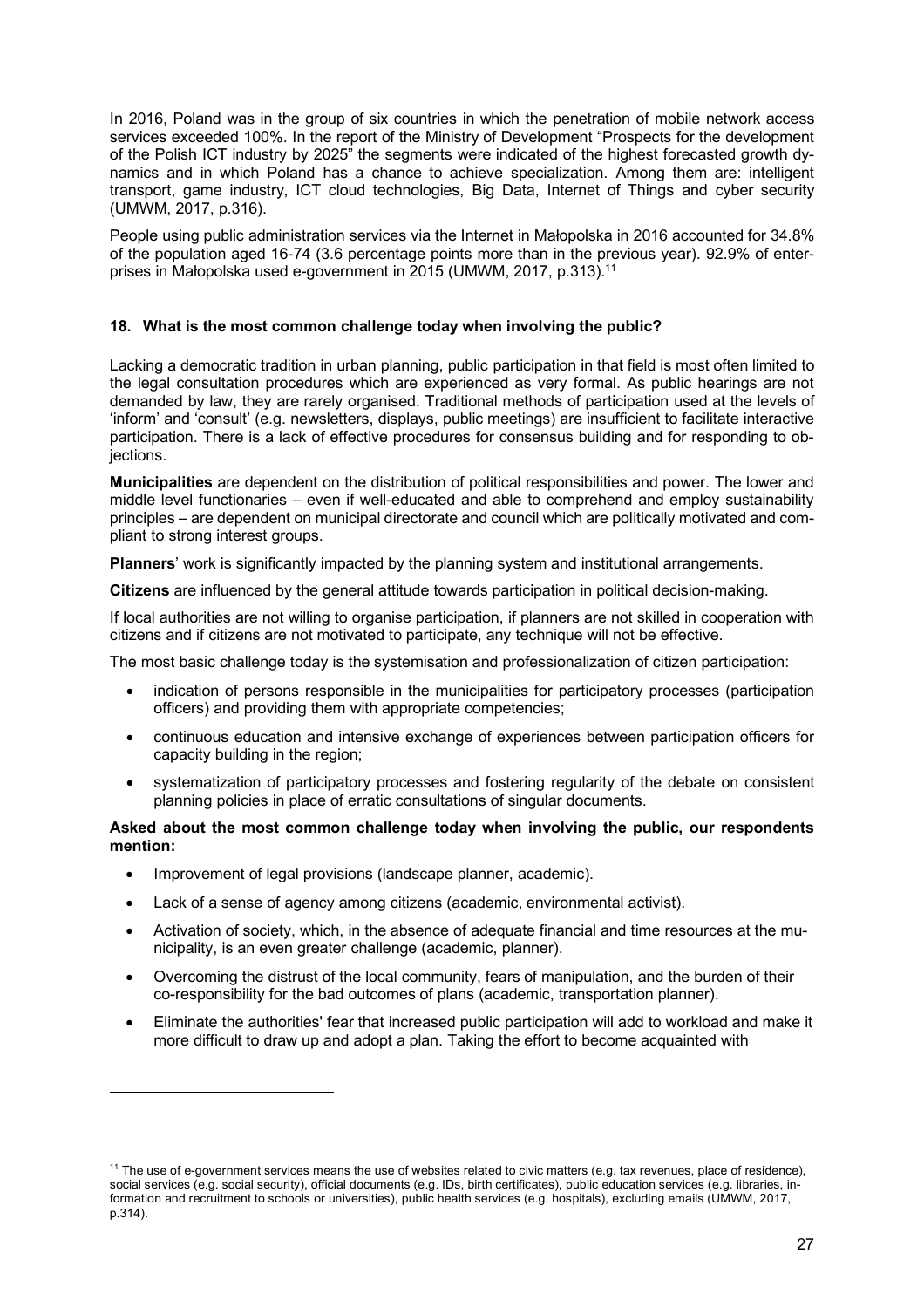sophisticated participatory planning methods and organizing their implementation (academic, transportation planner).

- Broadly understood education including awareness-building of the potential negative effects of non-involvement (NGO activist and urbanist specialised in revitalisation programmes).
- Developing the rules of partner cooperation between the public, the government, the business and the NGOs (local level strategic planning officer).
- The challenge is the costs of participation itself, as well as possible costs of compensation necessary while implementing the agreed solutions (local government strategic planning officer).
- It is necessary to provide legal, financial and intellectual support for municipalities in creating a model activity for enhanced participation (architect, academic).

# **19. What are the main issues in participatory urban planning that citizens are mostly interested in?**

We asked this question to a number of stakeholders. Here are some of their opinions:

- The main issues in participatory urban planning that citizens are mostly interested in are safety, and recreation facilities (Urban designer).
- The more active citizens are interested in public transportation opportunities and public space quality (urban designer, academic)
- People are interested mostly in their private property. It is again the problem of civic society and the lack of adequate education. The only enthusiasts interested in planning and placemaking are NGO people (academic, planner).
- Particular interests prevail, for example: I have an agricultural plot I want to change it into a construction site; I have a detached house - I do not want anyone to build anything around; I have children - I want to have a playground close to my home, but not too close to make no noise; I want to have wide roads and pavements - but certainly not at the expense of my site, and why it costs so much (local government strategic planning officer).
- The lack of a broader and longer perspective causes many problems (local level strategic planning officer).
- In my work as a designer, the most frequent problem occurring within cities is the lack of adequately available recreation space (parks, other green spaces). In the countryside, the main issue is the expectation of building opportunities on any plot adjacent to the road (or even further in the fields) (architect, academic).
- Citizens are mostly interested in whether or not their participation in the planning process actually influence the content and quality of the plan (NGO activist and urbanist specialised in revitalisation programmes).
- Information about plans should be expansive and more direct. I estimate that a significant part of the population (especially in rural communes) does not know that such documents exist at all or what is their content and their role. It is not enough to announce that the plan is being prepared and that the documents currently in force and the proceedings are available at the commune office, on the Internet or on the formal display. The plan should be permanently presented in places frequented by residents (community centres, schools, bus shelters); drawings should be understandable for the average recipient, and the records should be given not only in the form of urbanist jargon. Ignorance of the plan's documentation, results i.e. in misleading potential customers of developers who hide, for example, the fact that a highway is planned in the proximity. Late awareness of such a fact causes a serious conflict (Academic, transportation planner).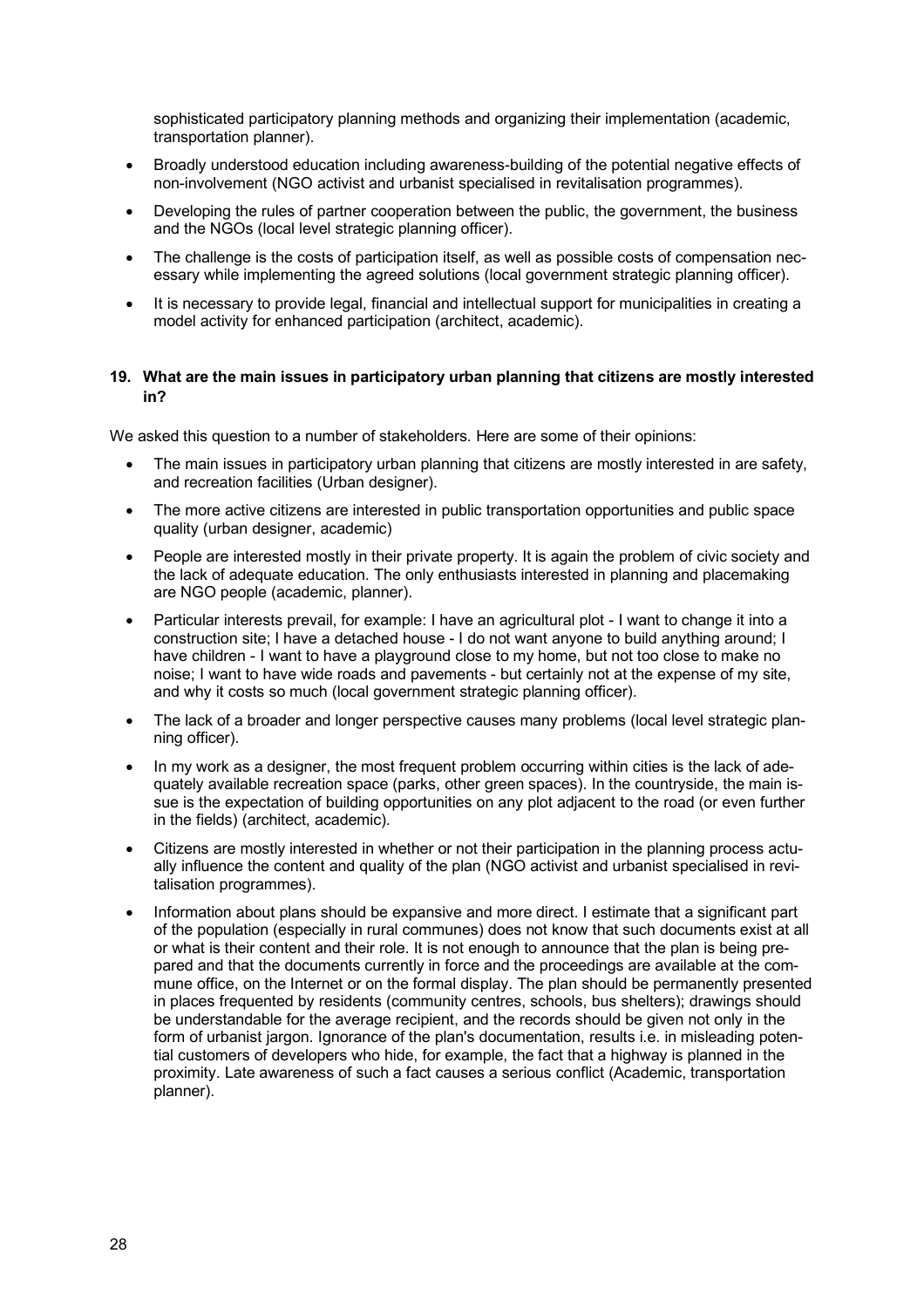# **20. What will be the challenges in the future if the region supports improving participatory urban planning? Which stakeholders or other governmental bodies should be involved in the process?**

Since participation is today interpreted as a matter of generating knowledge as well as a matter of providing legitimacy, the involvement of 'lay citizens' or 'non-experts' in the plan-making process has great potential to raise the legitimacy, quality, and effectiveness of spatial plans.

Provision of sustainable funds for participatory meetings, consultations, workshops, commissioning of professional surveys, engagement of mediators, facilitators, visual communication specialists, production of professionally prepared graphic materials and visual media will be the challenge.

Other challenges would have more technical nature: investing in GIS and ICT tools that enable systematic elaboration and organization of GIS resources and web-based interactive maps, to develop geoquestionnaires for mapping places, phenomena and processes, analysing BigData, etc.

Interactive participation by citizens will make it necessary to deal with differences in language. Experts tend to use their own jargon, both spoken and written. It is essential to support communication by visual language as the only common language which all participants can relate to.

Visual language is usually easier to grasp but visual media do not necessarily provide a common ground for all participants. Two-dimensional maps demand a great effort from lay people to imagine what the proposed changes would actually mean in the landscape. Geo-visualisation may help to solve this problem.

#### **We asked our respondents, which stakeholders or other governmental bodies should be involved in the process and how**. They indicate:

- Not only planning services should be involved in the participatory urban planning in the municipality but also commune boards and officials including mayors, village headmen, and councillors (this opinion is shared by most of planning officers).
- The most important thing is to determine the form of cooperation between the communes and the sub-region (Krakow Metropolis). What about communes that will not want to cooperate? (Local government strategic planning officer).
- Advisory teams of local governments and specialized NGOs, such as the Krakow branches of the Association of Polish Urbanists, the Association of Engineers and Technicians of Communication, the Małopolska branch of the Polish Ecological Club, should be involved in the process (academic, transportation planner).
- If the region supports the enhancement of participation in urban planning, one of the biggest challenges, perhaps decisive for the effectiveness of such a body, will be the creation of a multidisciplinary team of adequately prepared officials on the regional level, and ensuring the sustainability of its operation (NGO activist and urbanist specialised in revitalisation programmes).
- If the region / sub-region intervenes in the participation on the local level, it would make the complex and long-drawn planning procedure in communes even longer, which in turn may cause the whole participatory process to evolve back towards unwanted formality. Another solution would be more effective (with or without the involvement of the region): the participatory planning process in the commune should be continuous, accompanied by intermittent updates of the local plan [MPZP]. Updates would be a strictly technical activity resulting from the closure of a certain stage of a dialogue with stakeholders. The role of local authorities would be to secure public interest, involvement, and symmetry of the process (Local level strategic planning officer).
- A possibility to consider would be the creation of legally empowered, external research & design units with strictly defined competencies. These competencies could include more comprehensive coordination of planning activities, implementation of landscape audits with an extended scope, setting standards for the urban design and architectural competitions, establishing standards to support the quality of public space, information, and educational activities promoting good architecture and urban design, and substantive control of spatial planning documents.

Such a solution would meet the need for planning mediation between municipalities indicated in the draft Urban and Building Code (2017). Research & design units would, therefore, promote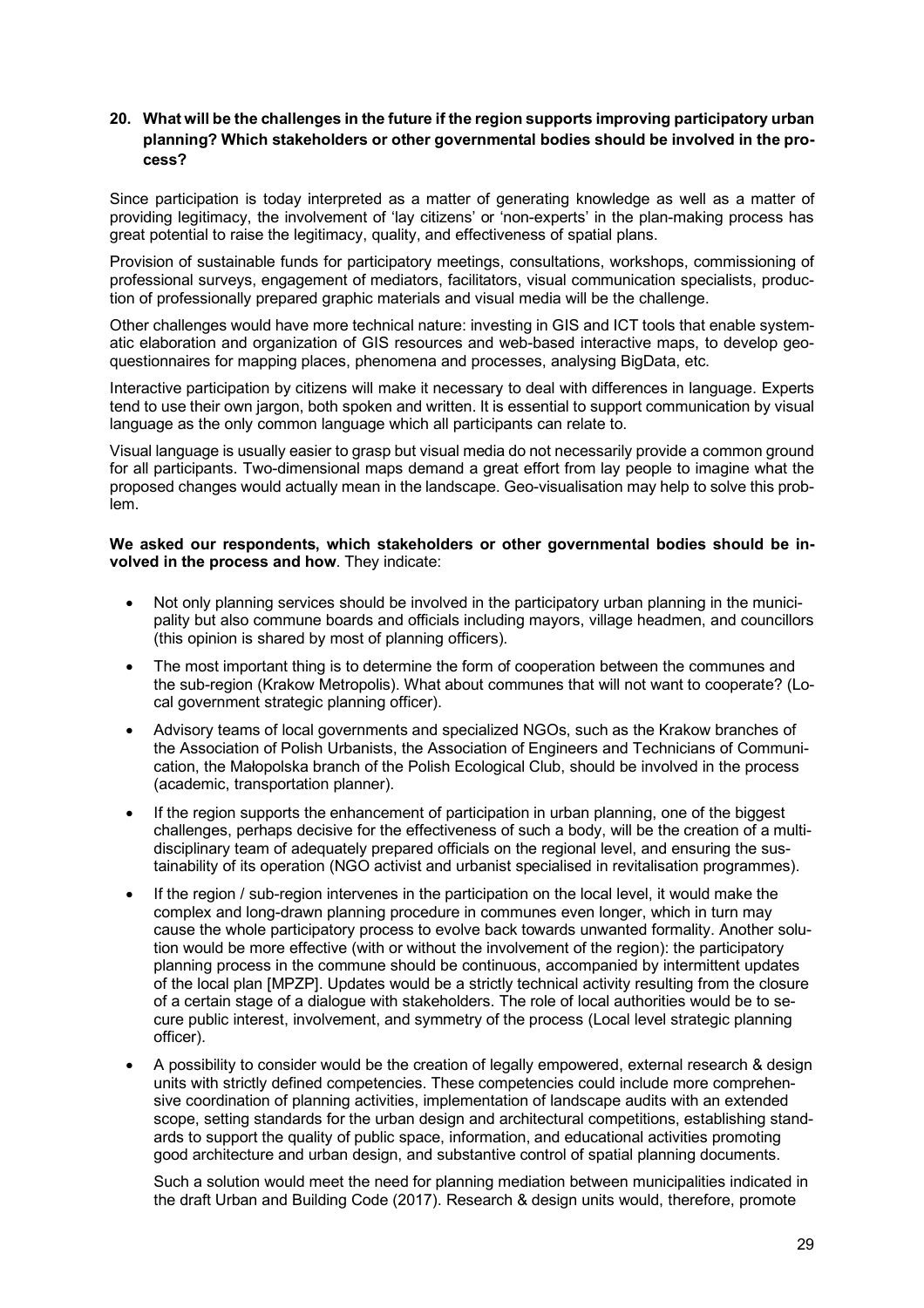coordination of activities, especially at the level of urban agglomerations. Recommendations of associations of professionals would decide on the selection of the appropriate group of experts. The units created in this way would have a potentially greater public authority (Korbel, 2019).

|                                                       | <b>Good practice</b>                                                                                                                                                                                                                                                                                                                                                                                                                                     |
|-------------------------------------------------------|----------------------------------------------------------------------------------------------------------------------------------------------------------------------------------------------------------------------------------------------------------------------------------------------------------------------------------------------------------------------------------------------------------------------------------------------------------|
| Name:                                                 | Participatory Planning of the Municipal Revitalisation Programme (GPR) in Skawina<br><b>Commune, organized by Municipality of Skawina</b>                                                                                                                                                                                                                                                                                                                |
| Context:                                              | As a part of the Municipal Revitalization Program (GPR) for the Commune of Skawina, a num-<br>ber of coordinated participatory activities were carried out: Diagnostic Inquiry with a survey,<br>Process planning workshops, Diagnostic Workshops / Participatory Appraisal as well as<br><b>Planning and Briefing Workshops.</b>                                                                                                                        |
|                                                       | As a part of Diagnostic Inquiry, a Survey was conducted among the residents of the Skawina<br>Commune rural areas (divided into villages) and for the city of Skawina. In the traditional survey<br>(paper questionnaires) and digital one (online form), a total of 2018 residents took part.                                                                                                                                                           |
|                                                       | Regarding the structure of respondents, a greater share of women than men was reported (in<br>the city they constituted 55.8% of respondents while in rural areas - 53%).                                                                                                                                                                                                                                                                                |
|                                                       | A significant share of the respondents were young people, aged 15-34 (50% in the city and<br>37.3% in rural areas). The second largest group was those of middle age of 35-64. The seniors<br>were therefore the least-represented group in this study. People over the age of 65 made up<br>only 5.2% of respondents in the city and 11.8% in rural areas.                                                                                              |
|                                                       | Consultations carried out in the first stage of the work were preceded by 16 Process planning<br>workshops organized in November and December 2015. The aim of the workshops was to col-<br>lect opinions of residents about the situation in the village or housing estate, such as:                                                                                                                                                                    |
|                                                       | • current problems and needs of residents,                                                                                                                                                                                                                                                                                                                                                                                                               |
|                                                       | • vision of the future of the village / housing estate                                                                                                                                                                                                                                                                                                                                                                                                   |
|                                                       | • places of special importance to respondents.                                                                                                                                                                                                                                                                                                                                                                                                           |
|                                                       | An important element of the public space evaluation was to indicate places that would meet the<br>needs of residents, where people usually meet, spend their free time, which are accessible for<br>everyone, conducive to social contacts, activation and integration of different age groups. Dur-<br>ing the meetings, the Diagnostic Workshop / Participatory Appraisal methods were used. A<br>total of over 200 people took part in the workshops. |
|                                                       | As a part of the first stage of the Municipal Revitalization Program development, Planning and<br>Briefing Workshops were held to identify degraded areas (OZ) and revitalization areas (OR).<br>Eight workshops were held with OZ and OR stakeholders in eight different locations in the city<br>of Skawina and the villages of Rzozów and Zelczyna. 12 to 48 people participated in each of<br>them.                                                  |
|                                                       | Consultations of the draft Resolution on the designation of OZ and OR as well as the composi-<br>tion and operation principles of the Skawina Revitalization Committee (Community advisory<br>group) were conducted in the form of <b>Community Meetings</b> held in four locations.                                                                                                                                                                     |
|                                                       | As part of the preparation of the GPR, six in-depth interviews were conducted with local lead-<br>ers (stakeholders of sub-areas of revitalization). Besides, the characteristics of those sub-areas,<br>were consulted with representatives (usually headmen) of villages in which sub-areas of revitali-<br>zation were designated.                                                                                                                    |
|                                                       | In the second stage of elaboration of the GPR, the meetings were held with stakeholders of the<br>revitalization process, regarding the preparation of projects responsive to diagnosed problems.<br>Discussions, divided into sub-areas of revitalization, took place in four different locations in the<br>commune.                                                                                                                                    |
|                                                       | The conclusions from the all participatory activities were used in the in-depth analysis of the<br>sub-areas of revitalization and for the identification of key problems / challenges for the entire<br>area of revitalization in the commune.                                                                                                                                                                                                          |
| Main stakeholders in-<br>volved:                      | Residents of the Skawina Commune, including local leaders, were the main stakeholders in-<br>volved.                                                                                                                                                                                                                                                                                                                                                     |
| <b>Web links:</b>                                     | Reports from the workshops are available online: http://www.gminaskawina.pl/index.php?op-<br>tion=16&action=&cat id=90&menu id=554&page=42                                                                                                                                                                                                                                                                                                               |
| Why is the practice<br>considered as "good"/<br>"bad" | A sequence of actions was planned and implemented using various techniques.                                                                                                                                                                                                                                                                                                                                                                              |

# **21. Give a good and bad example of how the public has been involved in a planning process. Concisely describe the reasons for it being a good/bad practice.**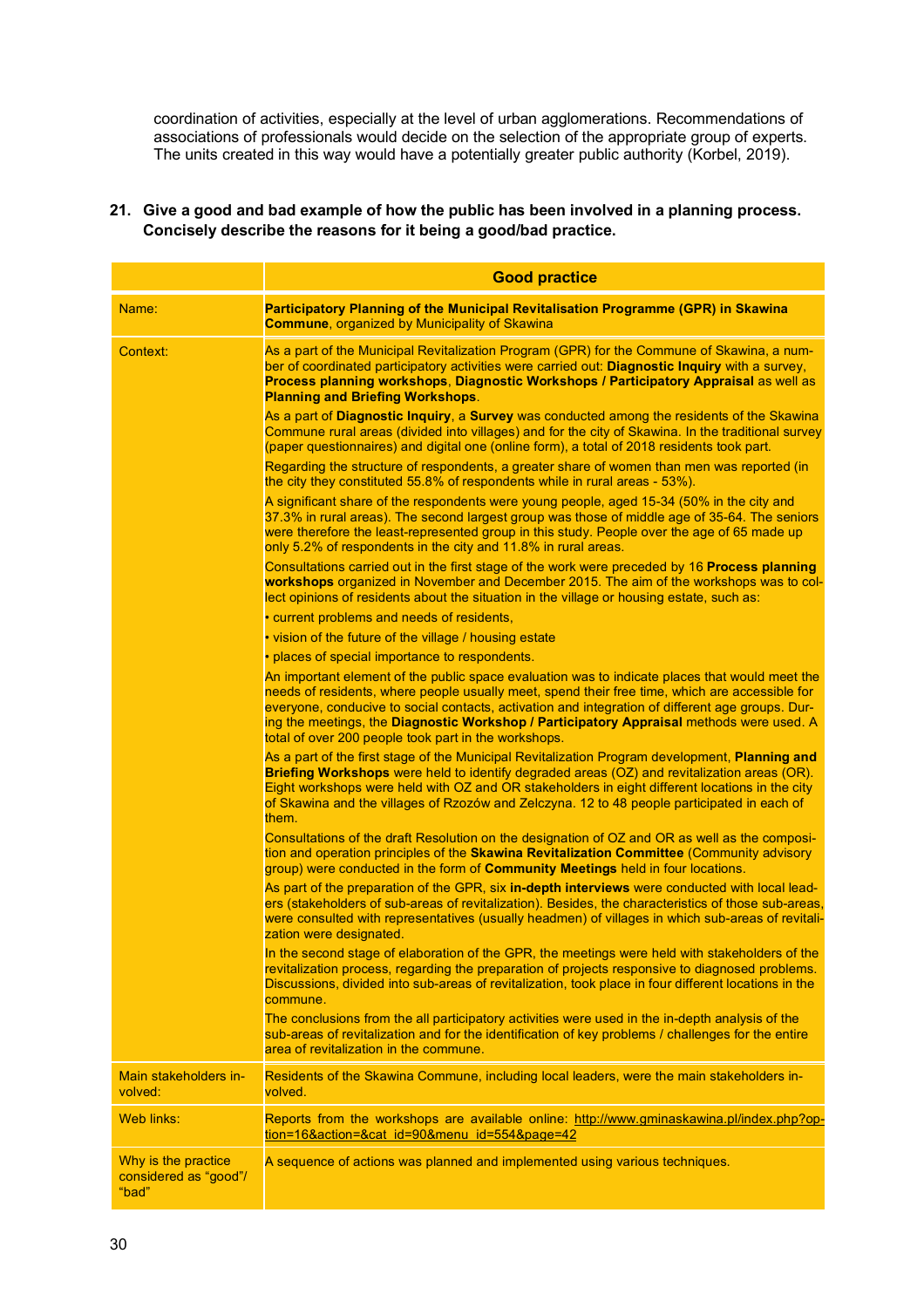| The participation was relatively large. At the stage of diagnosis, more than two thousand resi-<br>dents of the commune took part in the Inquiry. More than 200 people participated in diagnostic<br>workshops. |
|-----------------------------------------------------------------------------------------------------------------------------------------------------------------------------------------------------------------|
| The area of activity was divided, depending on the stage, into 4, 8 and 16 areas. This reduced<br>the distance between the organizers and addressees of the techniques.                                         |
| The conclusions from the meetings and workshops were published and used in:                                                                                                                                     |
| • in-depth analysis of sub-areas of revitalization,                                                                                                                                                             |
| • identification of key problems / challenges for the area of revitalization,                                                                                                                                   |
| • identification and definition of projects to respond to identified problems and challenges.                                                                                                                   |

|                                                       | <b>Bad Practice</b>                                                                                                                                                                                                                                                                                                                                                                                                                                                                                                                                                                                                                                                                                                                                                                                                                                                                                                                                                                                                                                                                                                                                                                                                                                                                                                                                                                                                                                                                                                                                                                                                                                                                                                                                                                                                                                                                                                                                                                                                                                                                                                                                                                                                                                                                                                                                                                                                                                                                                                                                                                                                                                                                                                                                                                                                                                                                                                                                                                                                                       |
|-------------------------------------------------------|-------------------------------------------------------------------------------------------------------------------------------------------------------------------------------------------------------------------------------------------------------------------------------------------------------------------------------------------------------------------------------------------------------------------------------------------------------------------------------------------------------------------------------------------------------------------------------------------------------------------------------------------------------------------------------------------------------------------------------------------------------------------------------------------------------------------------------------------------------------------------------------------------------------------------------------------------------------------------------------------------------------------------------------------------------------------------------------------------------------------------------------------------------------------------------------------------------------------------------------------------------------------------------------------------------------------------------------------------------------------------------------------------------------------------------------------------------------------------------------------------------------------------------------------------------------------------------------------------------------------------------------------------------------------------------------------------------------------------------------------------------------------------------------------------------------------------------------------------------------------------------------------------------------------------------------------------------------------------------------------------------------------------------------------------------------------------------------------------------------------------------------------------------------------------------------------------------------------------------------------------------------------------------------------------------------------------------------------------------------------------------------------------------------------------------------------------------------------------------------------------------------------------------------------------------------------------------------------------------------------------------------------------------------------------------------------------------------------------------------------------------------------------------------------------------------------------------------------------------------------------------------------------------------------------------------------------------------------------------------------------------------------------------------------|
| Name:                                                 | Implementation of the Sustainable Mobility Plan [SUMP] in the Parish of Rzozów,<br>organized by Municipality of Skawina                                                                                                                                                                                                                                                                                                                                                                                                                                                                                                                                                                                                                                                                                                                                                                                                                                                                                                                                                                                                                                                                                                                                                                                                                                                                                                                                                                                                                                                                                                                                                                                                                                                                                                                                                                                                                                                                                                                                                                                                                                                                                                                                                                                                                                                                                                                                                                                                                                                                                                                                                                                                                                                                                                                                                                                                                                                                                                                   |
| Context:                                              | Implementation of the Sustainable Mobility Plan [SUMP] for the Skawina Commune, in the im-<br>plementation area of the pedestrian & bicycle route along the County Road 1939K in Rzozów,<br>to connect the intersection of the Regional Road No. 953 with the Metropolitan Railway stop of<br>Rzozów and the planned stop of Rzozów Central.<br>The goal was to improve the safety of users, reduce the speed on the County Road, and eliminate<br>the heavy traffic.                                                                                                                                                                                                                                                                                                                                                                                                                                                                                                                                                                                                                                                                                                                                                                                                                                                                                                                                                                                                                                                                                                                                                                                                                                                                                                                                                                                                                                                                                                                                                                                                                                                                                                                                                                                                                                                                                                                                                                                                                                                                                                                                                                                                                                                                                                                                                                                                                                                                                                                                                                     |
| volved:                                               | Main stakeholders in- Residents of the village of Rzozów, and users of the County Road 1939K.                                                                                                                                                                                                                                                                                                                                                                                                                                                                                                                                                                                                                                                                                                                                                                                                                                                                                                                                                                                                                                                                                                                                                                                                                                                                                                                                                                                                                                                                                                                                                                                                                                                                                                                                                                                                                                                                                                                                                                                                                                                                                                                                                                                                                                                                                                                                                                                                                                                                                                                                                                                                                                                                                                                                                                                                                                                                                                                                             |
| <b>Web links:</b>                                     | https://bip.malopolska.pl/umigskawina,a,1567946,petycja-nr-4.html                                                                                                                                                                                                                                                                                                                                                                                                                                                                                                                                                                                                                                                                                                                                                                                                                                                                                                                                                                                                                                                                                                                                                                                                                                                                                                                                                                                                                                                                                                                                                                                                                                                                                                                                                                                                                                                                                                                                                                                                                                                                                                                                                                                                                                                                                                                                                                                                                                                                                                                                                                                                                                                                                                                                                                                                                                                                                                                                                                         |
| Why is the practice<br>considered as "good"/<br>"bad" | Consultations of this task began at the stage of the Mobility Plan for Skawina Commune prepa-<br>ration. The introduction of the pedestrian and bicycle route to the document was as a result of<br>the residents' requests to raise safety along the County Road, build the pavement, and calm<br>down the traffic. On the basis of the provisions of the Mobility Plan, the Commune proceeded<br>with the implementation of the Functional and Utility Program [PFU] for this task.<br>The PFU was publicly available and gained particular interest from two residents of the village.<br>In their request, the route was shifted to the other side of the road and several additional traffic-<br>calming measures were introduced. In the meantime, the project was presented at a village<br>meeting and did not meet with any kind of objection among residents. Then a site visit was or-<br>ganized, as well as an enquiry walk organized by the headman of Rzozów.<br>Only five residents participated in the walk. After the final version of PFU was elaborated, its<br>presentation was held as part of a village gathering. During this meeting, the residents also did<br>not express any critical opinions about the planned investment.<br>On such a basis, the Commune has launched a tender for the implementation of the investment<br>for which, based on PFU, it had received a subsidy of 85% from external funds. Then, a group<br>of residents who had not taken part in any consultations, filed a petition signed by about 500<br>people, demanding the cessation of work on the investment, motivating their demands with the<br>possibility of entering private premises and changing the boundaries of plots adjacent to the in-<br>vestment, as well as a decrease of the capacity, speed and safety of drivers moving along the<br>road.<br>It is worth emphasizing, that the majority of persons signed under the petition were not resi-<br>dents of Rzozów and had been using the road only to pass through the village. However, as a<br>result of the petition, another village meeting was convened, during which the residents decided<br>to withdraw from the investment consisting of the pedestrian and bicycle route (3 meters wide),<br>for the pedestrian sidewalk alone (2,3 meters wide).<br>In result, the municipality would lose external co-financing for the implementation of the project<br>of the pedestrian and bicycle route, and the construction of pavement would take place in an<br>unspecified future.<br>The key to the failure of the process was the low involvement of the main stakeholders in the<br>initial stages of consultations, and the participation (on equal rights) of the stakeholders repre-<br>senting interests opposite to the residents in the last stage of the process.<br>Another aspect was the lack of understanding of technical conditions, legal requirements, and<br>restrictions concerning implementation of that type of infrastructure. |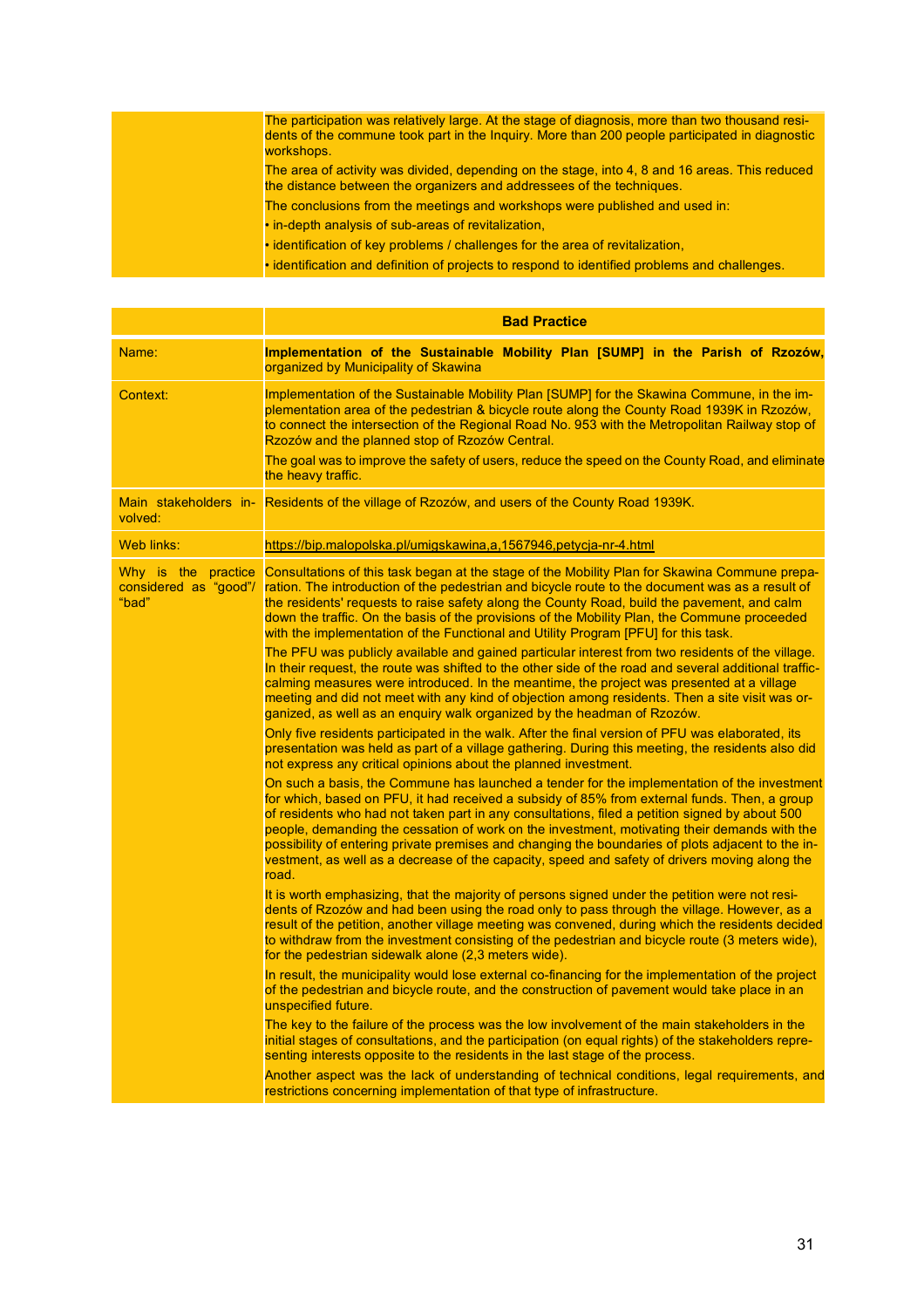#### **References**

- 1. Andrzejewska M. et al. (2017) O partycypacji społecznej w planowaniu przestrzennym. Zastosowania geowizualizacji w celu wzmocnienia udziału społecznego w planowaniu przestrzennym, Participatory Spatial Planning in Europe - PSPE realizowany w ramach programu IN-TERREG III, Warszawa 2007, p.30-31
- 2. Centrum Badań Metropolitalnych UAM (2016) Koncepcja kierunków rozwoju przestrzennego Metropolii Poznań: podejście zintegrowane, Poznań: Stowarzyszenie Metropolia Poznań
- 3. Deloitte, Studium Uwarunkowań Rozwoju Przestrzennego Bydgosko-Toruńskiego Obszaru Funkcjonalnego, http://zit.btof.pl/attachments/article/6/Studium\_Uwarunkowan\_Rozwoju\_Przestrzennego\_BTOF\_30.06.pdf(Accessed: 4-03-2019)
- 4. FISE (2013) Kanon Lokalnych Konsultacji Społecznych, https://kanonkonsultacji.fise.org.pl/wp-content/uploads/2018/07/kanon\_konsultacji\_wrsja\_do\_wydrukowania.pdf (Accessed: 4-03-2019)
- 5. Fundacja MiLA (2014) Kraina Jeziora Mucharskiego: Katalog form małej architektury turystycznej, Kraków: Fundacja MiLA
- 6. Jeleński T. (2019) Placemaking Workshops: Application of the PPS Method. In: Amoruso G., Salerno R. (Eds) Cultural Landscape in Practice. Lecture Notes in Civil Engineering, vol 26. Springer, https://link.springer.com/chapter/10.1007/978-3-030-11422-0\_11(Accessed: 4-03- 2019)
- 7. Korbel W. (2015) Skuteczność strategicznego planowania przestrzennego gmin w kontekście istniejącego i projektowanego w Polsce prawa planowania przestrzennego [w:] Zeszyty Naukowe Politechniki Częstochowskiej. Zarządzanie nr 20, p.36-56
- 8. Korbel W. (2019) Kształtowanie przestrzeni gmin, regulacje systemowe w ocenie gminnych władz samorządowych, Kraków: Wydawnictwo Politechniki Krakowskiej
- 9. KRRIO(Krajowa Rada Regionalnych Izb Obrachunkowych) (2014), Sprawozdanie z działalności Regionalnych Izb Obrachunkowych i wykonania budżetu przez jednostki samorządu terytorialnego w 2013 roku, Warszawa 2014, p.241-242
- 10. MIR (2018) Przestrzeń do dialogu. Praktyczny podręcznik o tym, jak prowadzić partycypację społeczną w planowaniu przestrzennym. Praca zbiorowa. Warszawa: Ministerstwo Inwestycji i Rozwoju, Departament Polityki Przestrzennej, https://partycypacjaobywatelska.pl/strefa-wiedzy/biblioteka/publikacje/przestrzen-do-dialogu-praktyczny-podrecznik-o-tym-jak-prowadzicpartycypacje-spoleczna-w-planowaniu-przestrzennym
- 11. NIK, System gospodarowania przestrzenią gminy jako dobrem publicznym: Informacja o wynikach kontroli, Nr ewid. 193/2016/KIN, Warszawa, Departament Infrastruktury NIK, https://www.nik.gov.pl/plik/id,13209,vp,15626.pdf (Accessed: 4-03-2019)
- 12. OPM, Raport o stanie polskich miast: Zarządzanie i współpraca w miejskich obszarach funkcjonalnych, Eds: Janas K., Jarczewski W., Kraków: IRM, 2017, http://obserwatorium.miasta.pl/wp-content/uploads/2017/10/OPM\_IRM\_Zarządzanie-i-współpraca-w-miejskich-obszarach-funkcjonalnych\_Raport-o-stanie-polskich-miast\_2017.pdf, (Accessed: 4-03-2019)
- 13. Pawłowska K. et al. (2010) Zanim wybuchnie konflikt: Idea i metody partycypacji społecznej w ochronie krajobrazu i kształtowaniu przestrzeni, Kraków: Fundacja Partnerstwo dla Środowiska.
- 14. Petts J., Leach B. (2000) Evaluating methods for publicparticipation: Literature review. R&D Technical Report: E135. Bristol Environment Agency.
- 15. Däne S., van den Brink A. (2007) Perspectives on Citizen Participation in Spatial Planning in Europe, In: Imaging the future: Geo-visualisation for participatory spatial planning in Europe, Mansholt publication series, vol. 3
- 16. Szomburg J. (2019) Siła regionów siła Polski, przed Pomorskim Kongresem Obywatelskim, Kongres Obywatelski, newsletter 8.03.2019
- 17. TUP (2012) Przesłanie IV. Kongresu Urbanistyki Polskiej "Odpowiedzialni za miasto", Lublin 19 – 21 / 23 września 2012, http://www.tup.org.pl/index.php?option=com\_content&view=article&id=551%3Aprzesanie-i-program-iv-kongresu-urbanistyki-polskiej&catid=221%3Aiii-wlublinie-2012&lang=pl (Accessed: 4-03-2019)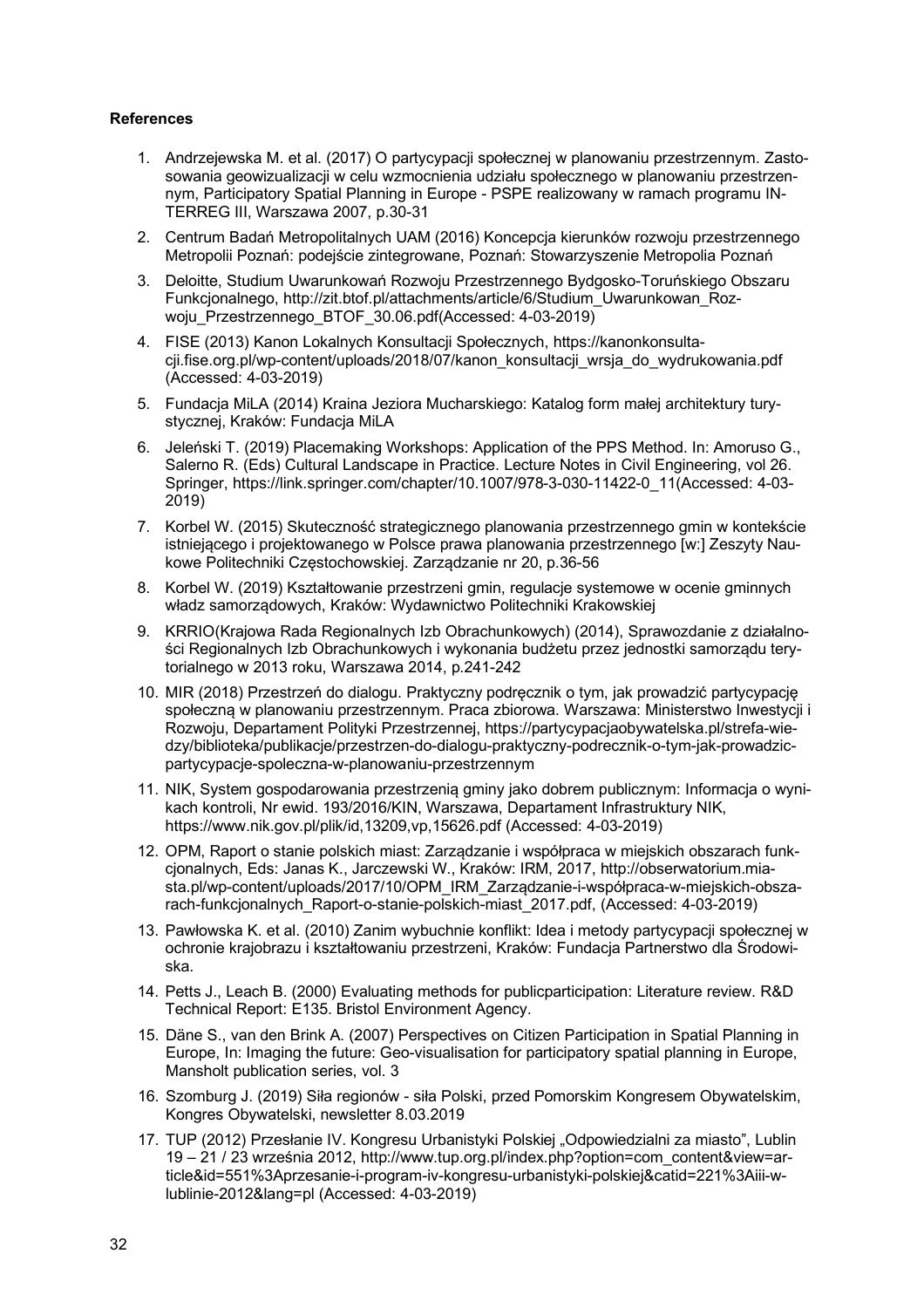- 18. UMWM (2014) Raport o stanie zagospodarowania przestrzennego województwa małopolskiego 2014
- 19. UMWM (2018) Raport o stanie zagospodarowania przestrzennego i sytuacji społeczno-gospodarczej województwa małopolskiego 2018, Załącznik do Uchwały Nr 1481/18 Zarządu Województwa Małopolskiego z dnia 21 sierpnia 2018 r.
- 20. UMWM (2018), Województwo Małopolskie 2017, ISSN: 1730-9301, Kraków: Urząd Marszałkowski Województwa Małopolskiego, p.311-313
- 21. Van den Brink A. et al. (Eds) Imaging the future: Geo-visualisation for participatory spatial planning in Europe, Mansholt publication series, vol. 3, ISBN: 9086860397, Wageningen Academic Publishers, the Netherlands, 2007, 200 pp.
- 22. Zastawnik A. (2013) Kształtowanie przestrzeni z udziałem społeczności lokalnych w procesie planowania przestrzennego na wybranych przykładach z gmin małopolskich, Kraków: Politechnika Krakowska, https://suw.biblos.pk.edu.pl/resources/i3/i9/i5/i9/i9/r39599/ZastawnikA\_KsztaltowaniePrzestrzeni.pdf

#### Regional legislation

- 23. PZPWM 2018 (2018) Plan Zagospodarowania Przestrzennego Województwa Małopolskiego 2018, https://bip.malopolska.pl/umwm,a,1435085,uchwala-nr-xlvii73218-sejmiku-wojewodztwa-malopolskiego-z-dnia-26-marca-2018-r-w-sprawie-zmiany-uchw.html
- 24. SRWM (2011) Strategia Rozwoju Województwa Małopolskiego na lata 2011-2020 / Development Strategy of the Małopolska Region 2011-2020

#### National legislation

- 25. KPM 2023(2015) Krajowa Polityka Miejska 2023, Dokument przyjęty uchwałą Rady Ministrów w dniu 20 października 2015 r., Warszawa: MIR
- 26. KPZK 2030 (2011), Koncepcja Przestrzennego Zagospodarowania Kraju 2030, https://miir.bip.gov.pl/strategie-rozwoj-regionalny/17847\_strategie.html (Accessed: 4-03-2019) / NSDC (2011), National Spatial Development Concept 2030, http://www.espon-usespon.eu/dane/web\_usespon\_library\_files/682/national\_spatial\_development\_concept\_2030.pdf (Accessed: 4-03-2019)
- 27. KSRR (2010), Krajowa Strategia Rozwoju Regionalnego 2020: Regiony, Miasta, Obszary Wiejskie
- 28. SRK (2012) Strategia Rozwoju Kraju 2020, Dokument przyjęty uchwałą Rady Ministrów w dniu 25 września 2012 roku, Warszawa: MRR
- 29. UPZP, The 2003 Planning and Spatial Development Act (Ustawa z dnia 27 marca 2003 r. o planowaniu i zagospodarowaniu przestrzennym (Dz. U. z 2003 Nr 80 poz. 717, z późniejszymi zmianami)

#### SMK own works

- 30. SMK, Rekomendacje dotyczące parkingów park and ride (P+R) na terenie Metropolii Krakowskiej
- 31. SMK, Koncepcja rozwoju systemu transportu rowerowego na terenie Krakowskiego Obszaru Funkcjonalnego
- 32. SMK, Koncepcja integracji systemów transportowych na terenie Krakowskiego Obszaru Funkcjonalnego
- 33. SMK, Rekomendacje dotyczące przystanków komunikacji zbiorowej i ich otoczenia na terenie Metropolii Krakowskiej (w trakcie opracowania)